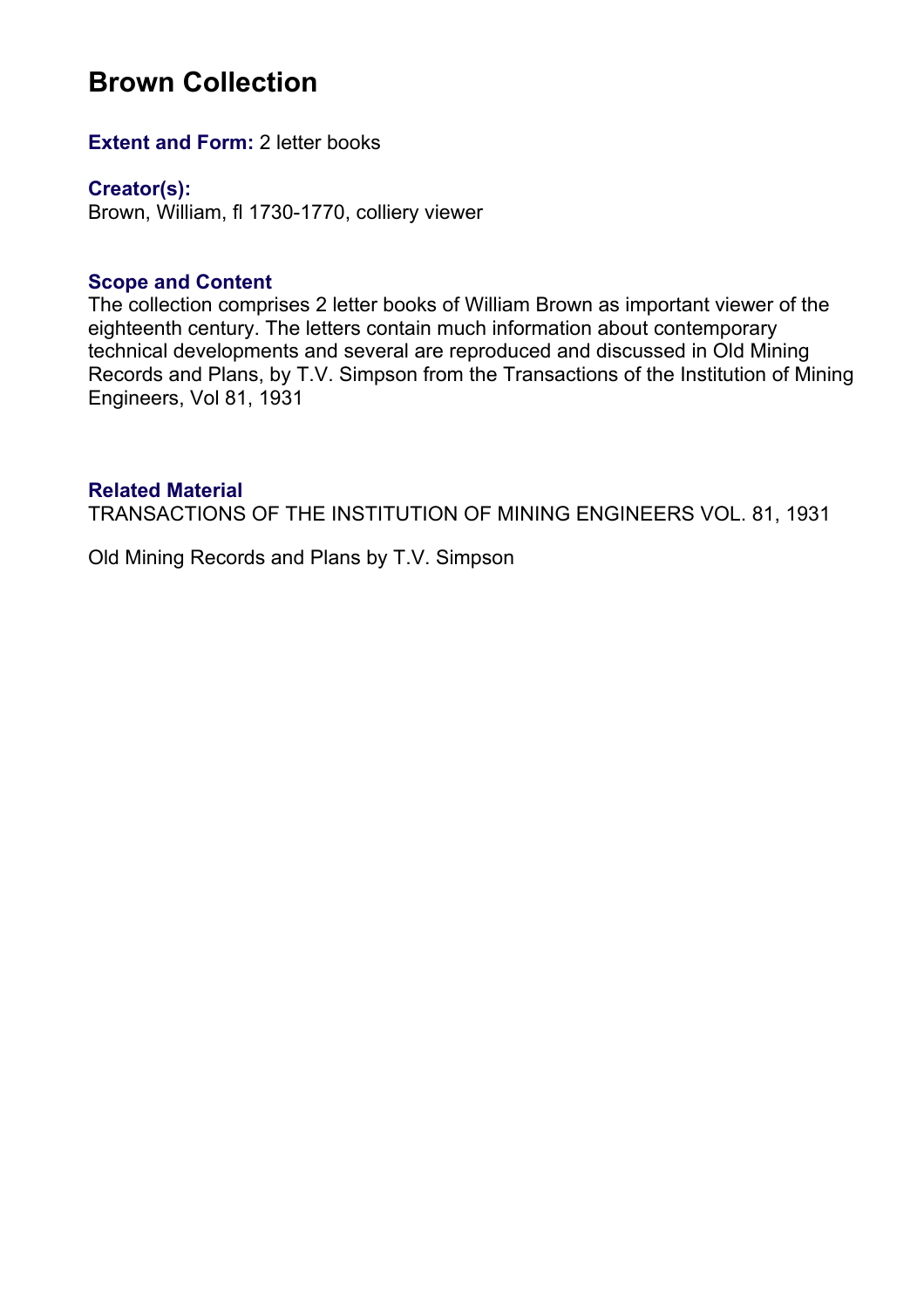Letter Book of William Brown

**Creation dates:** 1749/50 - 1761

**Extent and Form:** 365 pp

**Physical characteristics:** Paper bound volume, buckram half bound, 32 x 22cm. labelled Letter Book, 1749 - 56 on spine. Bookplate inside the front cover with the arms of the Dixon Dixon family, the volume having been presented by Mr Dixon Brown.

#### **Scope and Content**

Volume containing copy letters to and from William Brown, mainly dates 1749/50 - 1756 with 2 letters 1761 From p. 348 the letters are reversed and are copies of letters to and from Carlisle Spedding earlier in the volume Index of Names Atkinson, Mr 120 Barkas, William 42, 45, 51, 56, 58, 268-322 passim, 327-330 Beaumont, Mr 37 Bell, widow 300-306 Biggin, Capt John 217-222, 298 Biggs, William 335 Blackett, Mr 302, 321 Boag, Mr 58-59, 268 Burrell, John 240-247 Champion, Mr 190-191, 197 Collingwood, Esq 77 Collingwood, Mr 324 Douglas, Ralph 25 Drinkall, F. 108 Fenwick, Mr 107 Harrison, Edward 110 Hartley, Leonard 63-64, 70-74, 92-107, 118, 120-122, 141-204, 249, 258 Horn, Richard 211-213 Humble, Mr 4, 49, 96 Jobling, Mr 323 Leigh, William 238-239 Lowther, Sir James 31, 240, 261-262 Lutwidge, Capt 31 Masterman, Henry 42-56, 60-61, 76-90, 124-129, 133-134, 267-322, 328-340 Menzies, Mr 14, 22, 31, 36, 196, 240-244, 262-264 Middleton, Sir William 121 Northumberland, Earl of 270, 275, 279 Ord, James 178-179 Parke, Thomas 178, 205-209 Peacock, Mr 155 Rawling, John 14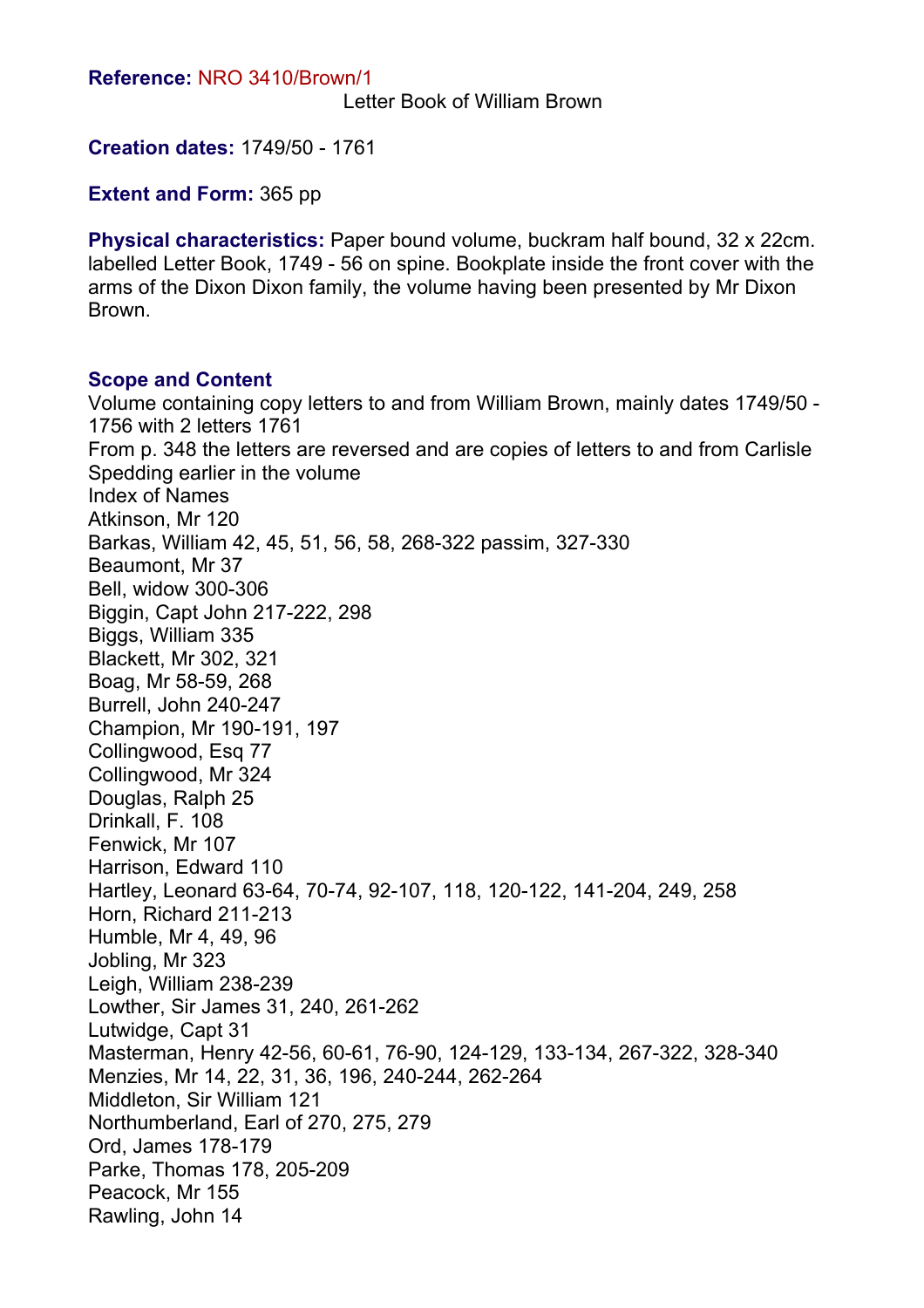Rawling, Mr 63 Robinson, John 137-140, 227-228 Seymour, Mr 147, 151 Spedding, Carlisle 1-39, 57, 66, 68, 112-118, 136, 248-264, 348-365 Stokoe, Thomas 131-132 Thompson, John 57, 114, 118 Tissington, Mr 71, 145, 149-204 passim Walton and Boag, Messrs 58-59 White, Matthew 214-215 Woodhouse, Frances 229-237

#### **Related Material**

Some of the letters are reproduced in an article entitled Old Mining Records by T.V. Simpson in the Transactions of the Institute of Mining Engineers Vol LXXXL Part I pp. 75 - 108, these are noted in the list as "Simpson pp..."

## **Reference:** NRO 3410/Brown/1/1 **Creation dates:** 13 Jan 1749/50

#### **Scope and Content**

To Carlisle Spedding, Whitehaven, explaining the working of the vend system

#### **Related Material**

Simpson p.16.

#### **Reference:** NRO 3410/Brown/1/3 **Creation dates:** 18 Jan 1749/50

#### **Scope and Content**

From Carlisle Spedding, Whitehaven, offering advice if required, on the setting up of new gins

# **Reference:** NRO 3410/Brown/1/4 **Creation dates:** 30 April 1750

#### **Scope and Content**

To Carlisle Spedding, Whitehaven, re difficulties with the vend, effects of the Keelmen's strike and Mr Humble's engines at Billy Mill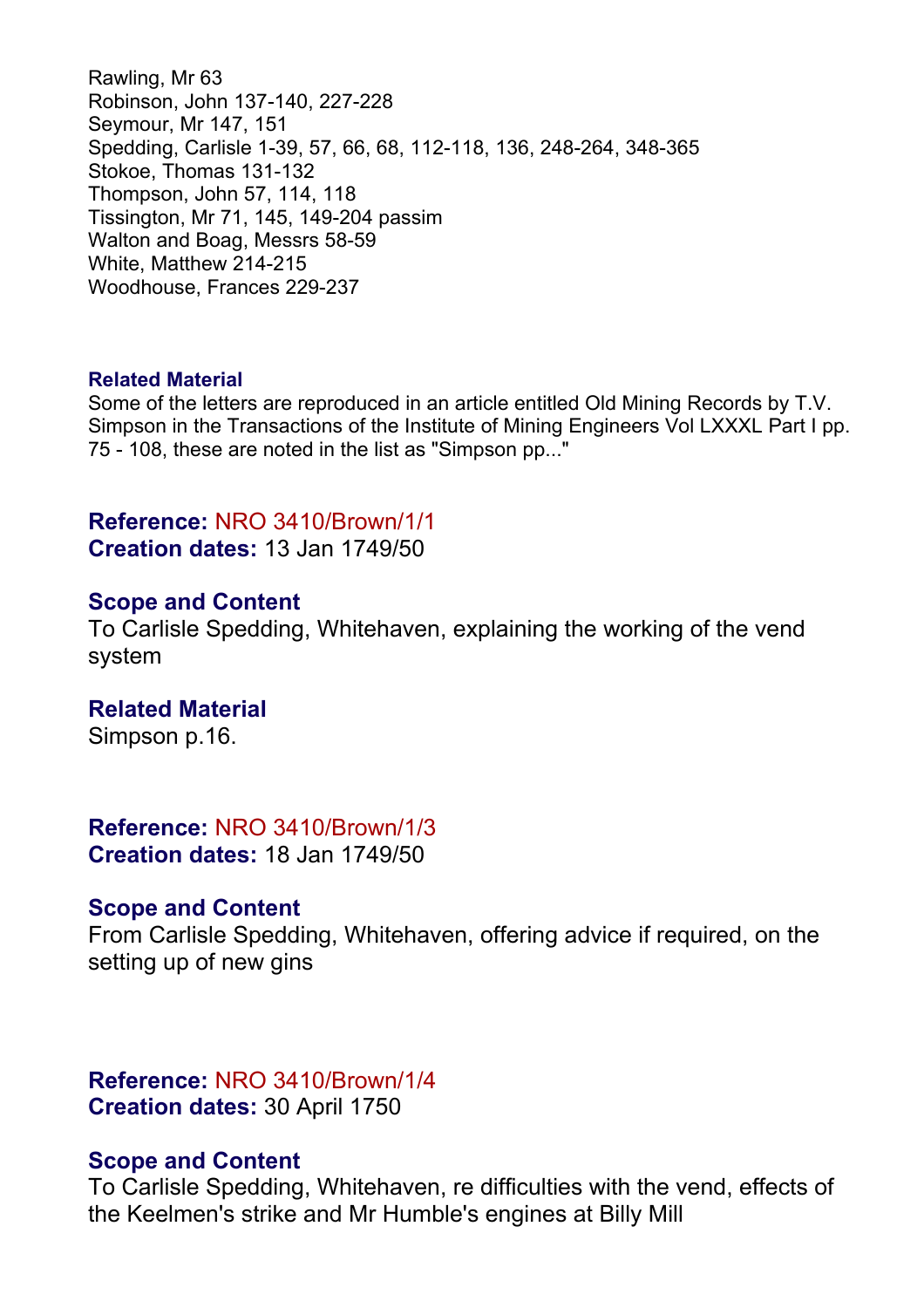## **Reference:** NRO 3410/Brown/1/8 **Creation dates:** 4 May 1750

# **Scope and Content**

From Carlisle Spedding, Whitehaven, re his workings at Whitehaven

**Reference:** NRO 3410/Brown/1/9 **Creation dates:** 12 July 1750

## **Scope and Content**

To Carlisle Spedding, Whitehaven, re the Keelmen's strike and progress in his new winning

# **Reference:** NRO 3410/Brown/1/12 **Creation dates:** 25 Oct 1750

# **Scope and Content**

From Carlisle Spedding, Whitehaven, re an order for parchment (probably to be used for plans), borings, including an offer of a beche [bitch] for retrieving boring rods and work at Whingill

**Related Material** Simpson p.17.

**Reference:** NRO 3410/Brown/1/14 **Creation dates:** 30 Oct 1750

## **Scope and Content**

To Carlisle Spedding, Whitehaven, advising that the parchment would need to be obtained from London, borings, including work done by John Rawling, drainage methods and reference to the "scotch gentleman's" [Menzies] machine for raising coal on the Wear [Chatersheugh]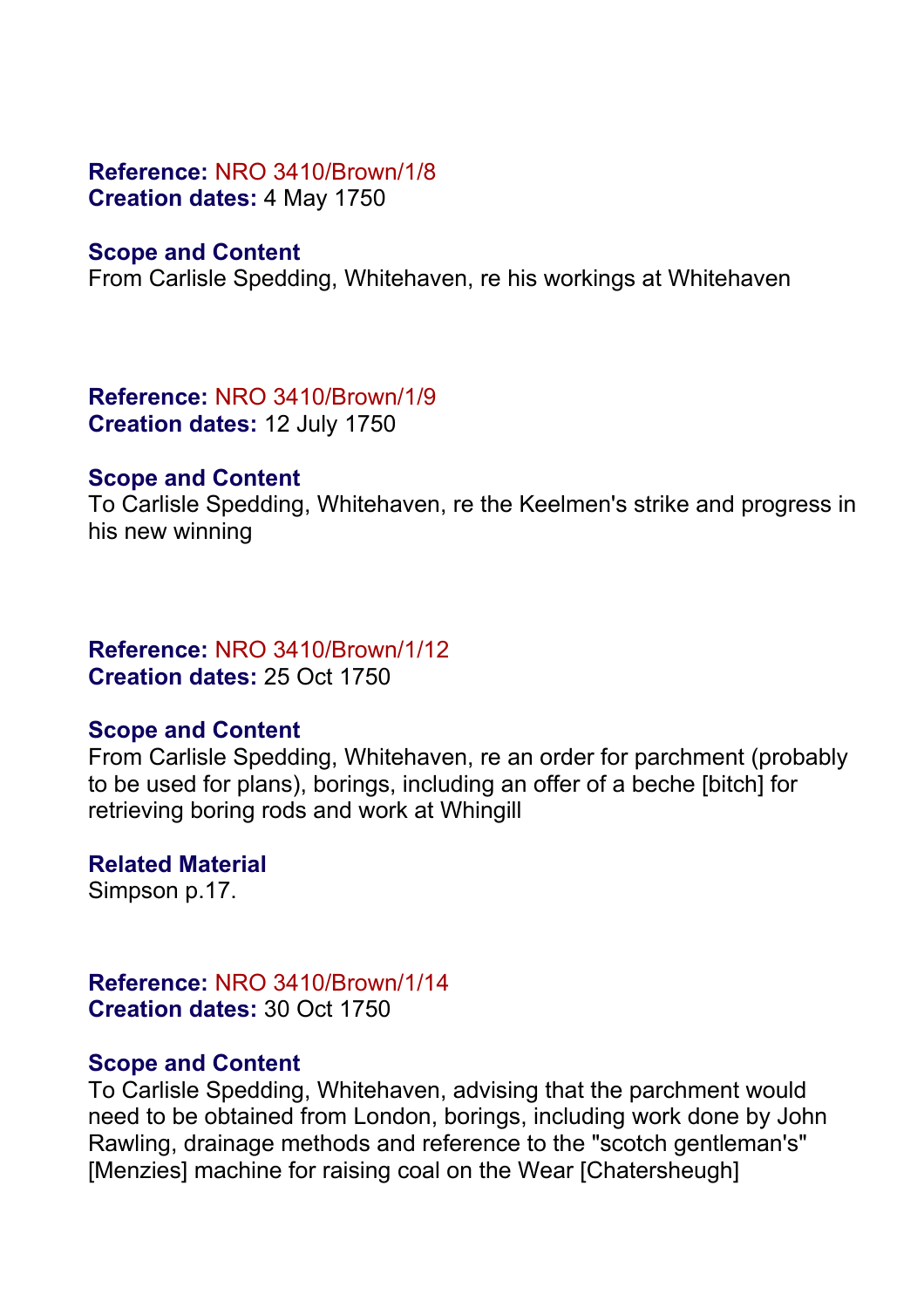# **Reference:** NRO 3410/Brown/1/16 **Creation dates:** 24 Jan 1750/1

## **Scope and Content**

To Mr Spedding, Whitehaven, re the supply of parchment and boring, sinking and drainage methods

**Reference:** NRO 3410/Brown/1/22 **Creation dates:** 3 March 1750/1

#### **Scope and Content**

From Carlisle Spedding, Whitehaven, re borings and sinking an oval pit at Whitehaven, the possibility of using Menzie's machine for raising coal and problems with the delay in enlarging Whitehaven harbour

## **Reference:** NRO 3410/Brown/1/25 **Creation dates:** nd c.1750 - 1

## **Scope and Content**

To Carlisle Spedding, Whitehaven, recommending Ralph Douglas an experienced wright, for work at Whitehaven, recommendations re drainage, the price of iron and the supply of an improved compass for lining

# **Related Material**

Simpson pp.17 - 18.

# **Reference:** NRO 3410/Brown/1/28 **Creation dates:** 15 June 1751

## **Scope and Content**

From Carlisle Spedding, Whitehaven, re progress at Whitehaven

**Reference:** NRO 3410/Brown/1/29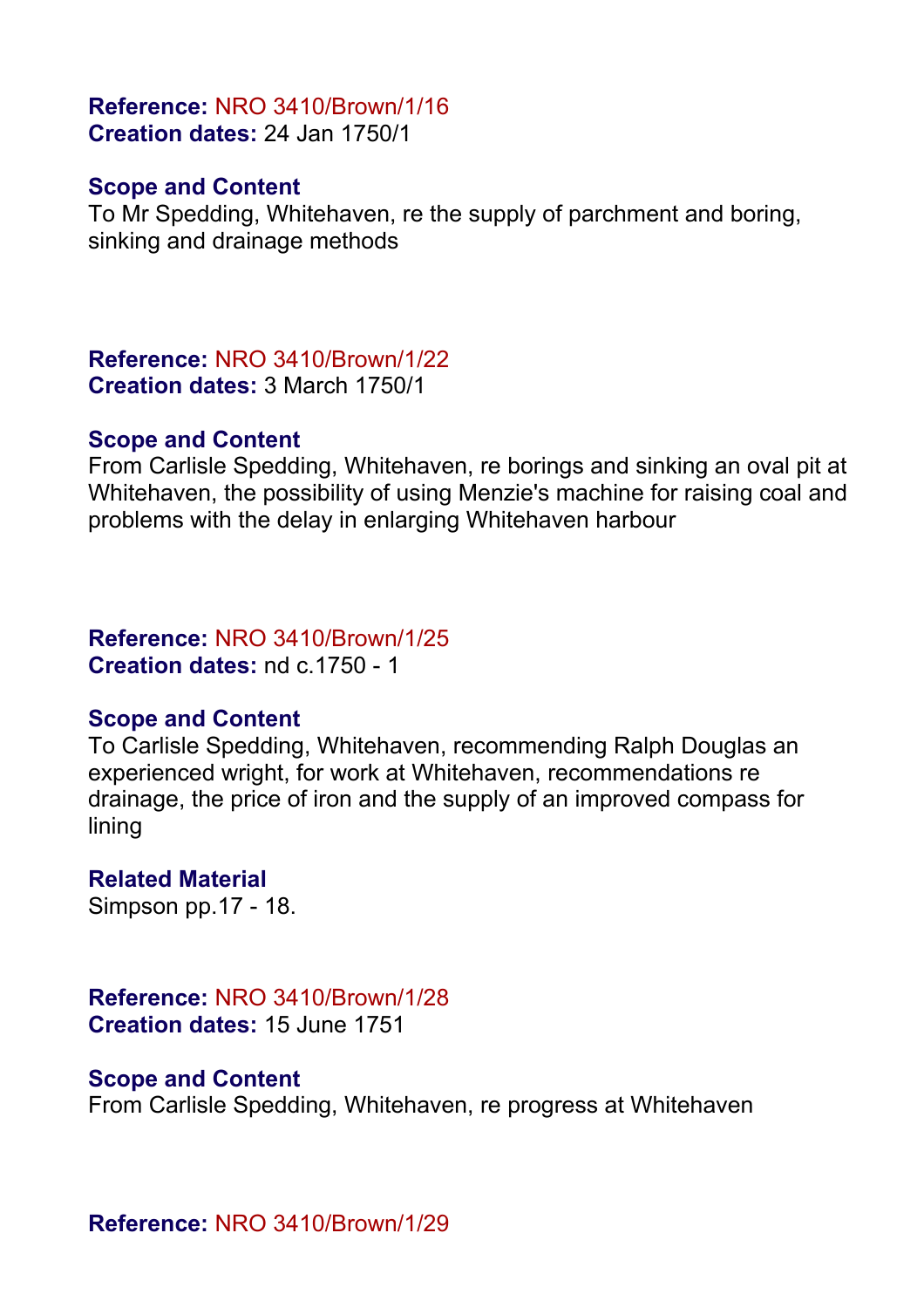## **Creation dates:** 18 June 1751

#### **Scope and Content**

From Carlisle Spedding, Whitehaven, enclosing the beche [bitch] for use in Brown's borings

# **Reference:** NRO 3410/Brown/1/30 **Creation dates:** 10 July 1751

#### **Scope and Content**

To Carlisle Spedding, re receipt of the beche [bitch], commencement of the Military Road between Newcastle and Carlisle, the possibility of making the River Eden between Carlisle and Rockcliffe navigable and the state of the coal trade on the Tyne

#### **Reference:** NRO 3410/Brown/1/31 **Creation dates:** 18 Sept 1751

#### **Scope and Content**

From Carlisle Spedding, Whitehaven, re a lawsuit between Sir James Lowther and Capt Lutwidge, Sir James Lowther's health and details of Mr Menzie's machines

# **Reference:** NRO 3410/Brown/1/33 **Creation dates:** 2 Nov 1751

#### **Scope and Content**

To Carlisle Spedding, Whitehaven, describing and criticising Menzie's machines for raising coal and ventilation, includes a reference to brick brattices

#### **Related Material**

Simpson pp.19 - 20.

**Reference:** NRO 3410/Brown/1/36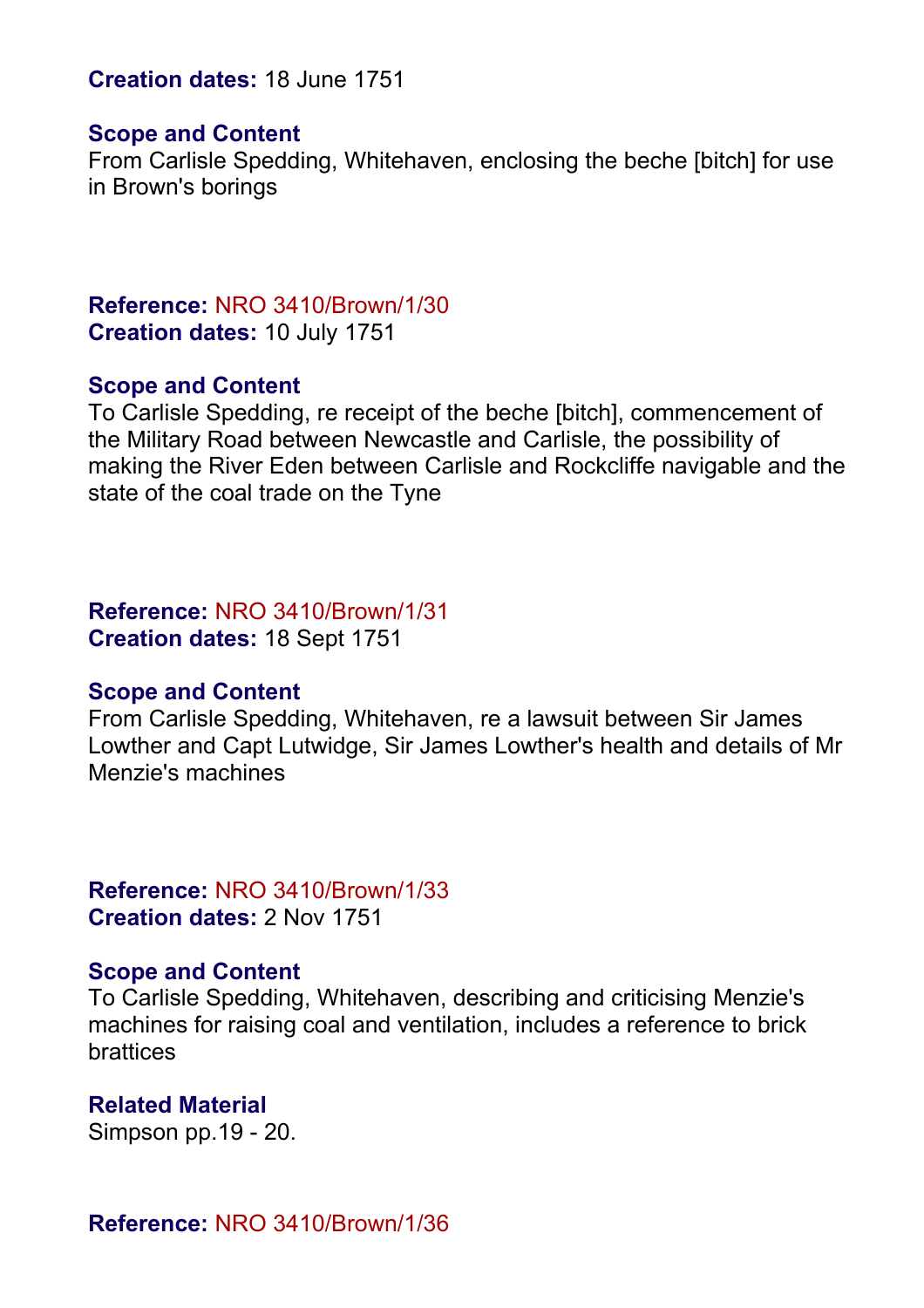**Creation dates:** 6 Jan 1751/2

## **Scope and Content**

To Mr Spedding, re the order of collars [brighams] for his horses and Menzie's machines

**Reference:** NRO 3410/Brown/1/37 **Creation dates:** 9 March 1752

## **Scope and Content**

To Mr Spedding re prices of coal and grain and re Mr Beaumont a viewer, native of Norwich who proposes to visit Spedding

**Reference:** NRO 3410/Brown/1/39 **Creation dates:** 20 March 1752

# **Scope and Content**

From Carlisle Spedding, Whitehaven, re the delivery of the parchment and collars [brighams], launching of the ships Carlisle and Lowther, problems with water in the borings at King Pit and opinion of Mr Beaumont

**Reference:** NRO 3410/Brown/1/42 **Creation dates:** 22 Oct 1751

# **Scope and Content**

From Henry Masterman, London, re repair of the Newburn haugh banks and requesting information re Mr Barkas' workings [?Throckley]

**Reference:** NRO 3410/Brown/1/43 **Creation dates:** 23 Oct 1751

# **Scope and Content**

To Henry Masterman, London, describing progress at his colliery [Throckley]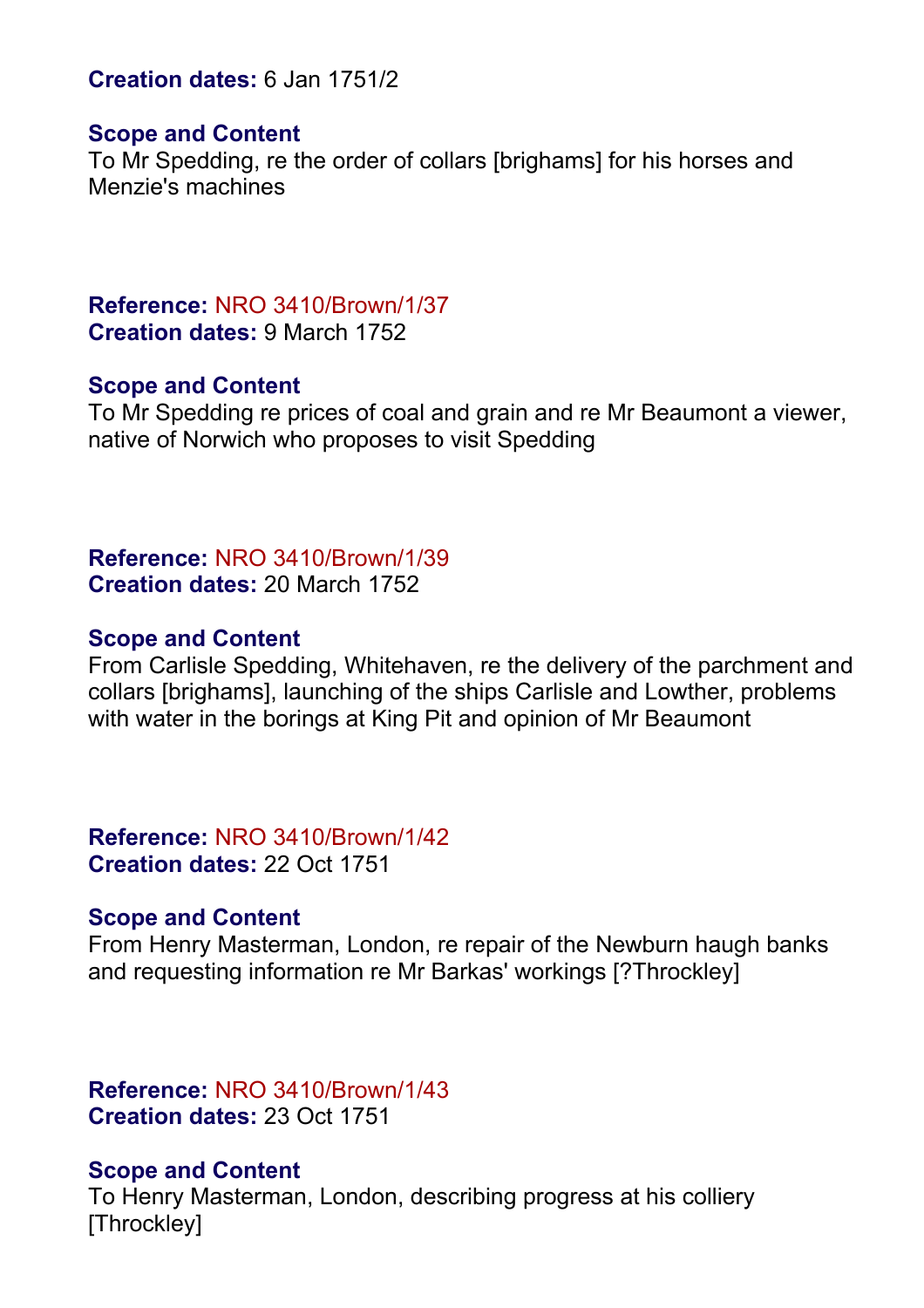# **Reference:** NRO 3410/Brown/1/45 **Creation dates:** 7 Nov 1751

# **Scope and Content**

From Henry Masterman, London, thanking Brown for his report and requesting regular reports on the progress of the workings as he does not receive these from Mr Barkas

# **Reference:** NRO 3410/Brown/1/46 **Creation dates:** 10 July 1752

# **Scope and Content**

To Henry Masterman, London, re work at the Industry Pit and Tryall Pits and a new sinking at the Hazard Pit [Throckley], recommendations re building workmen's houses and damage to lands at Jolley's Close and Tow Hill near Lemington by agents of Mr Humble

**Reference:** NRO 3410/Brown/1/49 **Creation dates:** 21 Jan 1751/2

# **Scope and Content**

From Henry Masterman, London, re the dispute with Mr Humble

**Reference:** NRO 3410/Brown/1/50 **Creation dates:** 13 Feb 1751/2

## **Scope and Content**

From Henry Masterman, London, re accounts

**Reference:** NRO 3410/Brown/1/51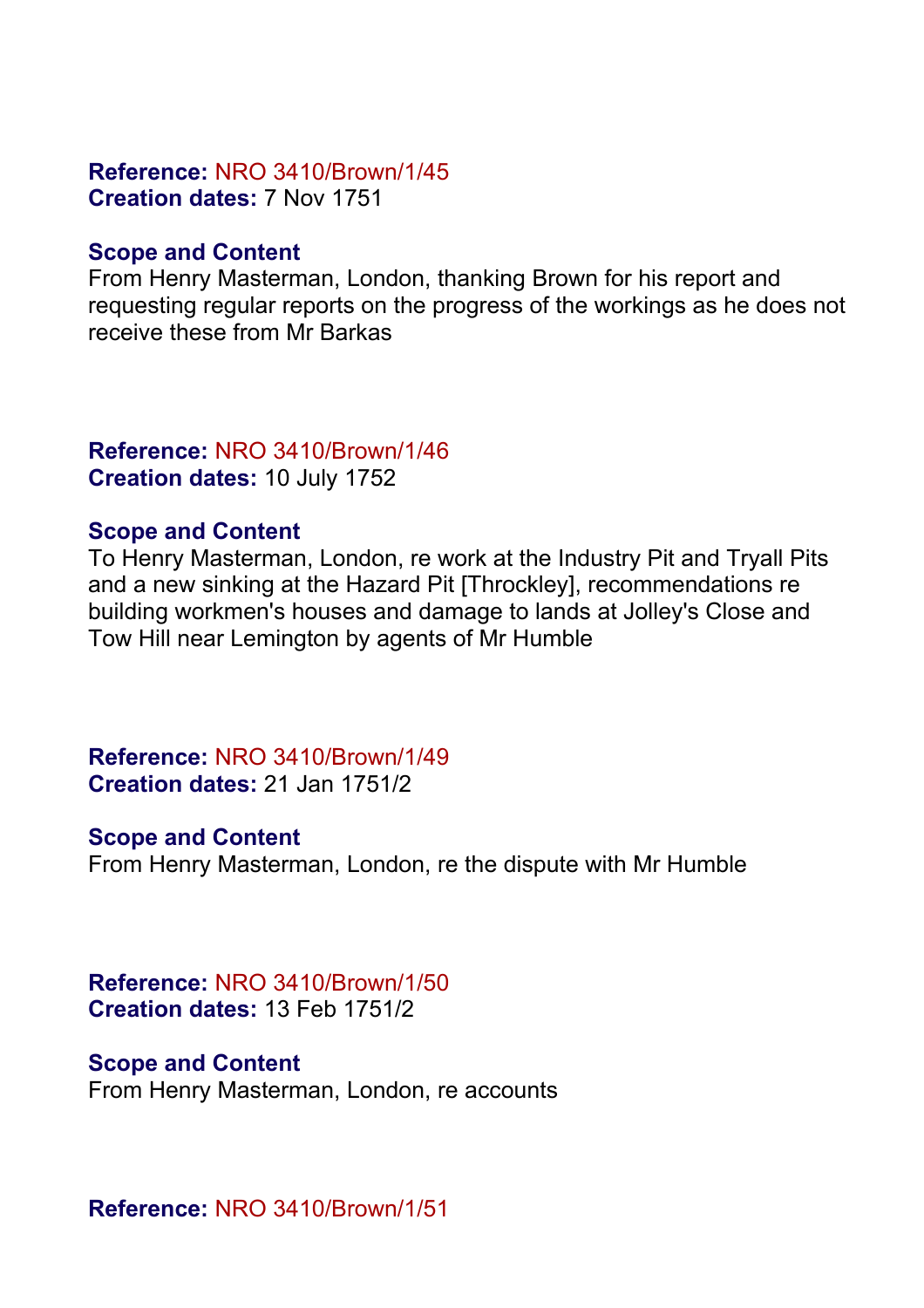**Creation dates:** 14 March 1752

## **Scope and Content**

From Henry Masterman, London, re Mr Barkas' unsatisfactory methods of keeping accounts

# **Reference:** NRO 3410/Brown/1/53 **Creation dates:** 7 April 1752

## **Scope and Content**

To Henry Masterman, London, re the accounts, progress in the Industry, Tryall and Hazard Pits [Throckley] and commencement of the building of pitmen's houses

**Reference:** NRO 3410/Brown/1/56 **Creation dates:** 6 April 1752

## **Scope and Content**

From Henry Masterman, London, re Mr Barkas' unfavourable reports of prospects for the workings at Throckley Moor

**Reference:** NRO 3410/Brown/1/57 **Creation dates:** nd

## **Scope and Content**

Account to Carlisle Spedding for brass work made for a fire engine by Mr John Thompson at his foundry in Gateshead

**Reference:** NRO 3410/Brown/1/58 **Creation dates:** 30 April 1752

## **Scope and Content**

To Messrs Walton and Boag, Ravensworth Castle, reporting the setting fire to colliery property at Throckley owned by William Barkas and partners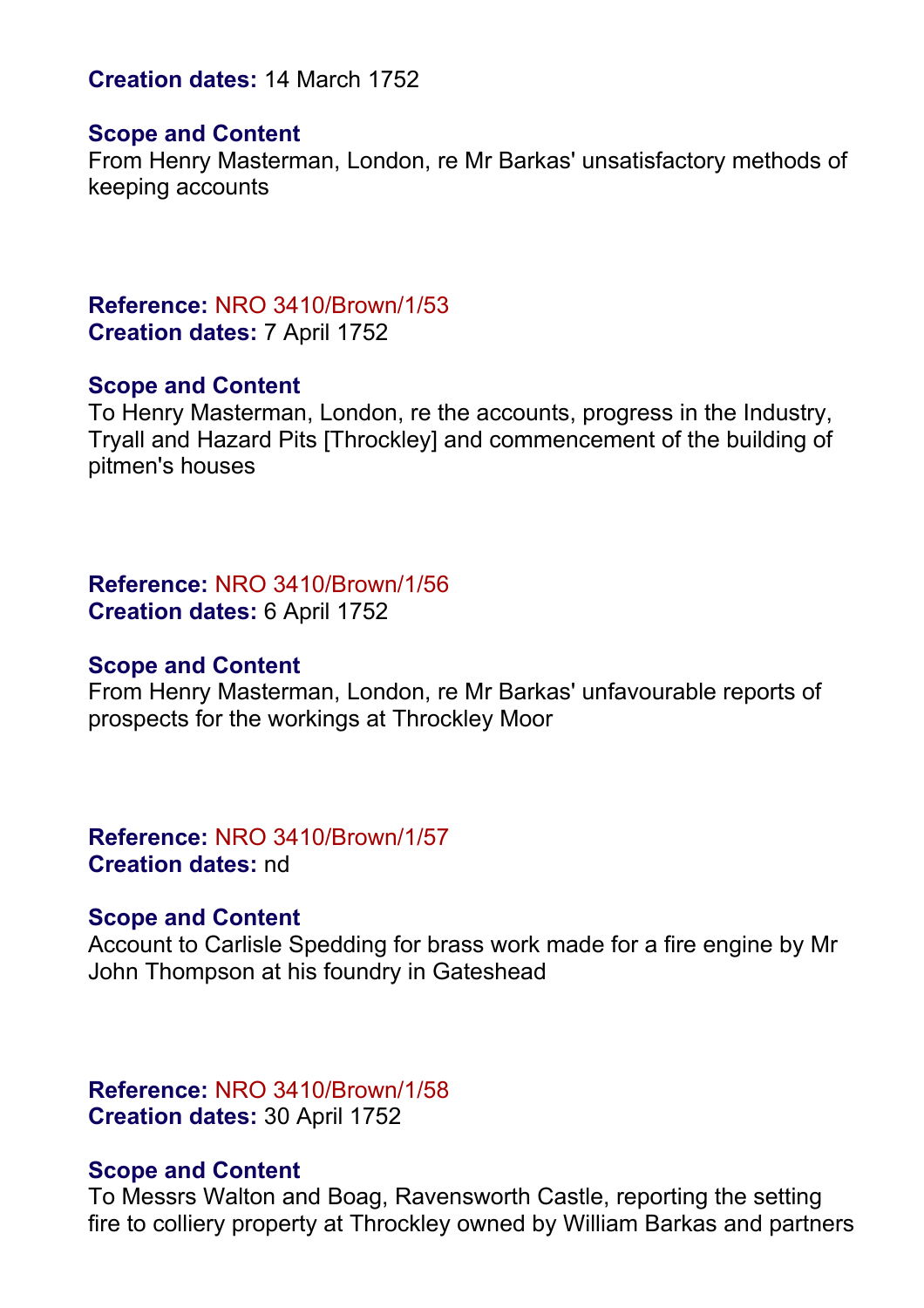# **Reference:** NRO 3410/Brown/1/59 **Creation dates:** 16 May 1752

# **Scope and Content**

To Messrs Walton and Boag requesting an extension of his lease of Throckley from the Commissioners of Greenwich Hospital because the investment in engines and drainage work which would be necessary to allow further coal to be worked would not be financially viable for a short lease

# **Reference:** NRO 3410/Brown/1/60 **Creation dates:** 18 June 1752

# **Scope and Content**

From Henry Masterman, London, requesting a progress report and complaining of the poor quality of the coal shipped to London

# **Reference:** NRO 3410/Brown/1/61 **Creation dates:** 27 June 1752

# **Scope and Content**

To Henry Masterman, London, re progress at the Tryall and Hazard Pits and the sinking of the new Chance Pit

**Reference:** NRO 3410/Brown/1/63 **Creation dates:** 2 July 1752

# **Scope and Content**

To Leo Hartley Esq, Middleton, Yorkshire, re obtaining the services of Mr Rawling to make trial borings and the erection of an engine [location not specifield ? copper mine at Middleton]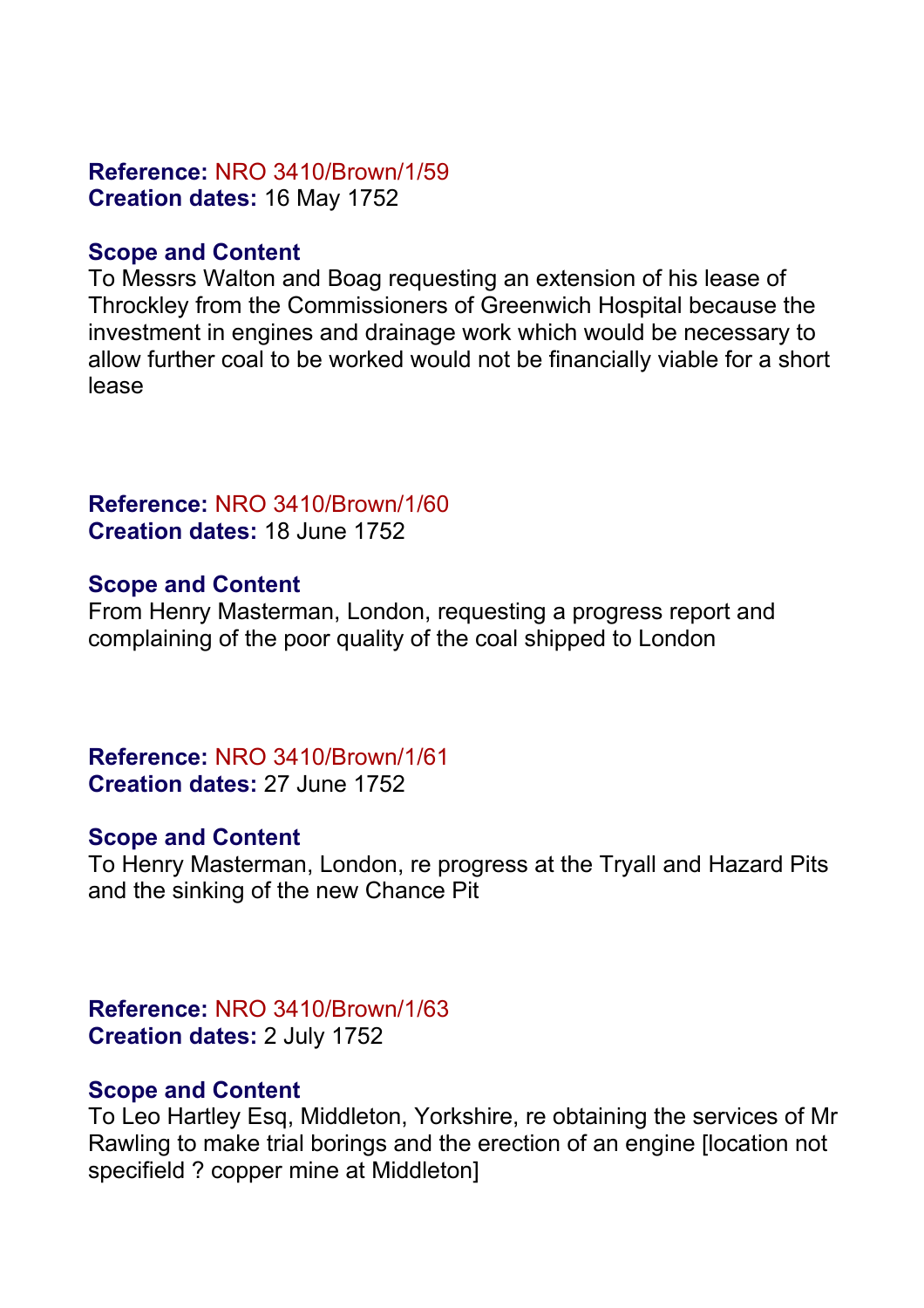# **Reference:** NRO 3410/Brown/1/64 **Creation dates:** 4 July 1752

# **Scope and Content**

From Leo Hartley Esq, Middleton Tyas, Yorkshire, reporting progress with his work in a shaft near the churchyard [copper mine at Middleton] and erection of an engine

**Reference:** NRO 3410/Brown/1/66 **Creation dates:** 7 July 1752

#### **Scope and Content**

From Carlisle Spedding, Whitehaven, re workings at Whitehaven, King and Salton Pits, difficulties with the enlarging of the harbour and erection of the new church, St James, Whitehaven

## **Reference:** NRO 3410/Brown/1/68 **Creation dates:** 11 July 1752

# **Scope and Content**

To Mr Spedding, Whitehaven, commenting re the coal trade on the Tyne, progress at Throckley, the success of a whaling ship sent from Newcastle to Greenland and the engine for drawing water which he is building for the mine at Middleton Tyas

**Reference:** NRO 3410/Brown/1/70 **Creation dates:** 27 July 1752

## **Scope and Content**

To Leo Hartley, Middleton Tyas, re the engine being built for Middleton

**Reference:** NRO 3410/Brown/1/71 **Creation dates:** 28 July 1752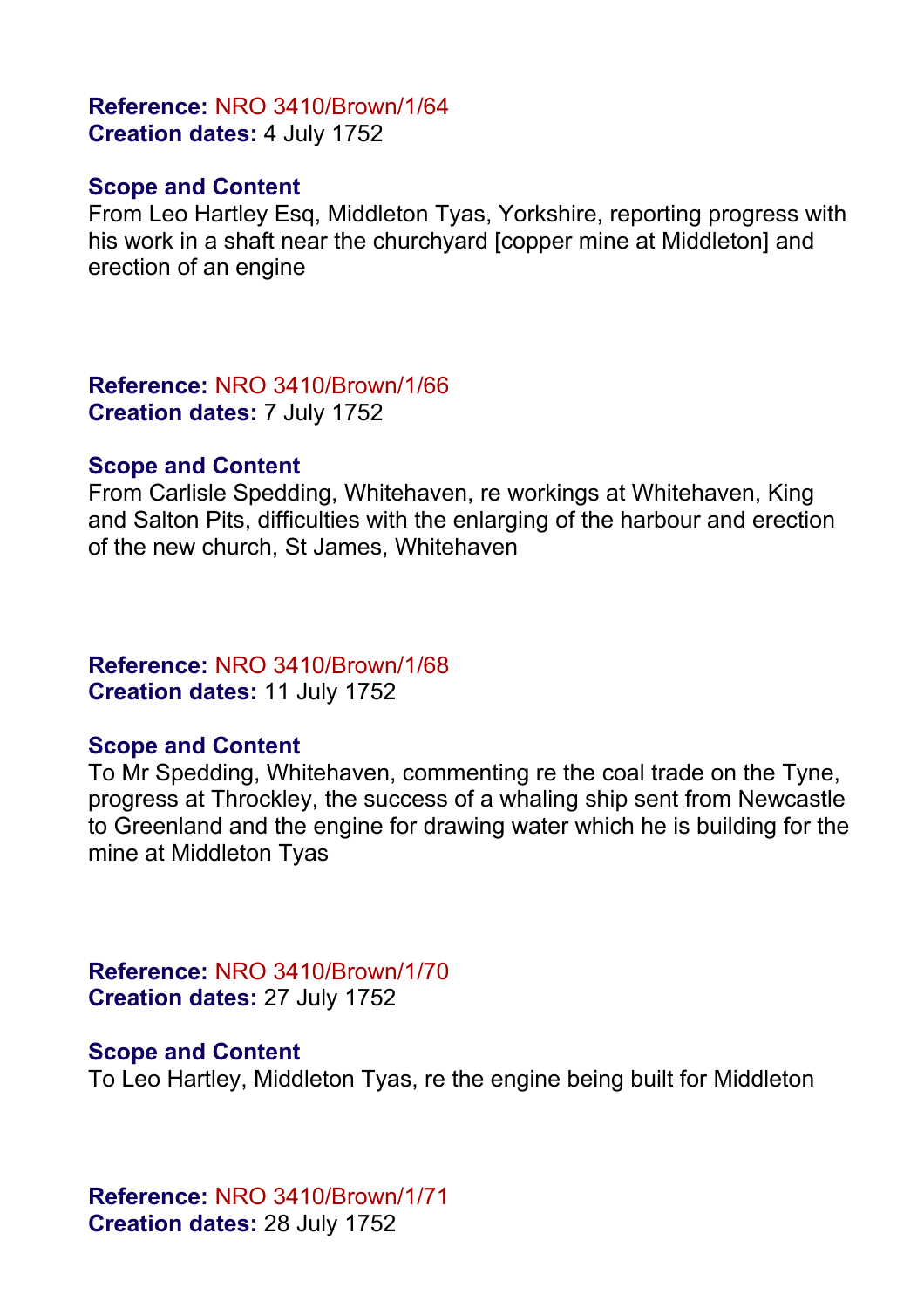## **Scope and Content**

From Leoard Hartley Esq, Middleton Tyas, Yorkshire, re progress in preparation for the erection of the engine, the ordering of barrels from Newcaslte and the erection of an engine by "our neighbour the Derbyshire gentleman" [Tissington]

**Reference:** NRO 3410/Brown/1/73 **Creation dates:** 4 Aug 1752

#### **Scope and Content**

To Leonard Hartley Esq, Middleton Tyas, Yorkshire, re placing the order for barrels and brass and iron work for the engine

**Reference:** NRO 3410/Brown/1/74 **Creation dates:** 10 Aug 1752

#### **Scope and Content**

From Leonard Hartley Esq, Middleton Tyas, Yorkshire, re delivery of the barrels and various materials for the engine, the proposed visit by Brown to Middleton and requesting an opinion on the deposits of metal

**Reference:** NRO 3410/Brown/1/76 **Creation dates:** 11 Aug 1752

## **Scope and Content**

From Henry Masterman, London, re the need for erecting a fire engine at the foot of Throckley bank if the term of the lease is extented

**Reference:** NRO 3410/Brown/1/77 **Creation dates:** 22 Aug 1752

#### **Scope and Content**

To Henry Masterman, London, recommending the making of borings to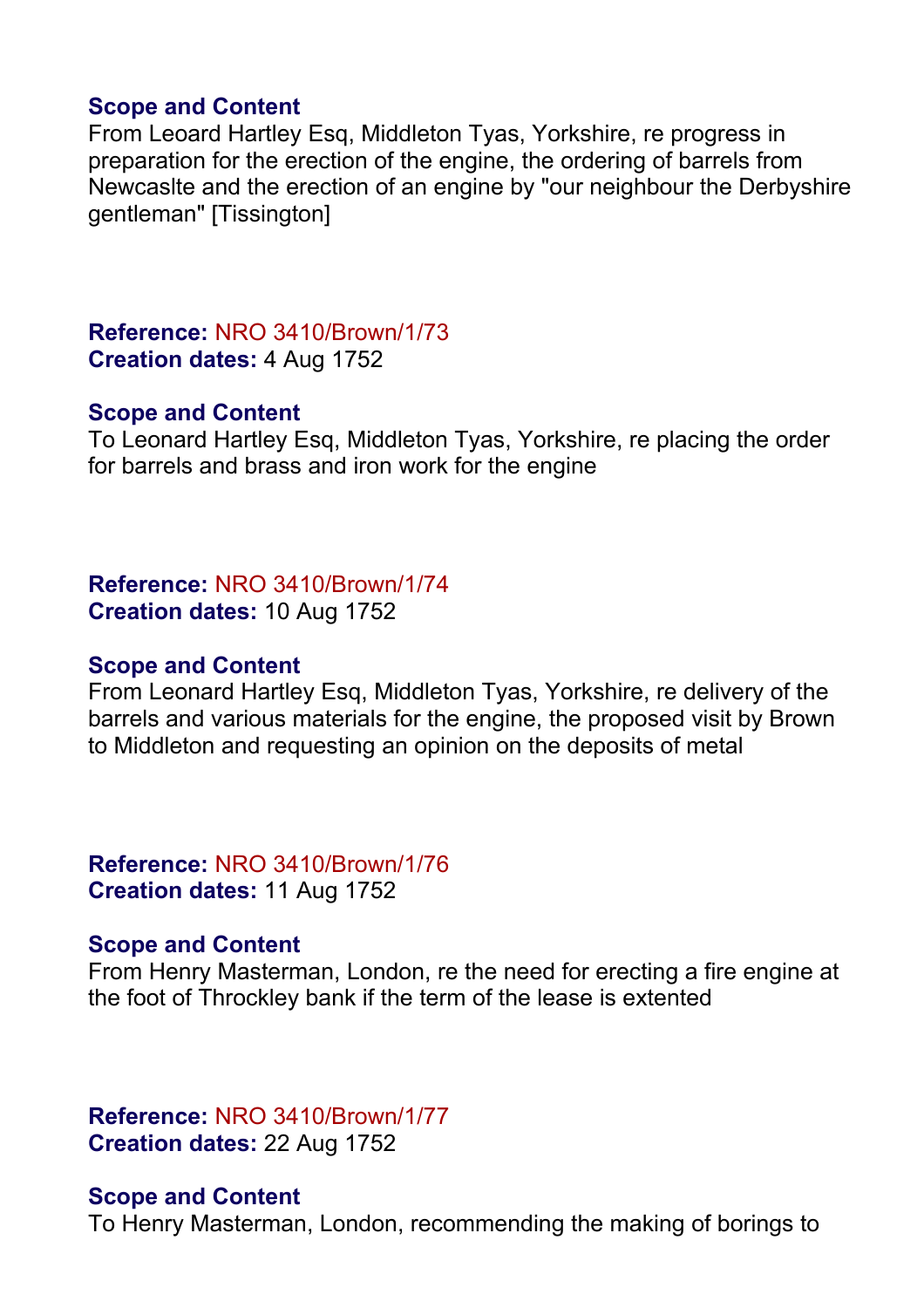determine the best place to make a winning on Throckley bank, and re progress at the Chance Pit [Throckley] and reports of borings and prospects for Chirton Colliery, Includes terms proposed by Esquire Collingwood for a lease of Chirton

# **Reference:** NRO 3410/Brown/1/81 **Creation dates:** 31 Aug 1752

# **Scope and Content**

From Henry Masterman, London, suggesting that further research be done re Chirton before deciding to take the colliery

# **Reference:** NRO 3410/Brown/1/83 **Creation dates:** 17 Sept 1752

## **Scope and Content**

To Henry Masterman, London, presenting reasons why Chirton has not been previously worked and re the borings at Throckley bank and the extension of the Throckley lease

**Reference:** NRO 3410/Brown/1/85 **Creation dates:** 27 Sept 1752

#### **Scope and Content**

From Henry Masterman, London, re the failure to aquire Chirton and borings at Throckley bank

**Reference:** NRO 3410/Brown/1/87 **Creation dates:** 19 Oct 1752

## **Scope and Content**

To Henry Masterman, London, re results of the borings at Throckley bank, negociations for the extension of the lease at Throckley, the new Fortune Pit and progress at Tryall, Industry and Chance Pits [Throckley]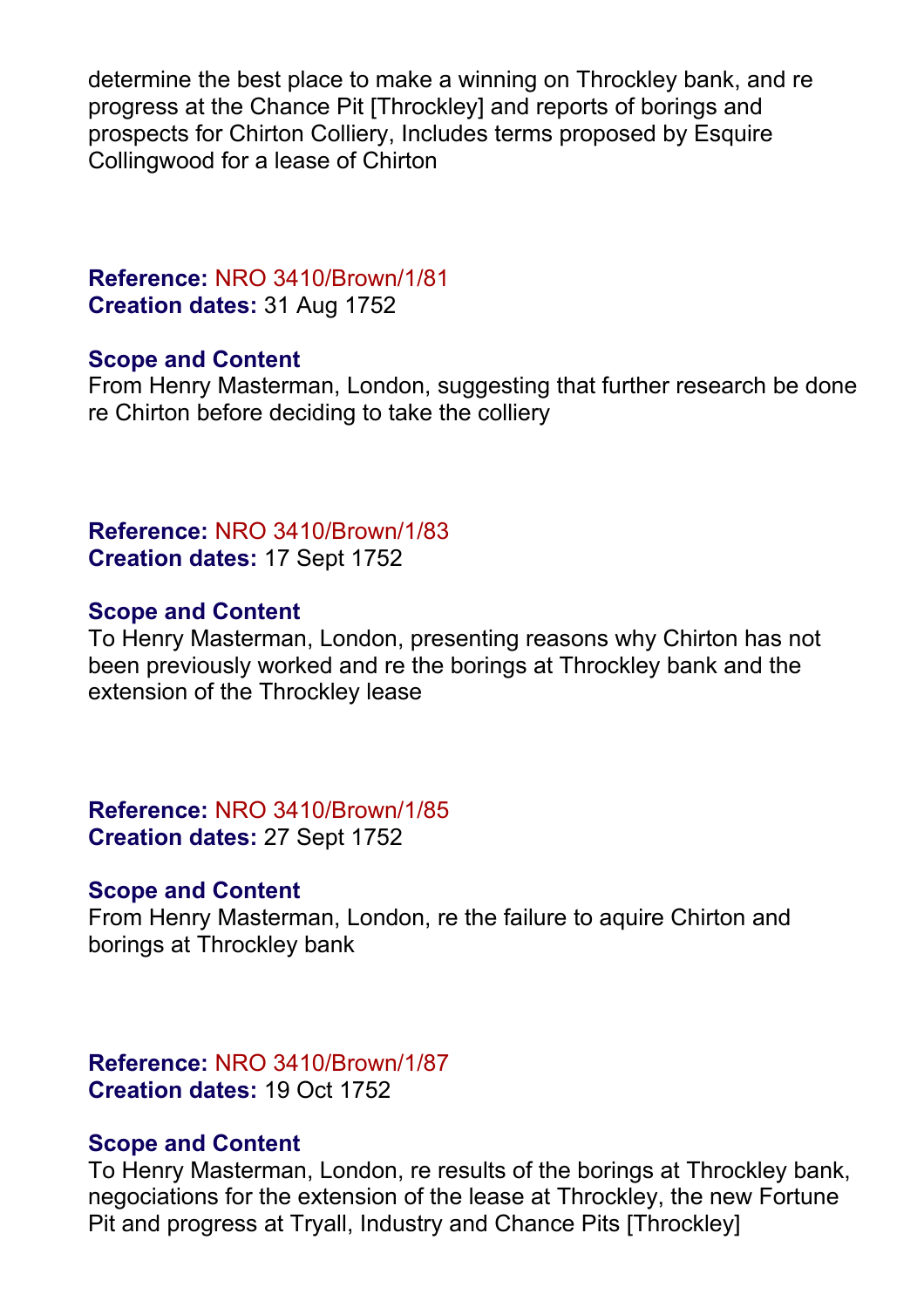# **Reference:** NRO 3410/Brown/1/90 **Creation dates:** 16 Nov 1752

# **Scope and Content**

From Henry Masterman, London, re the best place for the erection of the engine with regard to boring results, request for a plan showing the Throckley Pits and working the pillars and walls in the Tryall and Industry pits

# **Reference:** NRO 3410/Brown/1/92 **Creation dates:** nd [Sept 1752]

# **Scope and Content**

From Leonard Hartley Esq, Middleton Tyas, Yorkshire re the working on the engine at Middleton

**Reference:** NRO 3410/Brown/1/94 **Creation dates:** 15 Sept 1752

# **Scope and Content**

To Leonard Hartley Esq, Middleton Tyas, Yorkshire, re the completion and despatch of iron and brass work for the Middleton engine with list of iron work send

**Reference:** NRO 3410/Brown/1/95 **Creation dates:** 1 Oct 1752

# **Scope and Content**

From Leonard Hartley Esq, Middleton Tyas, Yorkshire, re payment for materials for the engine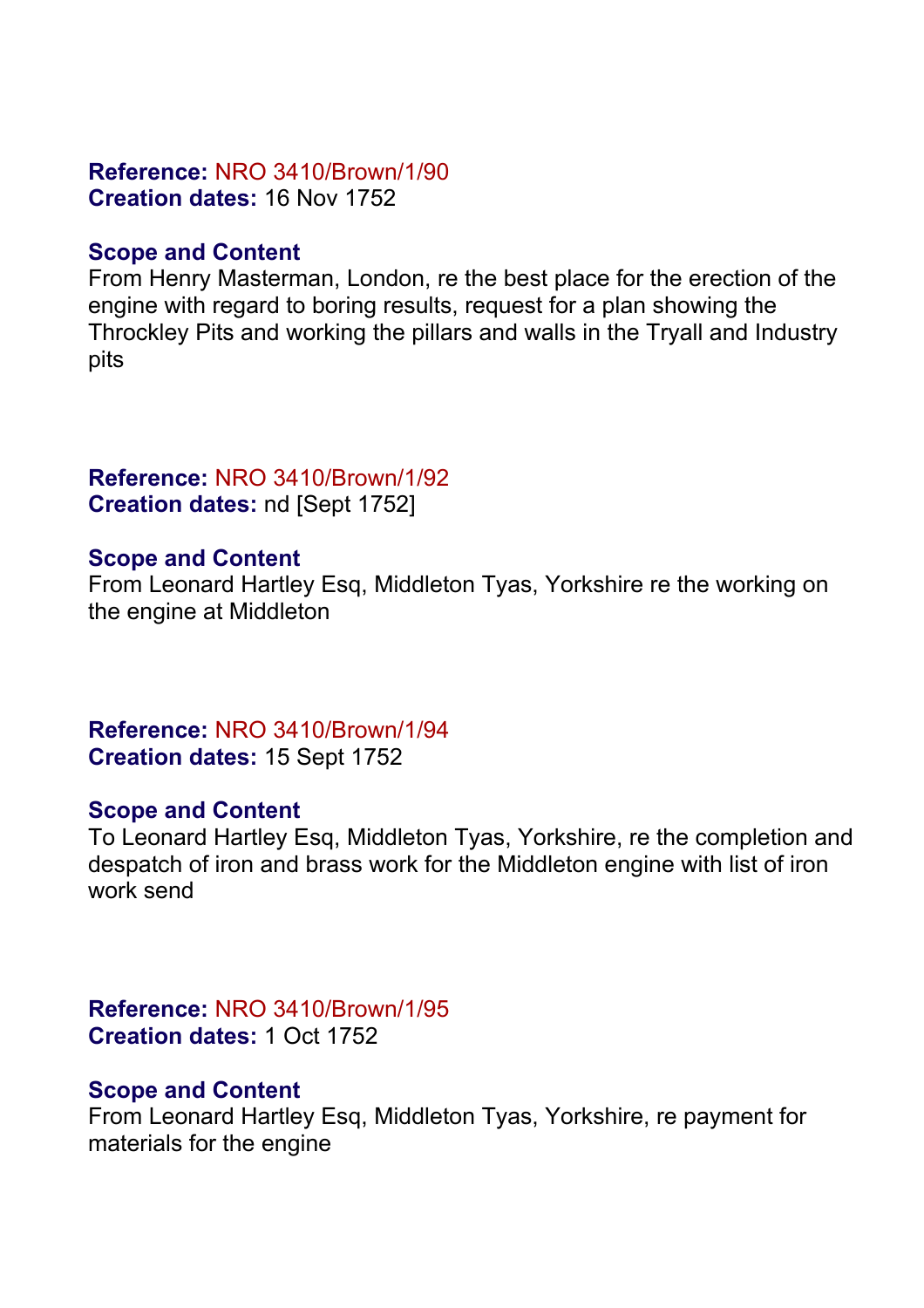## **Reference:** NRO 3410/Brown/1/96 **Creation dates:** 1 Oct 1752

## **Scope and Content**

From Leonard Hartley Esq, Middleton Tyas, Yorkshire, re negociations between the Dean and Chapter of Durham and Mr Humble for Wallsend **Collierv** 

**Reference:** NRO 3410/Brown/1/97 **Creation dates:** 15 Oct 1752

#### **Scope and Content**

To Leonard Hartley Esq, Middleton Tyas, Yorkshire, re materials for the Middleton engine, enclosing accounts of various persons for supplies of goods for the engine

# **Reference:** NRO 3410/Brown/1/99 **Creation dates:** 20 Oct 1752

# **Scope and Content**

From Leonard Hartley Esq, Middleton Tyas, Yorkshire re delivery of engine materials and the prospects of Brown and partners taking Wallsend from the Dean and Chapter

**Reference:** NRO 3410/Brown/1/101 **Creation dates:** 31 Oct 1752

## **Scope and Content**

To Leonard Hartley re the increased efficiency of a pumping engine over hand pumps, his opinion of Wallsend Colliery and his interest in aquiring from the Dean and Chapter the colliery east of Gateshead Fell [Jarrow]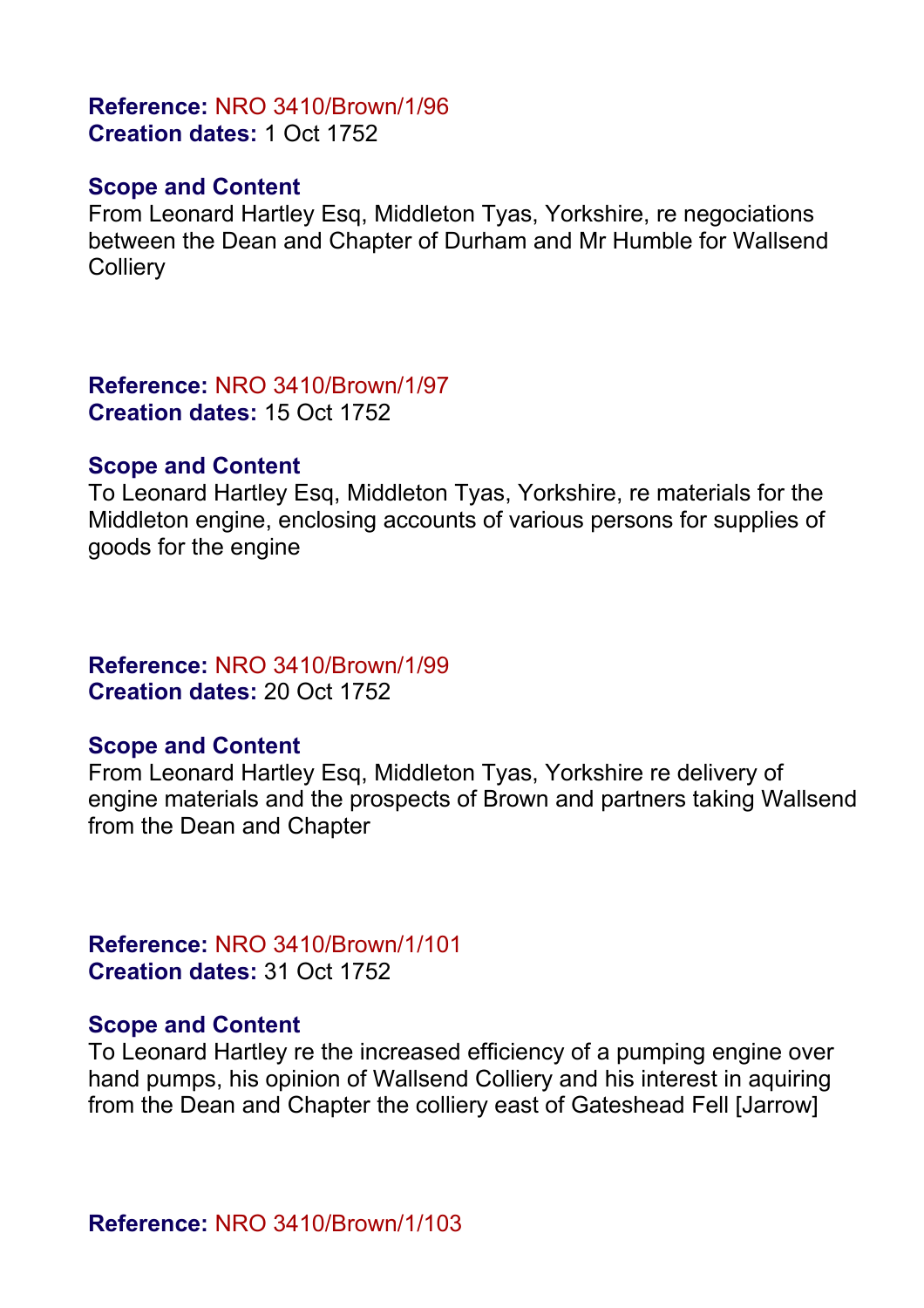**Creation dates:** 21 Nov 1752

## **Scope and Content**

From Leonard Hartley, Middleton Tyas, re communications with the Dean and Chapter re Wallsend and Jarrow and progress with the engine

**Reference:** NRO 3410/Brown/1/105 **Creation dates:** 18 Nov 1752

## **Scope and Content**

To Leonard Hartley Esq, Middleton Tyas, re delivery of parts for the engine

**Reference:** NRO 3410/Brown/1/106 **Creation dates:** 15 Dec 1752

# **Scope and Content**

To Leonard Hartley Esq, Middleton Tyas, re engine parts and Jarrow **Colliery** 

**Reference:** NRO 3410/Brown/1/107 **Creation dates:** 12 Dec 1752

# **Scope and Content**

From Leonard Hartley, Middleton Tyas, re Mr Fenwick's proposed departure on the completion of the works on the engine

**Reference:** NRO 3410/Brown/1/108 **Creation dates:** 14 Oct 1752

# **Scope and Content**

To Mr F. Drinkall, hosier in Kendal, recommending a borer from Northumberland (not named) for work on making trial borings on Drinkall's land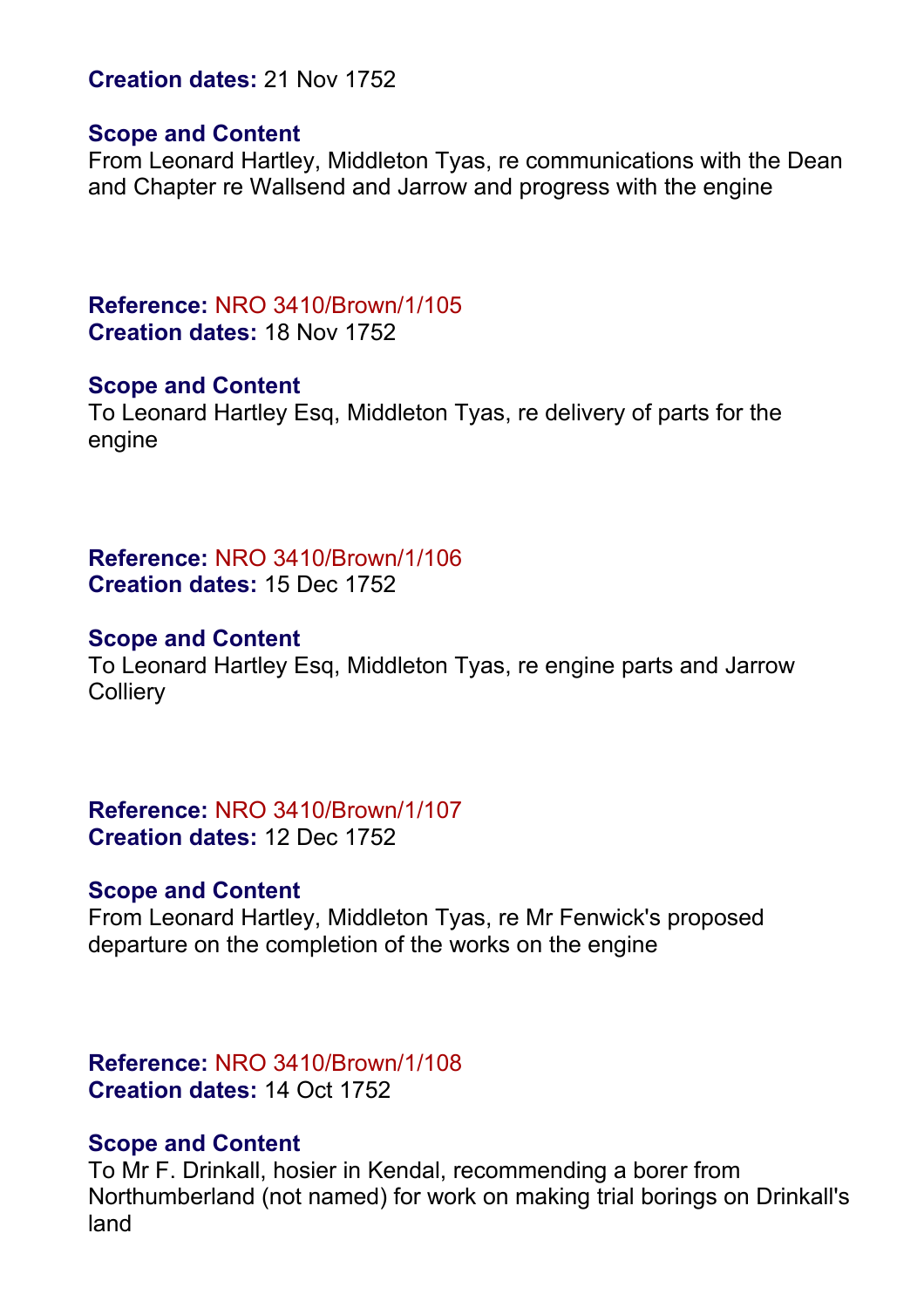# **Reference:** NRO 3410/Brown/1/109 **Creation dates:** 2 Nov 1752

## **Scope and Content**

From Edward Harrison, Kendal, re expenses for the borer

## **Reference:** NRO 3410/Brown/1/110 **Creation dates:** 7 Dec 1752

## **Scope and Content**

To Edward Harrison, Kendal re expenses for the borer and boring methods

## **Reference:** NRO 3410/Brown/1/112 **Creation dates:** 11 Oct 1752

# **Scope and Content**

From Carlisle Spedding, Whitehaven, requesting that a corver be hired and sent to Whitehaven

**Reference:** NRO 3410/Brown/1/113 **Creation dates:** 6 Nov 1752

# **Scope and Content**

To Mr Spedding, Whitehaven, recommending a corver sent over for work at Whitehaven

**Reference:** NRO 3410/Brown/1/114 **Creation dates:** 22 Nov 1752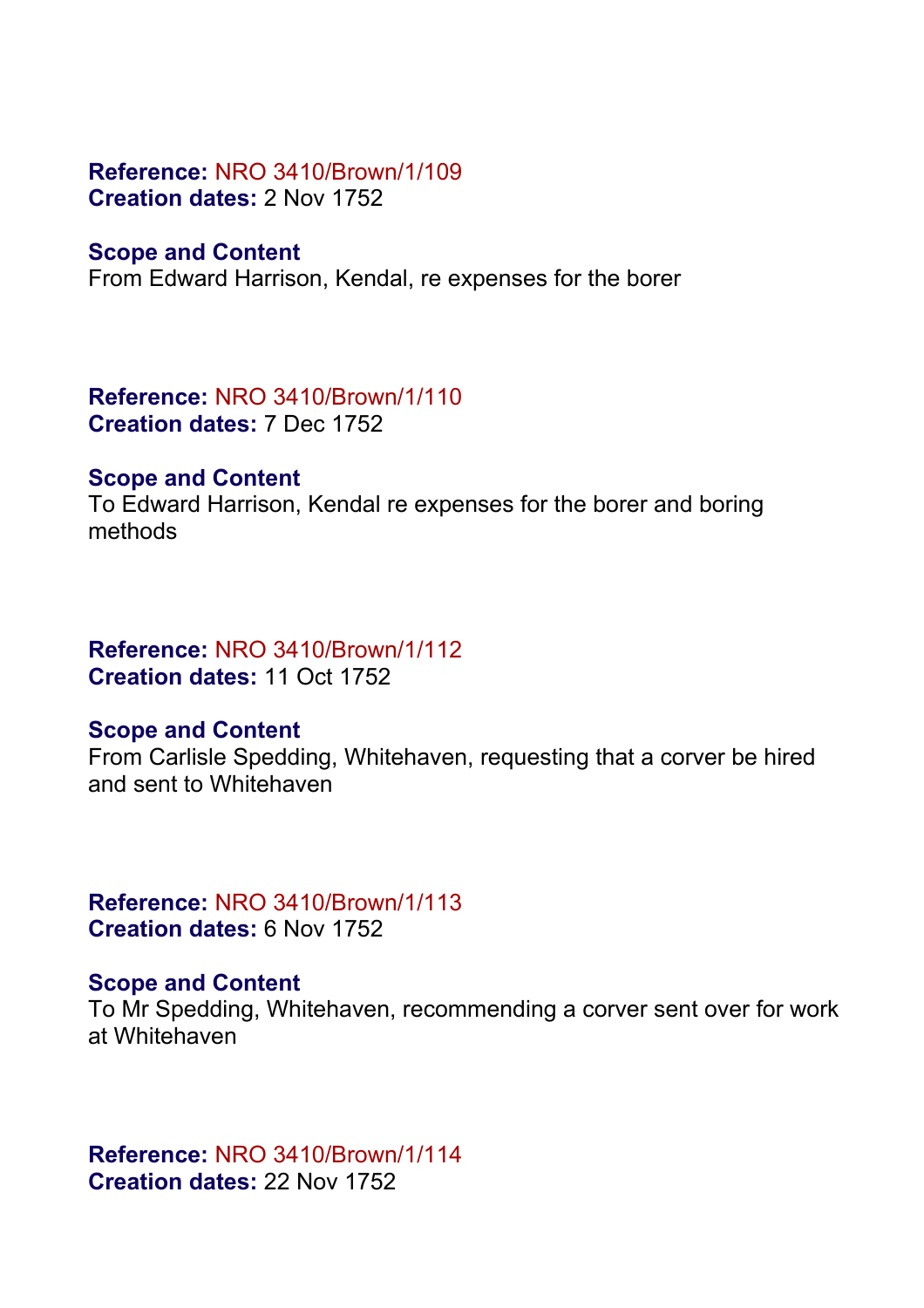# **Scope and Content**

From Carlisle Spedding, Whitehaven, re the sinking of the King Pit, building of St James Church and orders to Thompson of Gateshead, founder, for cocks for his fire engine

## **Reference:** NRO 3410/Brown/1/115 **Creation dates:** 28 Nov 1752

## **Scope and Content**

To Carlisle Spedding, Whitehaven, re sinking the Engine Pit and drainage at Throckley and the possibility of obtaining an iron cylinder for his engine from Colebrookdale

## **Related Material**

Simpson pp. 20 - 1.

# **Reference:** NRO 3410/Brown/1/117

**Creation dates:** 17 Dec 1752

# **Scope and Content**

From Carlisle Spedding, Whitehaven, technical discussion re the dimensions and capacity of the engines and requests for prices and delivery details for the supply of an iron cylinder from Colebrookdale for **Whitehaven** 

# **Related Material**

Simpson p. 21.

# **Reference:** NRO 3410/Brown/1/118 **Creation dates:** 21 Jan 1753

# **Scope and Content**

To Carlisle Spedding, Whitehaven, re progress with the casting of the cocks by Mr Thompson, prices for the cylinders from Colebrookdale, the state of the coal trade on the Tyne and details of Leo Hartley's engine at Middleton Tyas

# **Related Material**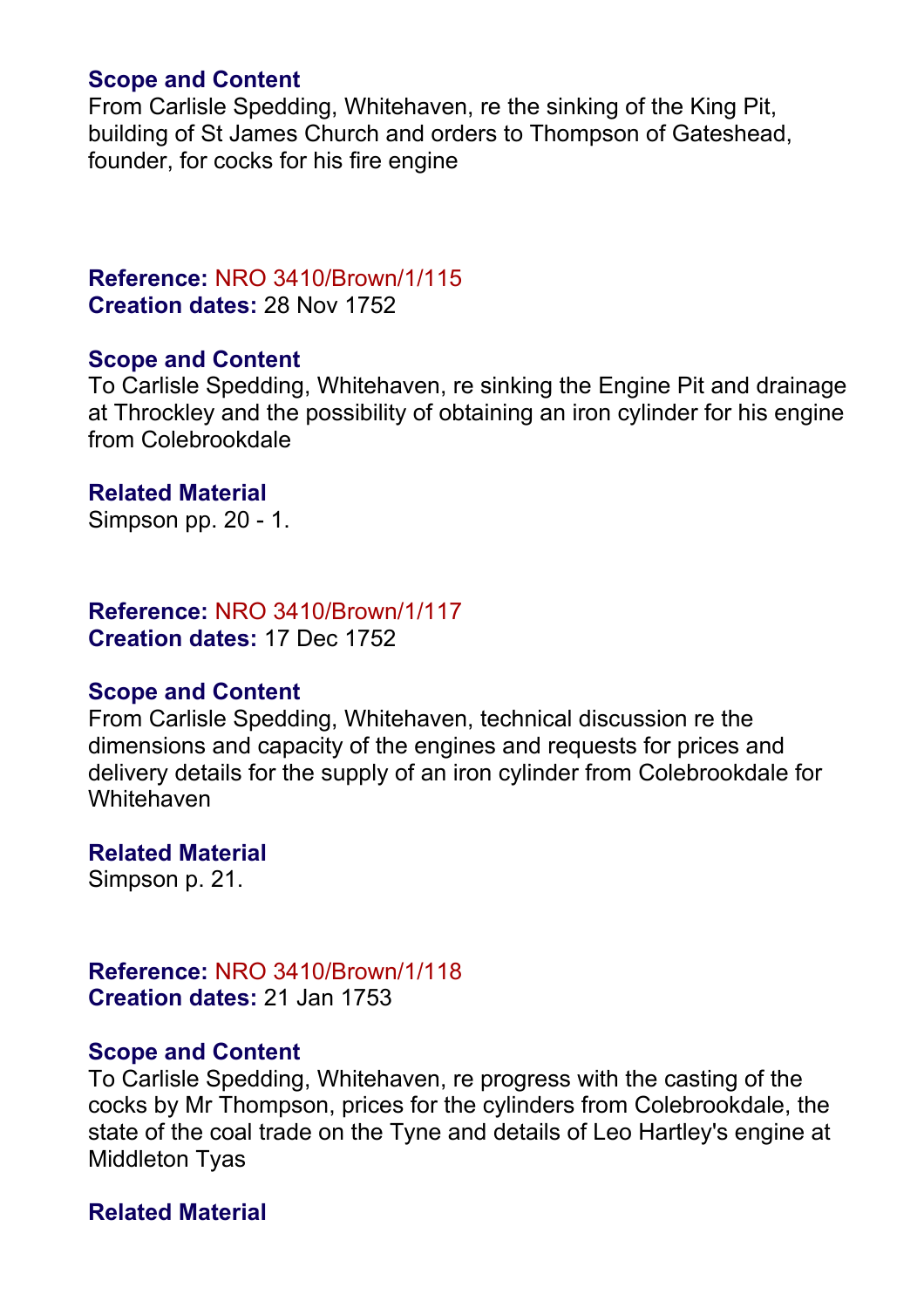Simpson pp. 21 - 2.

**Reference:** NRO 3410/Brown/1/120 **Creation dates:** 23 Dec 1753

## **Scope and Content**

From Leonard Hartley, Middleton Tyas, re the possible supply of a small amount of copper to Mr Atkinson

## **Reference:** NRO 3410/Brown/1/121 **Creation dates:** 30 Jan 1753

## **Scope and Content**

To Leonard Hartley Esq, Middleton Tyas, re a meeting with Sir William Middleton, social matters

# **Reference:** NRO 3410/Brown/1/122 **Creation dates:** 11 Feb 1753

# **Scope and Content**

From Leonard Hartley, Middleton Tyas, re social matters, supply of oak wood and progress at the copper mine

**Reference:** NRO 3410/Brown/1/124 **Creation dates:** 28 Dec 1752

## **Scope and Content**

To Henry Masterman Esq, London, re the negociations with the Commissioners for Greenwich Hospital for the extension of the Throckley lease, working pillars in the Industry, Tryal and Hazard Pits, reports of borings at Throckley Banks and the state of the coal trade on the Tyne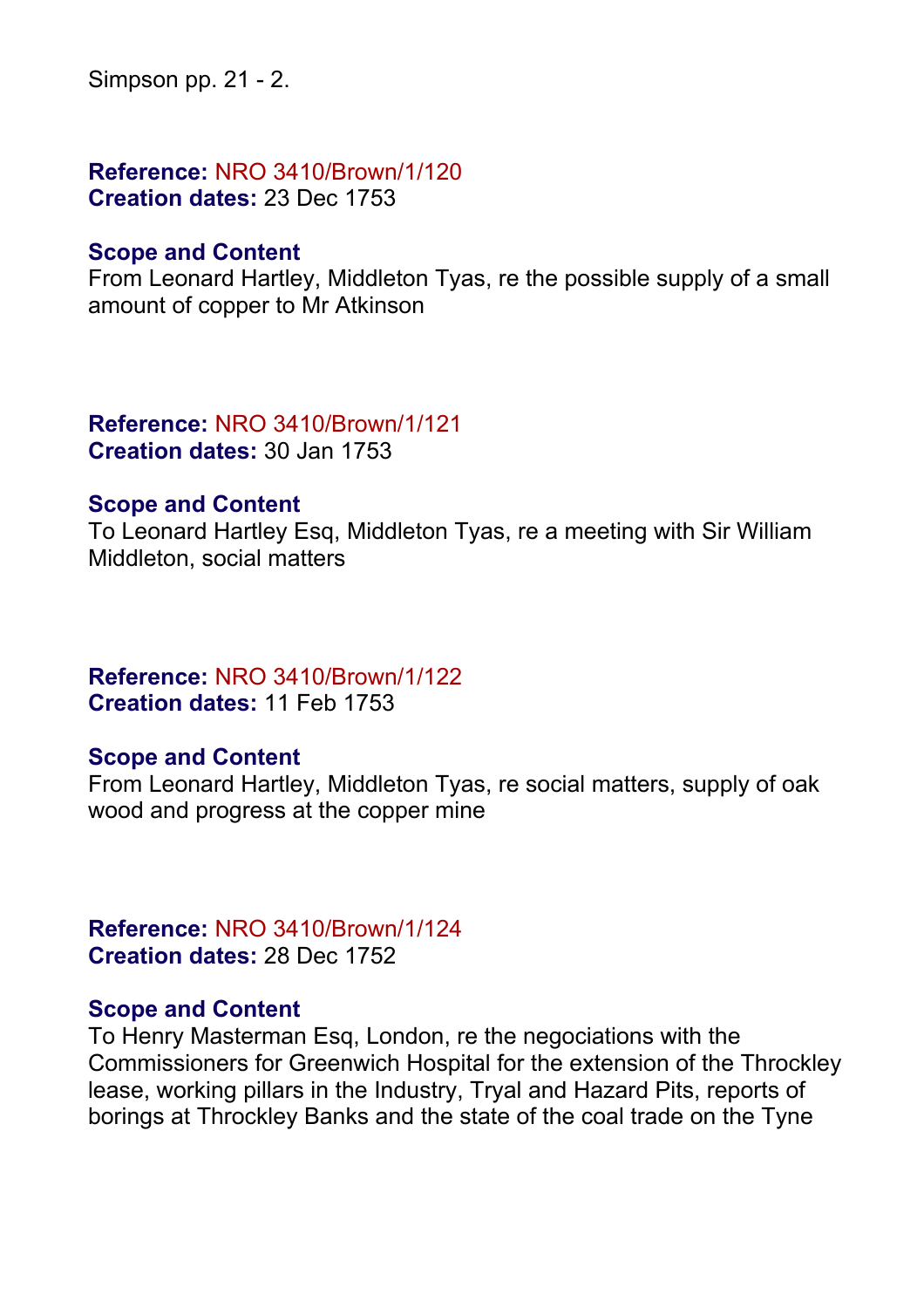**Reference:** NRO 3410/Brown/1/127 **Creation dates:** 1 Jan 1753

## **Scope and Content**

From Henry Masterman, Little London, near Uxbridge, requesting information re Throckley

**Reference:** NRO 3410/Brown/1/128 **Creation dates:** 12 Jan 1753

## **Scope and Content**

From Henry Masterman, Little London near Uxbridge re the borings on Throckley Bank and accounts, including the payment of allowances to ships' captains

**Reference:** NRO 3410/Brown/1/129 **Creation dates:** 10 Feb 1753

# **Scope and Content**

To Henry Masterman, London, re accounts, including working costs and valuation of stock at Throckley, the state of the coal trade, including the observation that coal from Pontop and Tanfield cannot be transported to the Tyne in winter and negociations with the Greenwich Hospital Commissioners

**Reference:** NRO 3410/Brown/1/131 **Creation dates:** 16 Feb 1753

# **Scope and Content**

From Thomas Stokoe, re a lease of Wylam Colliery at £80 p.a. from Mr **Blackett** 

**Reference:** NRO 3410/Brown/1/132 **Creation dates:** 20 Feb 1753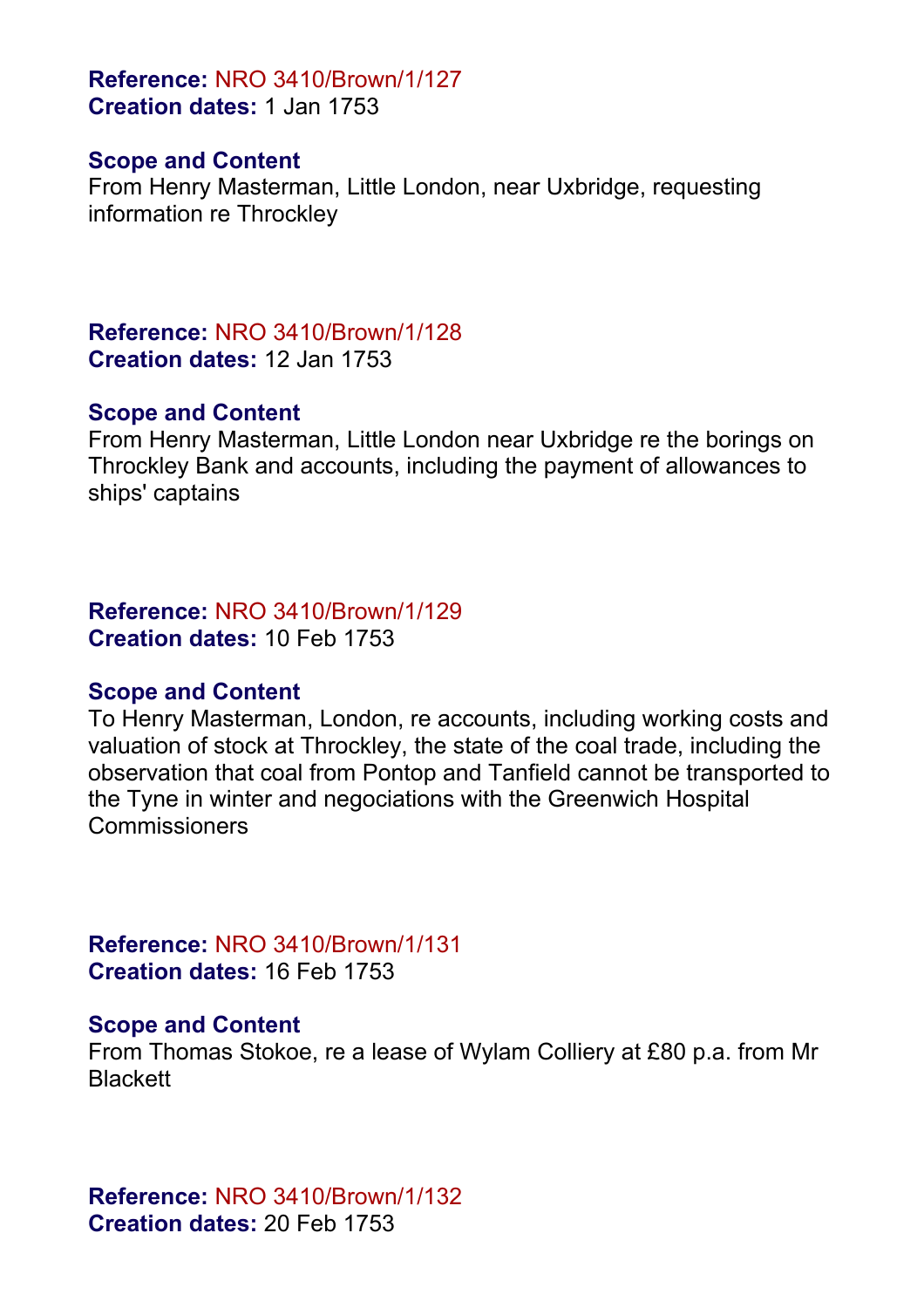# **Scope and Content**

To Thomas Stokoe, queries re the rent for Wylam Colliery

# **Reference:** NRO 3410/Brown/1/133 **Creation dates:** 24 Feb 1753

## **Scope and Content**

To Henry Masterman, London, re the agreement of the Greenwich Hospital Commissioners to his terms, progress at Throckley including the new winning on Throckley Banks and the results of the flooding of the Tyne

# **Reference:** NRO 3410/Brown/1/134 **Creation dates:** 1 March 1753

## **Scope and Content**

From Henry Masterman, London, re the agreement with the Commissioners, the new winning at Throckley Bank and the possible working of a neighbouring colliery [? Wylam]

**Reference:** NRO 3410/Brown/1/136 **Creation dates:** 17 March 1753

## **Scope and Content**

To Carlisle Spedding, Whitehaven, re incleased production and shipment of coal, the effects of a fierce gale and the progress of the Military Road from Newcastle to Carlisle

# **Reference:** NRO 3410/Brown/1/137 **Creation dates:** 10 Oct 1753

## **Scope and Content**

From John Robinson, Richmond, re the supply of timber for an engine [at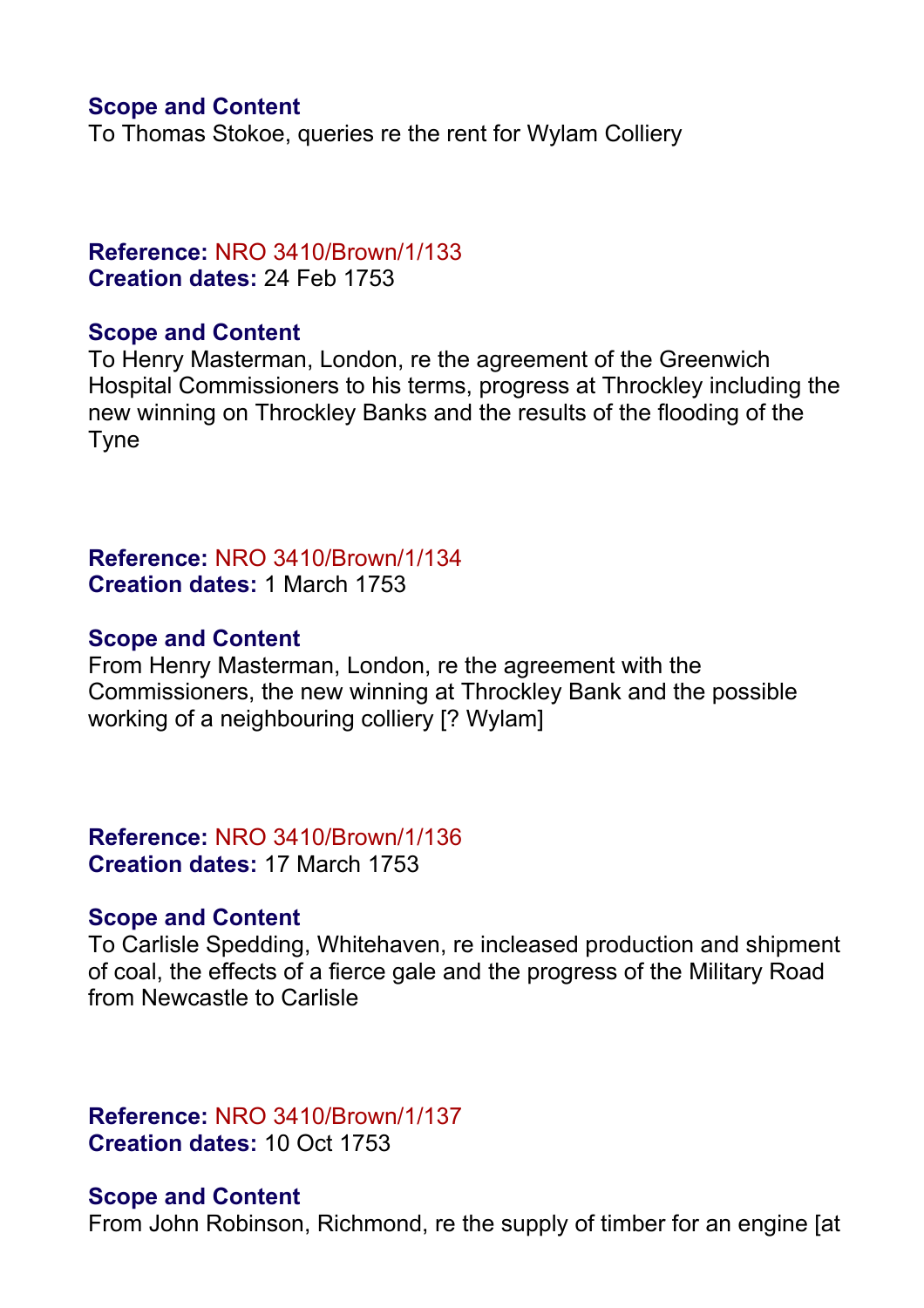Grassington, Yorks]

# **Reference:** NRO 3410/Brown/1/138 **Creation dates:** 14 Oct 1755

## **Scope and Content**

To John Robinson, The Friary, Richmond, re dimensions of the timber to be supplied, and proposal to send an engine wright to choose the appropriate timber

# **Reference:** NRO 3410/Brown/1/139 **Creation dates:** 26 Oct 1755

# **Scope and Content**

From John Robinson, Richmond, approving the proposal to send an engine wright and discussing transport to Grassington

**Reference:** NRO 3410/Brown/1/140 **Creation dates:** 13 Jan 1756

## **Scope and Content**

From John Robinson, Richmond, postponing the work on the engine during the bad weather

**Reference:** NRO 3410/Brown/1/141 **Creation dates:** 4 March 1753

## **Scope and Content**

From Leonard Hartley, Middleton Tyas, re the dispersal of his Cornish and Derbyshire miners, effects of the floods, the supply of iron materials for the engine and enclosing a report re the quality of the copper obtained from his mine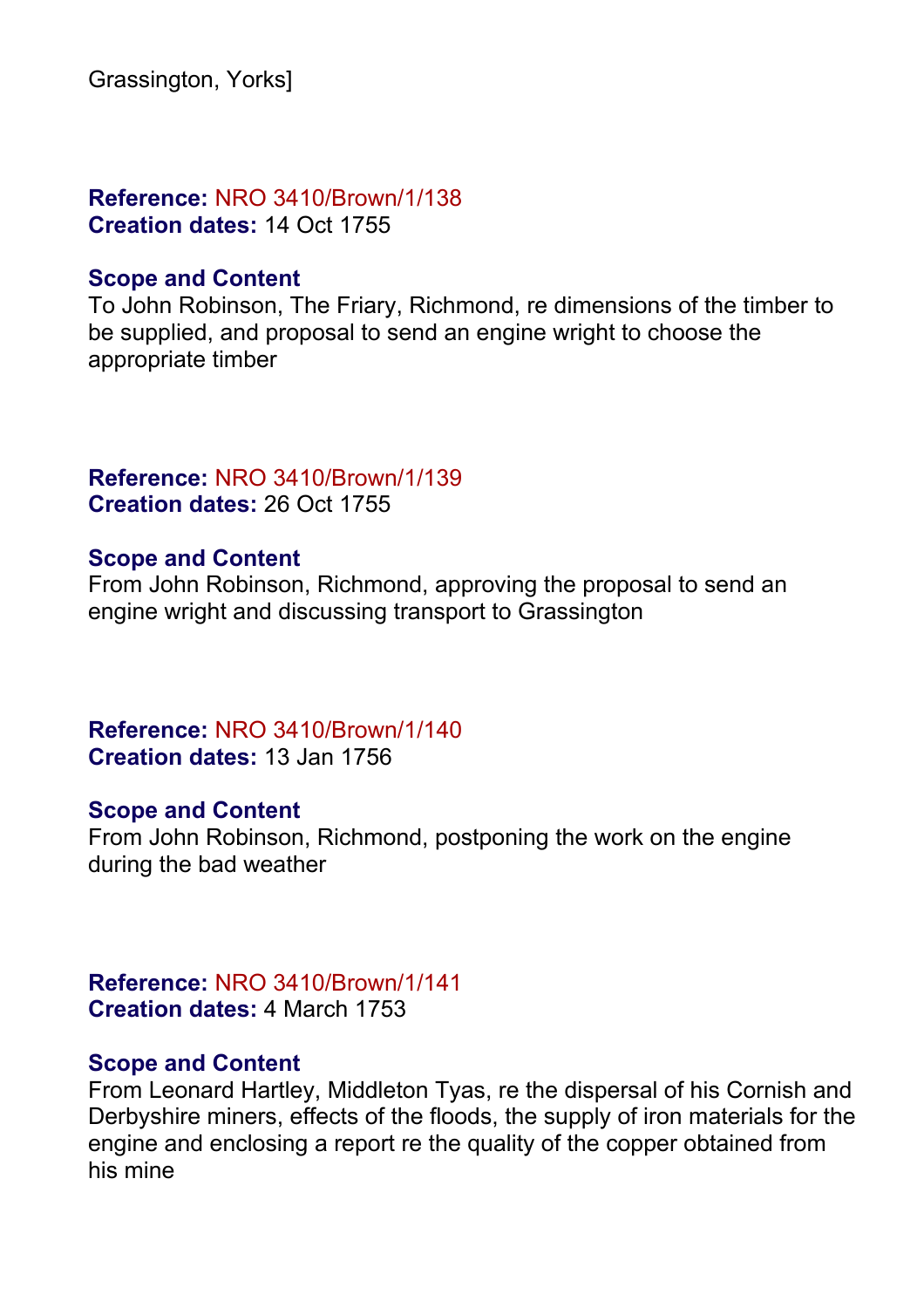## **Reference:** NRO 3410/Brown/1/145 **Creation dates:** 7 April 1753

# **Scope and Content**

From Leonard Hartley, Middleton Tyas, re lack of work at his and his neighbour's [Tissington] mines, trial borings and preparations for future work

**Reference:** NRO 3410/Brown/1/147 **Creation dates:** 28 May 1753

## **Scope and Content**

From Leonard Hartley, Middleton Tyas, re meeting with Mr Seymour, preparations for resuming work and the possible supply of timber

# **Reference:** NRO 3410/Brown/1/149

**Creation dates:** 30 June 1753

# **Scope and Content**

From Leonard Hartley, Middleton Tyas, re progress at the Middleton mine including work done by the engine and progress in Mr Tissington's neighbouring mine

**Reference:** NRO 3410/Brown/1/151 **Creation dates:** 16 June 1753

# **Scope and Content**

To Leonard Hartley, Middleton Tyas, re Mr Seymour's visit and social matters

**Reference:** NRO 3410/Brown/1/152 **Creation dates:** 29 June 1753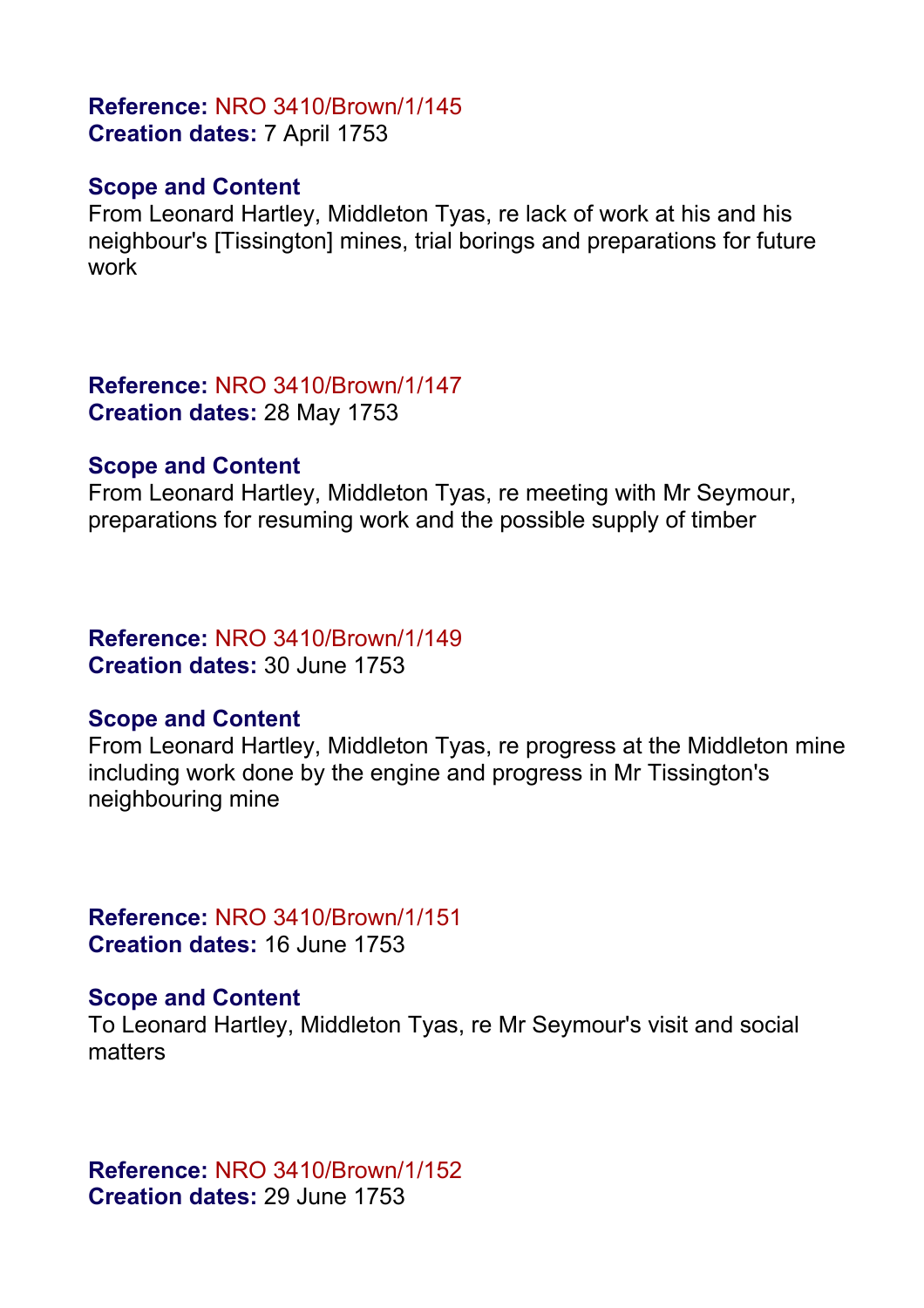# **Scope and Content**

To Leonard Hartley Esq, recommending a 42" cylinder steam engine which will draw 3 times the water drawn by his horse engine and giving details of the fuel required and building specifications

# **Reference:** NRO 3410/Brown/1/153 **Creation dates:** 14 July 1753

## **Scope and Content**

From Leonard Hartley, Middleton Tyas, re the delay in receiving the beams, the need for only a 40" diameter engine, comments on the poor management of the engines by "the Derbyshire chaps" [Mr Tissington] and dispute by the Cornishmen and social and political matters

**Reference:** NRO 3410/Brown/1/154 **Creation dates:** 5 Aug 1753

## **Scope and Content**

To Leonard Hartley Esq, requesting dimensions for wood for beams and other materials and re the cylinder and other iron work

**Reference:** NRO 3410/Brown/1/155 **Creation dates:** 6 Aug 1753

## **Scope and Content**

From Leonard Hartley, Middleton, re the erection of an engine by Messrs Tissington and Peacock for the neighbouring mine on lands adjoining that of Mr Hartley and requesting postponement of work on his own engine, and re the death of his son

**Reference:** NRO 3410/Brown/1/156 **Creation dates:** 30 Oct 1753

**Scope and Content**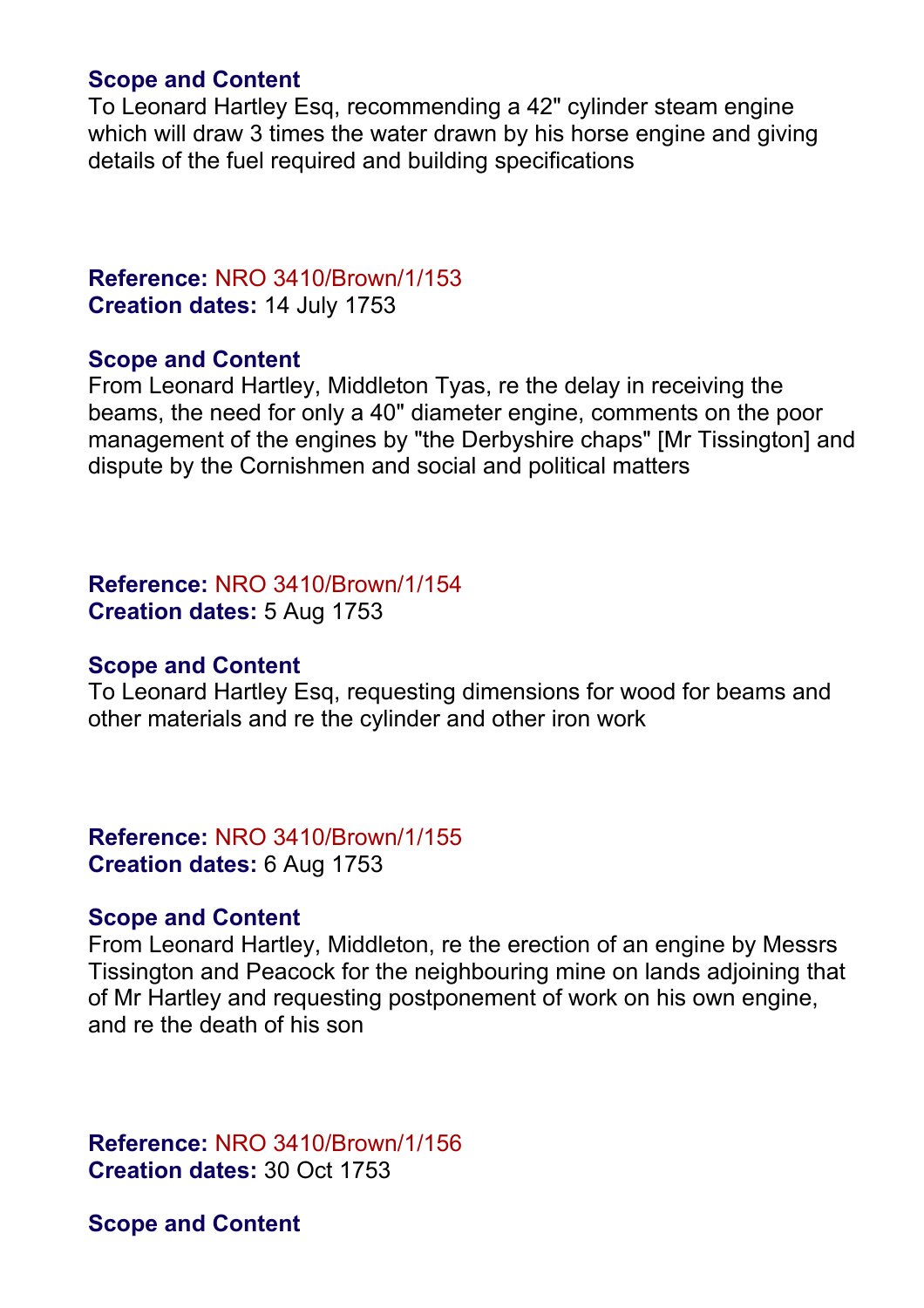To Leonard Hartley, re personal matters and the state of the coal trade on the Tyne

# **Reference:** NRO 3410/Brown/1/157 **Creation dates:** 26 Dec 1753

# **Scope and Content**

From Leonard Hartley, Middleton Tyas, re progress at his and Mr Tissington's mines

# **Reference:** NRO 3410/Brown/1/159 **Creation dates:** 10 May 1754

# **Scope and Content**

To Leonard Hartley, Middleton Tyas, requesting news of work at Middleton in his own and Mr Tissington's mines and commenting on the state of the coal trade on the Tyne and the weather

**Reference:** NRO 3410/Brown/1/160 **Creation dates:** 26 May 1754

# **Scope and Content**

From Leonard Hartley, giving the dimensions and details of the working of the engine [? Mr Tissington's]

**Reference:** NRO 3410/Brown/1/162 **Creation dates:** 25 June 1754

## **Scope and Content**

From [Leonard Hartley], Middleton Tyas, re engine costs and details of work, political affairs, requests for bellows and other tools and the possibility of a partnership in a copper mine in Scotland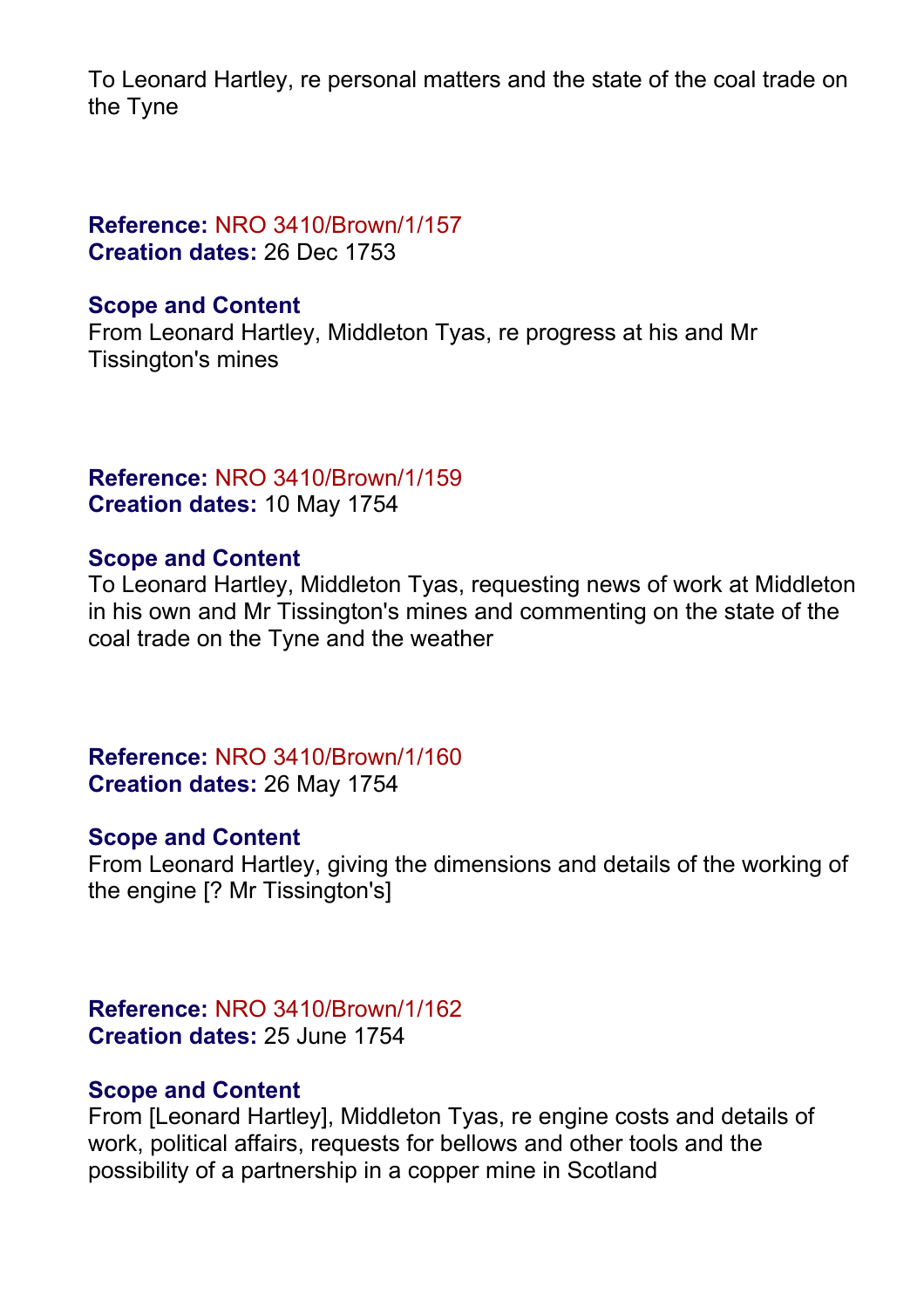# **Reference:** NRO 3410/Brown/1/166 **Creation dates:** [1754]

# **Scope and Content**

From Leonard Hartley, Middleton Tyas, re the delivery of the bellows, progress in Mr Tissington's mine, drainage problems and smelting, "Friday morning"

**Reference:** NRO 3410/Brown/1/168 **Creation dates:** 17 Aug 1754

#### **Scope and Content**

To Leonard Hartley, Middleton Tyas, with details re the delivery of bellows and other blacksmith's tools enclosing an account

## **Reference:** NRO 3410/Brown/1/169 **Creation dates:** 2 Sept 1754

## **Scope and Content**

From Leonard Hartley, Middleton Tyas, re drainage problems

**Reference:** NRO 3410/Brown/1/170 **Creation dates:** 11 Sept 1754

## **Scope and Content**

From Leonard Hartley, Middleton Tyas, re progress with the engine, prospecting for lead in Swaledale and the necessity for an engine there and the need for a blacksmith

**Reference:** NRO 3410/Brown/1/172 **Creation dates:** 15 Sept 1754

**Scope and Content**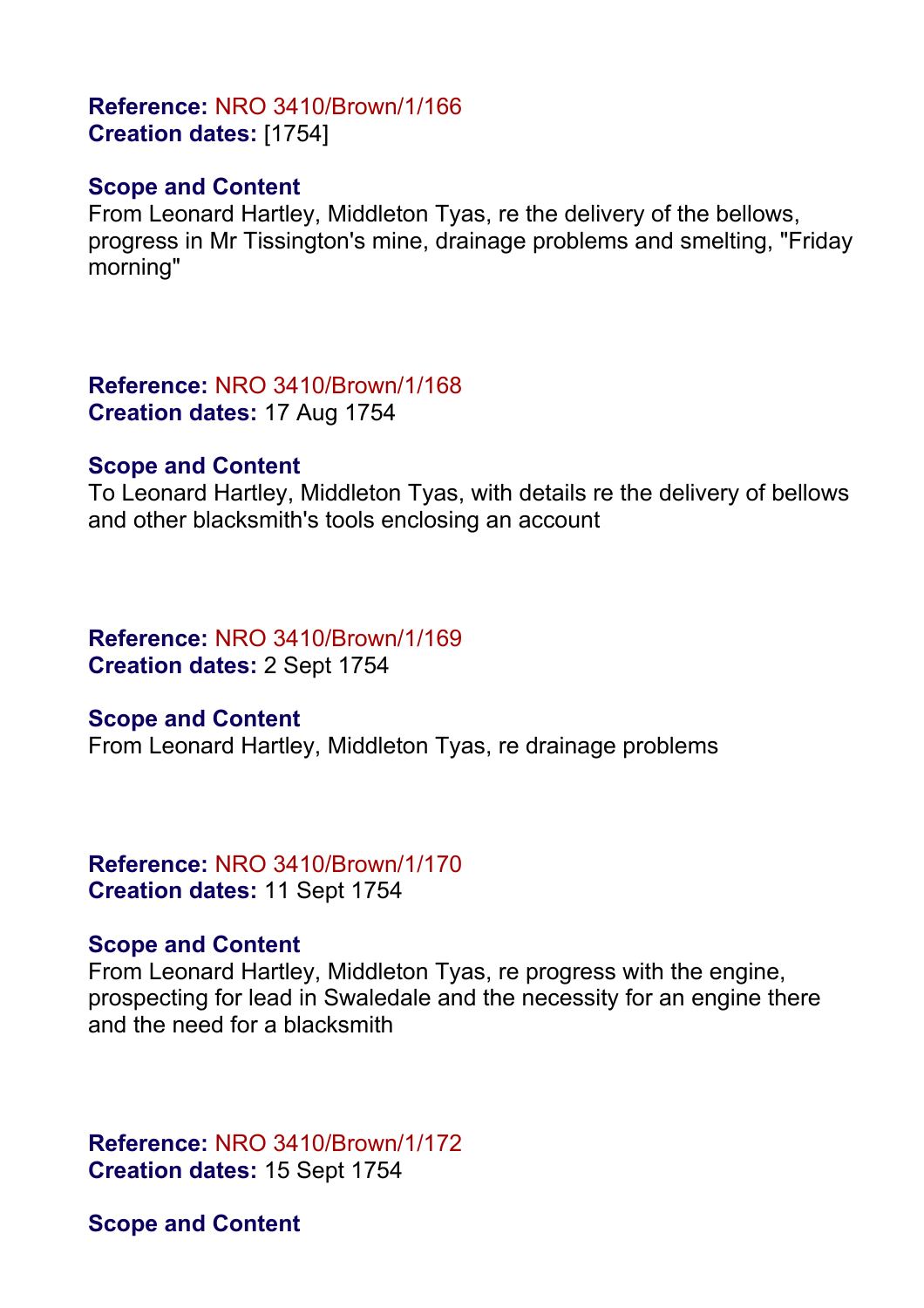From Leonard Hartley Esq, Middleton Tyas, with an order for chains, screws and other metal ware

# **Reference:** NRO 3410/Brown/1/173 **Creation dates:** 25 Sept 1754

# **Scope and Content**

To Leonard Hartley Esq, Middleton Tyas, re measures to deal with water, lead in Swaledale and progress at Throckly

# **Reference:** NRO 3410/Brown/1/175 **Creation dates:** 4 Oct 1754

# **Scope and Content**

From Leonard Hartley Esq, Middleton Tyas, re the prospects for the Swaledale lead and re the situation at his own and Mr Tissington's mine

**Reference:** NRO 3410/Brown/1/178 **Creation dates:** 17 Oct 1754

# **Scope and Content**

From Leonard Hartley Esq, Middleton Tyas, enclosing a letter (not included) from Mr Parke re the Swaledale engines and re James Ord, the blacksmith sent from William Brown

**Reference:** NRO 3410/Brown/1/179 **Creation dates:** 28 Oct 1754

# **Scope and Content**

To Leonard Hartley Esq, Middleton Tyas, recommending a blacksmith and explaining that James Ord had been dismissed for theft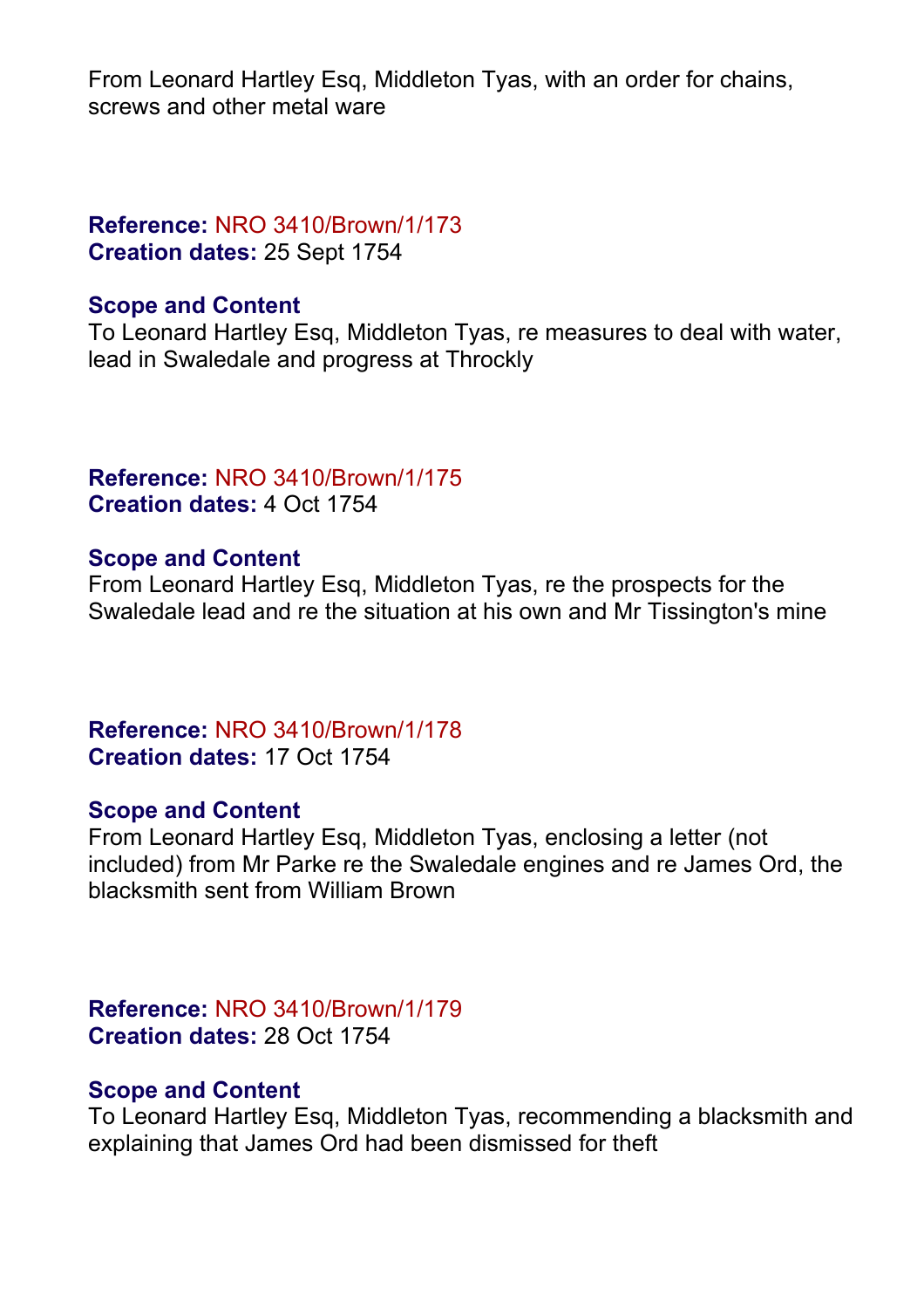# **Reference:** NRO 3410/Brown/1/180 **Creation dates:** 22 Nov 1754

# **Scope and Content**

From Leonard Hartley Esq, Middleton Tyas, re setting up the pumping engine in Swaledale and problems with the Middleton engine

**Reference:** NRO 3410/Brown/1/181 **Creation dates:** 27 Oct 1754

## **Scope and Content**

To Leonard Hartley Esq re problems with the pitmen at Throckley

**Reference:** NRO 3410/Brown/1/182 **Creation dates:** 30 Nov 1754

# **Scope and Content**

To Leonard Hartley Esq, re a visit to collieries in Scotland including Boroughstones, Overmett, Pinkey, Tranent and collieries near Berwick, includes reference to women carrying coal up the shafts at Boroughstones

**Reference:** NRO 3410/Brown/1/184 **Creation dates:** 2 Dec 1754

# **Scope and Content**

From Leonard Hartley Esq, Middleton Tyas, re problems with workings at Middleton including drainage problems, lack of progress at Mr Tissington's mine and preparations to set up the engine in Swaledale

**Reference:** NRO 3410/Brown/1/186 **Creation dates:** 9 Dec 1754

**Scope and Content**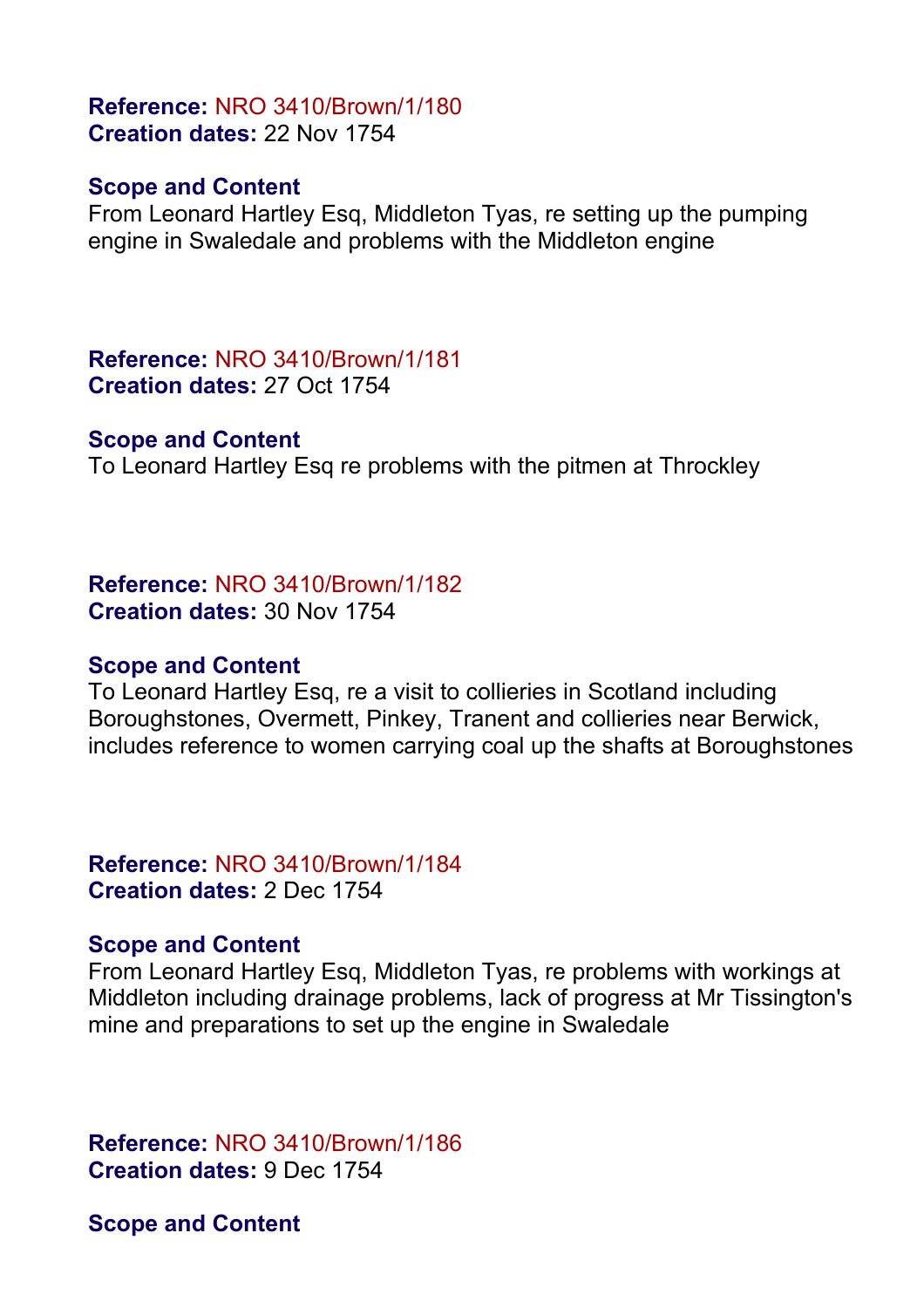From Leonard Hartley Esq, Middleton Tyas, re Scottish mines, including the women's work, and progress at Middleton

# **Reference:** NRO 3410/Brown/1/188 **Creation dates:** 16 Dec 1754

# **Scope and Content**

From Leonard Hartley Esq, Middleton Tyas, re engine parts, supply of timber and good progress at his Middleton mine but slow progress by Mr **Tissington** 

# **Reference:** NRO 3410/Brown/1/189 **Creation dates:** 20 Dec 1754

# **Scope and Content**

To Leonard Hartley Edq, Middleton Tyas, re supply of engine parts and affairs at Throckley

**Reference:** NRO 3410/Brown/1/190 **Creation dates:** 21 Jan 1755

# **Scope and Content**

To Leonard Hartley Esq, Middleton Tyas, re the delivery of the engine parts and report that Hartley's neighbour Mr Champion is to erect a second fire engine

**Reference:** NRO 3410/Brown/1/191 **Creation dates:** 28 Jan 1755

# **Scope and Content**

From [Leonard Hartley Esq], Middleton Tyas, re the building of the second engine by Mr Champion at Mr Tissington's mine and good prospects for future work at his own mine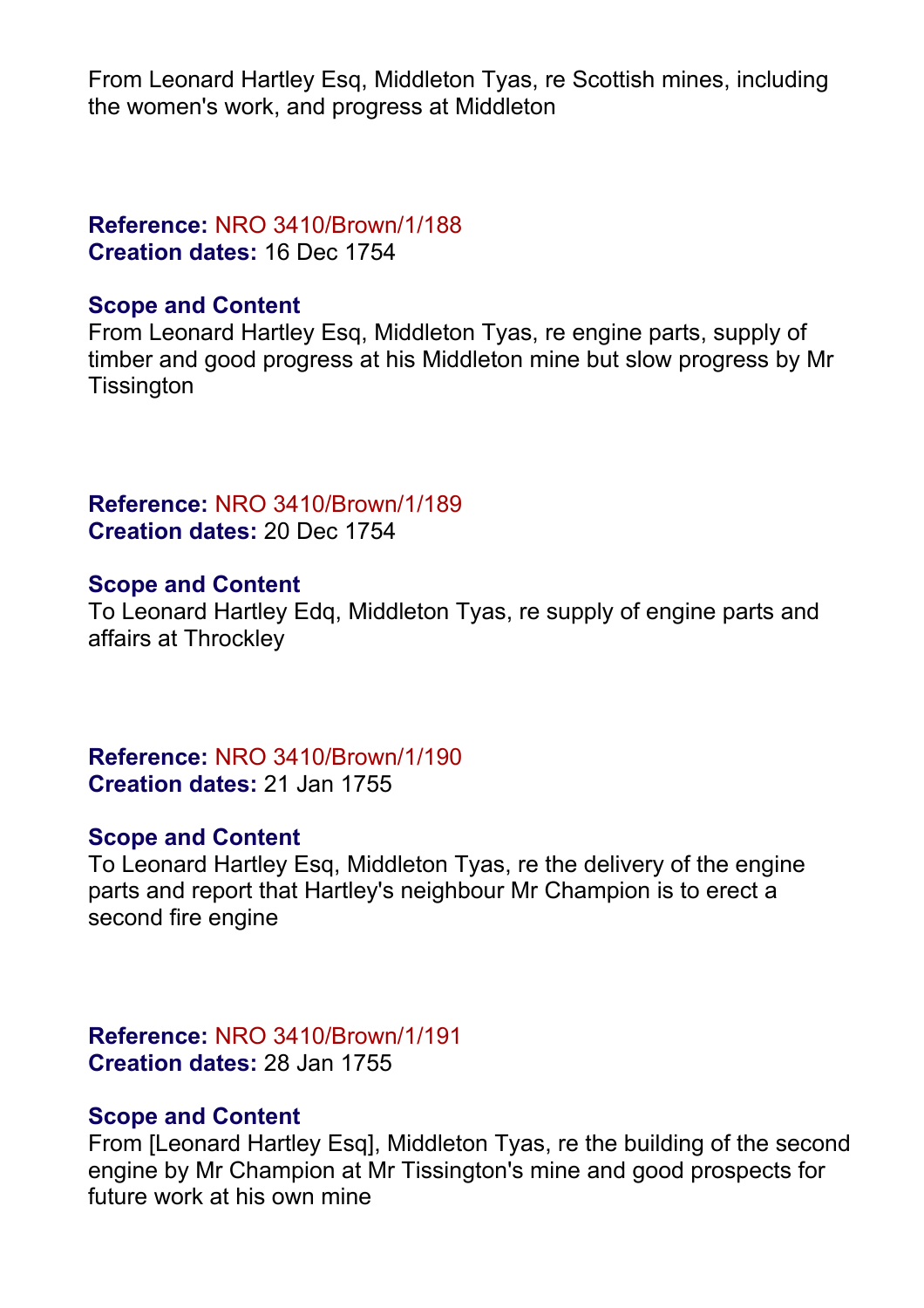## **Reference:** NRO 3410/Brown/1/194 **Creation dates:** 16 Feb 1755

# **Scope and Content**

From Leonard Hartley Esq, Middleton Tyas, re problems at Tissington's mine

#### **Reference:** NRO 3410/Brown/1/196 **Creation dates:** 22 March 1755

# **Scope and Content**

To Leonard Hartley Esq, Middleton Tyas, re a recently discovered fault in the construction of the fire engine and Mr Menzies' construction of an improved machine to deal with his neighbour [Mr Tissington's] water

# **Reference:** NRO 3410/Brown/1/197 **Creation dates:** 31 March 1755

# **Scope and Content**

From Leonard Hartley Esq, Middleton Tyas, re Mr Champion's engine, smelting and progress in Swaledale

**Reference:** NRO 3410/Brown/1/198 **Creation dates:** 20 May 1755

# **Scope and Content**

From Leonard Hartley Esq, Middleton Tyas, political matters and progress at Swaledale

**Reference:** NRO 3410/Brown/1/199 **Creation dates:** 9 July 1755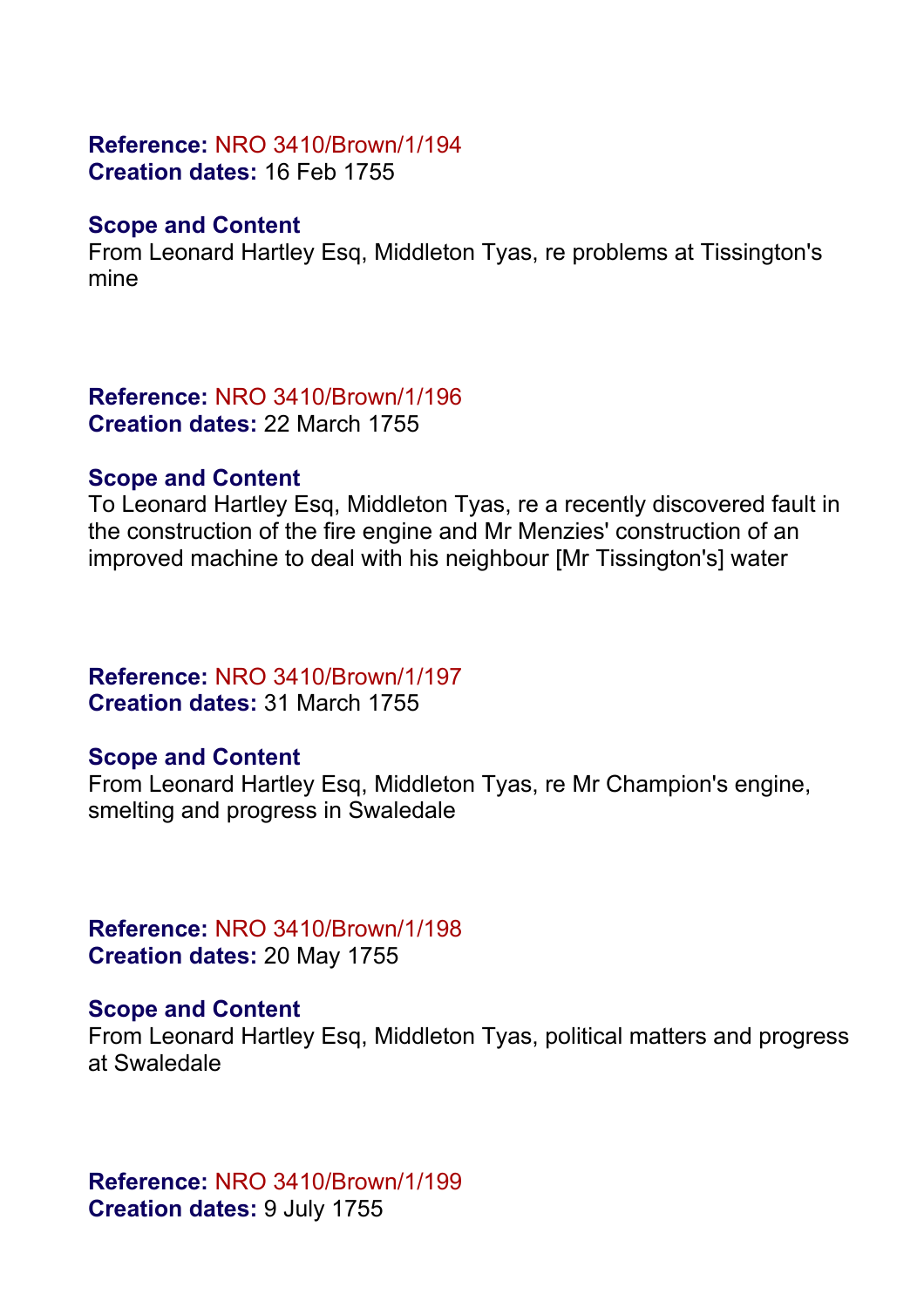# **Scope and Content**

From Leonard Hartley Esq, Middleton Tyas, re an order for a crank

# **Reference:** NRO 3410/Brown/1/200 **Creation dates:** 21 July 1755

# **Scope and Content**

To Leonard Hartley Esq, Middleton Tyas, with instructions for using the crank from the Middleton engine

**Reference:** NRO 3410/Brown/1/201 **Creation dates:** 22 Aug 1755

**Scope and Content** To Leonard Hartley Esq, Middleton Tyas, re the despatch of the cranks

**Reference:** NRO 3410/Brown/1/202 **Creation dates:** 30 Aug 1755

# **Scope and Content**

From Leonard Hartley Esq, Middleton Tyas, re a dispute over a will in Scotland, progress at Tissington's mine and his own

**Reference:** NRO 3410/Brown/1/203 **Creation dates:** 1755

# **Scope and Content**

From Leonard Hartley Esq, Middleton Tyas, re setting up an engine for the lead mine in Swaledale, "Wednesday Night"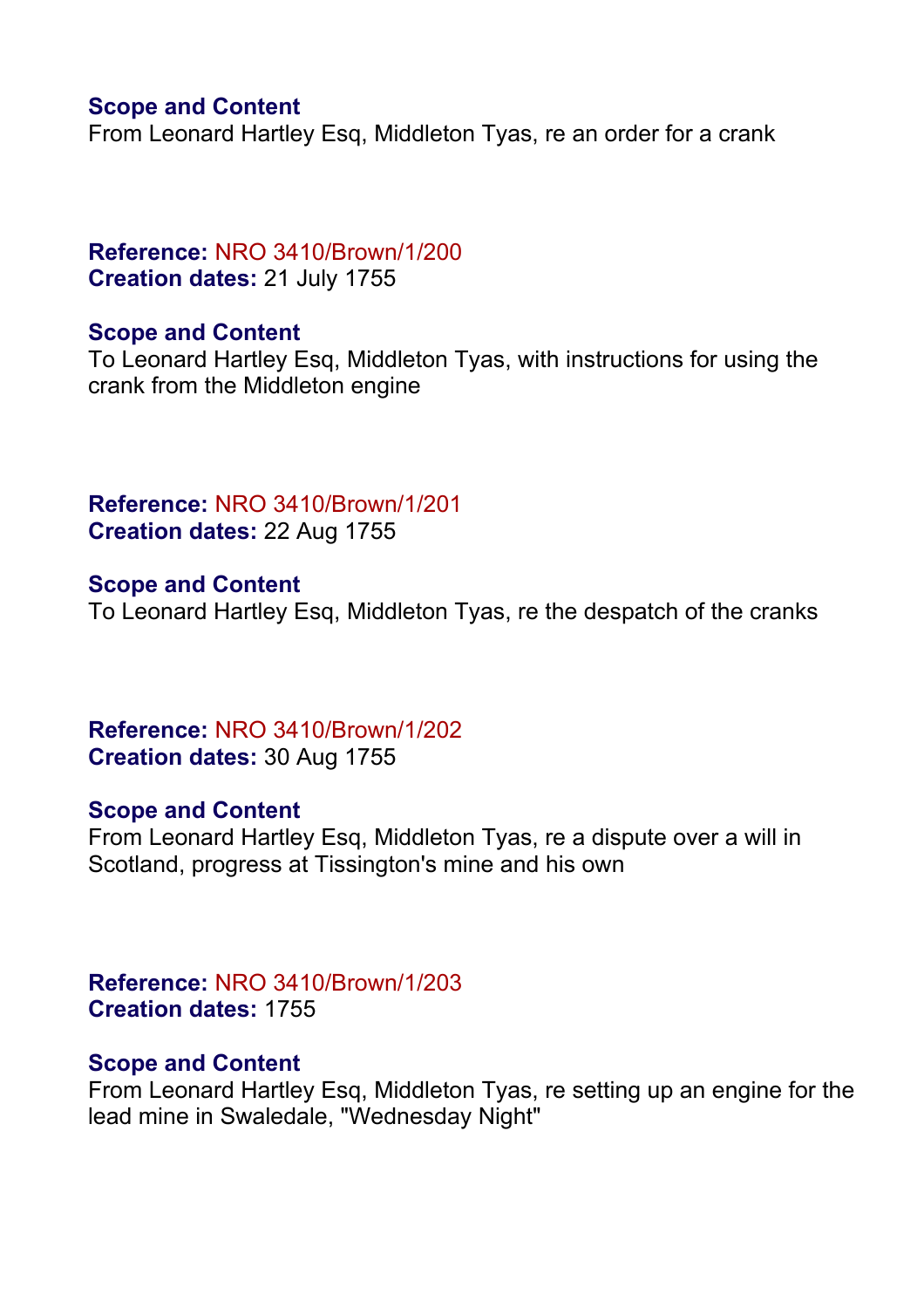**Reference:** NRO 3410/Brown/1/204 **Creation dates:** 1755

#### **Scope and Content**

From Leonard Hartley Esq, Middleton Tyas, re good progress with raising copper and drainage at Middleton and the necessity of a large capacity engine to deal with the water at Swaledale, "Friday Night

**Reference:** NRO 3410/Brown/1/205 **Creation dates:** 11 July 1755

#### **Scope and Content**

From Thomas Parke, Lowrow [Swaledale, Yorkshire] re the supply of cranks giving the dimensions of the wheel

# **Reference:** NRO 3410/Brown/1/206

**Creation dates:** 18 July 1755

## **Scope and Content**

From Thomas Parke, Lowrow, postponing the order for cranks until the Middleton crank can be tried

# **Reference:** NRO 3410/Brown/1/207 **Creation dates:** 14 Oct 1754

## **Scope and Content**

From Thomas Parke, Lowrow, re the existing engines [at Swaledale lead mines]

# **Reference:** NRO 3410/Brown/1/208 **Creation dates:** 13 Nov 1754

## **Scope and Content**

From Thomas Parke, Lowrow, requesting explanations of various points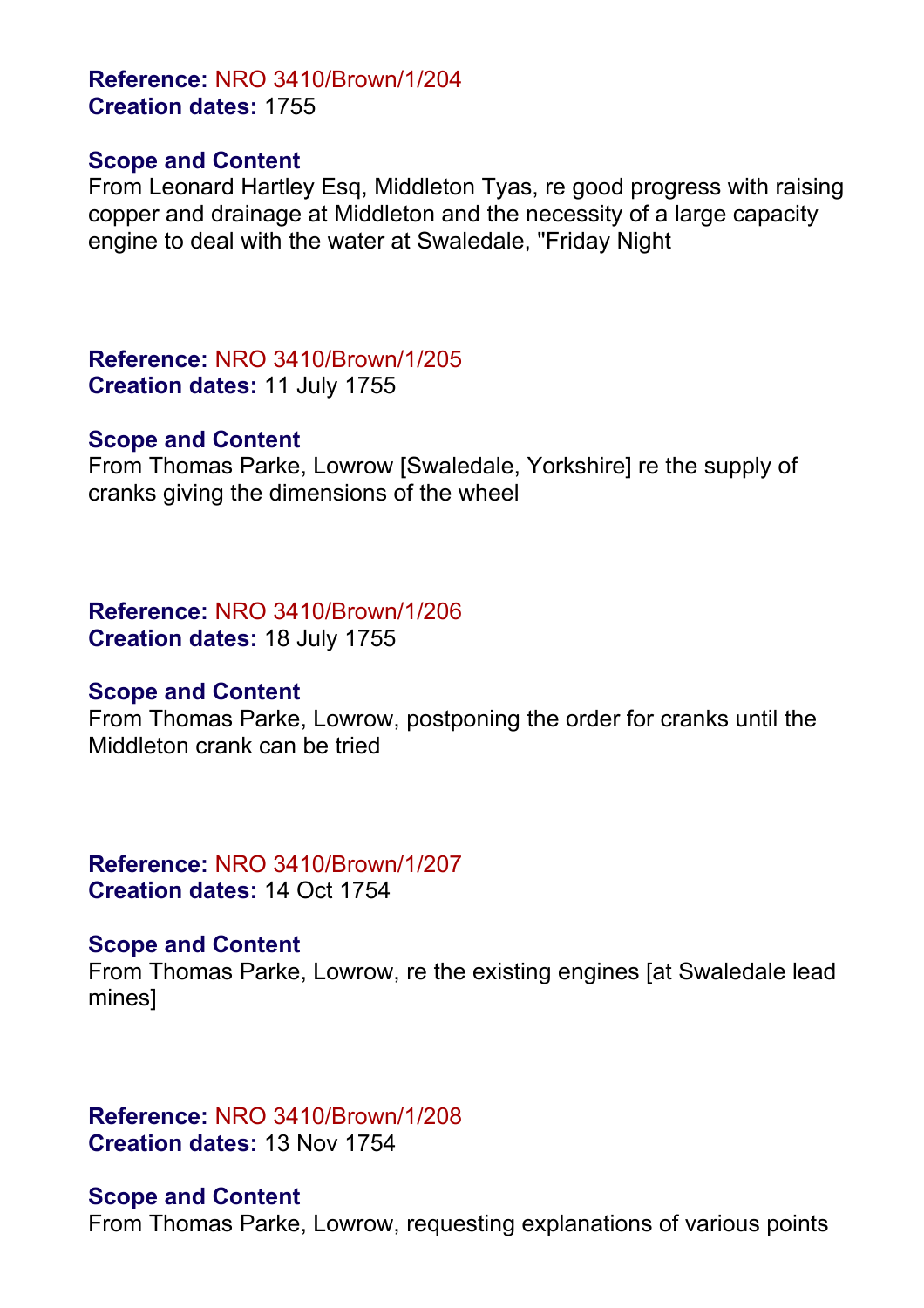on Brown's plan for an engine

**Reference:** NRO 3410/Brown/1/209 **Creation dates:** 30 Nov 1754

## **Scope and Content**

To Thomas Parke, Lowrow, Swaledale, with detailed instructions re the construction of a pumping engine at Swaledale

## **Reference:** NRO 3410/Brown/1/211 **Creation dates:** 21 Dec 1753

# **Scope and Content**

To Richard Horn Esq, Navy Office, London, Commissioner of Greenwich Hospital, enclosing a gift of game

**Reference:** NRO 3410/Brown/1/212 **Creation dates:** 2 Oct 1754

## **Scope and Content**

To Richard Horn Esq, Navy Office, London, enclosing a gift of game

**Reference:** NRO 3410/Brown/1/213 **Creation dates:** 15 Oct 1754

## **Scope and Content**

From Richard Horn Esq, Navy Office, London, with thanks for the gift of game To Richard Form Esq, Navy Office, London, enclosing a gift of salmon, 17 May 1755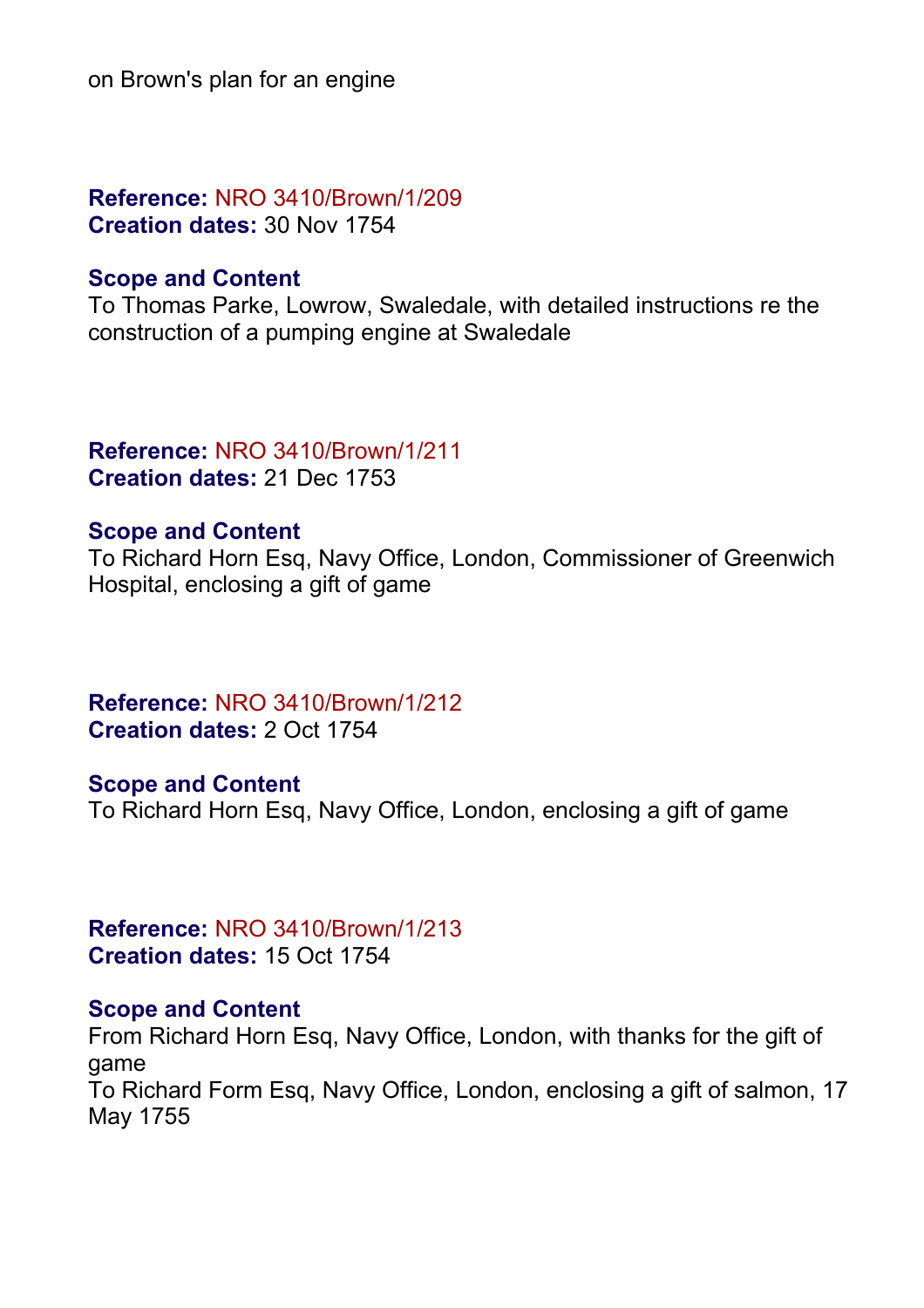**Reference:** NRO 3410/Brown/1/214 **Creation dates:** 16 Dec 1754

## **Scope and Content**

To Matthew White Esq, Blagdon, requesting co-operation in the protection of Throckley Moor Common for the use of the tenants only

**Reference:** NRO 3410/Brown/1/215 **Creation dates:** 16 Dec 1754

## **Scope and Content**

From Matthew White Esq, Blagdon, agreeing to meet re the above proposal

**Reference:** NRO 3410/Brown/1/217 **Creation dates:** 10 July 1753

## **Scope and Content**

To Capt John Biggin, London, promising improvements in the quality of coal shipped to London and re progress at Throckley

**Reference:** NRO 3410/Brown/1/220 **Creation dates:** 4 Aug 1753

# **Scope and Content**

To Capt John Biggin, London, re improved quality of coal being shipped and the expected coal from the new pit

**Reference:** NRO 3410/Brown/1/221 **Creation dates:** 22 Sept 1753

# **Scope and Content**

To Capt John Biggin, re the despatch of the Isabella from Newcastle with coal and reports re Throckley, Lanchester and Pontop and Longbenton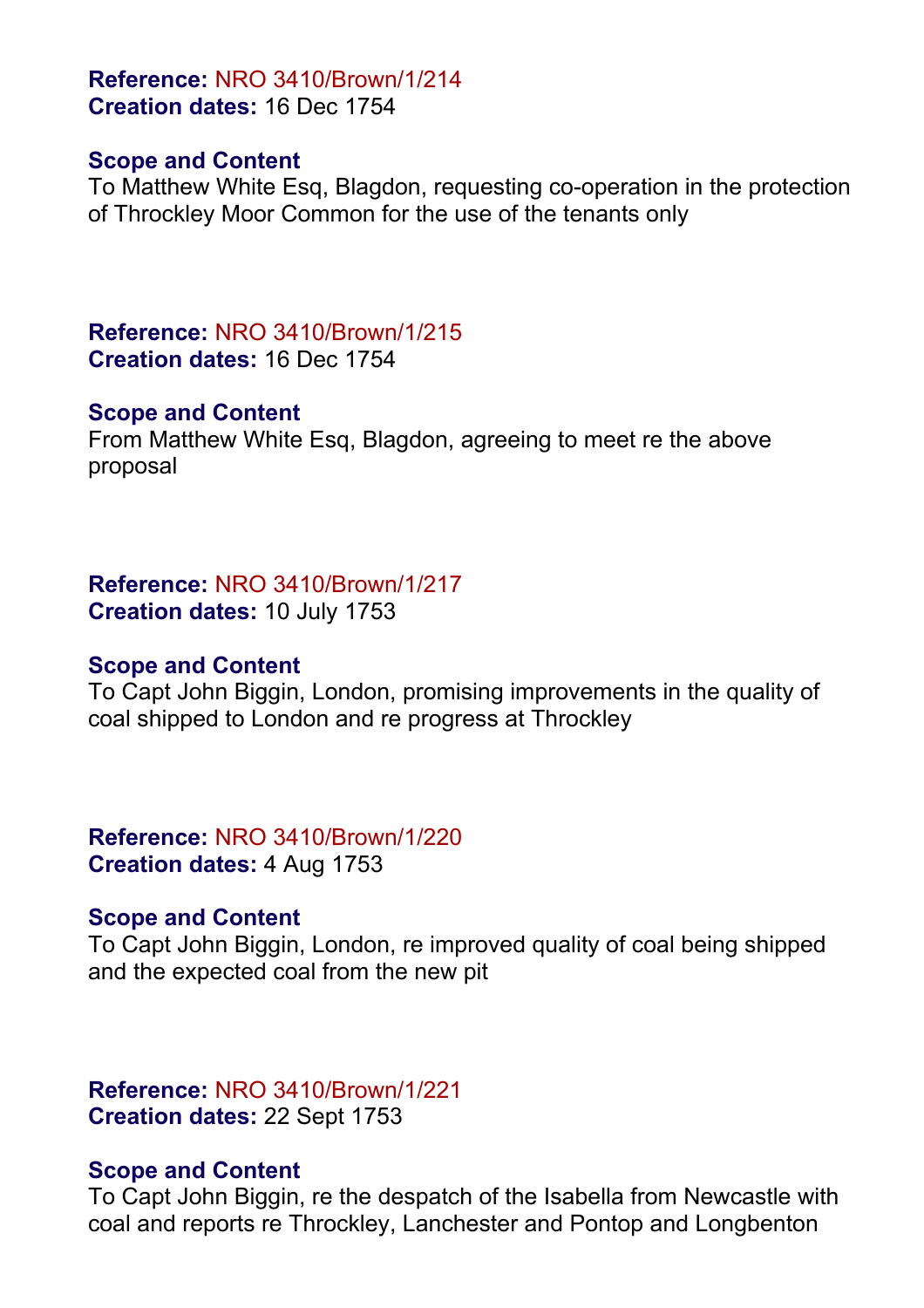**Reference:** NRO 3410/Brown/1/222 **Creation dates:** 2 June 1753

# **Scope and Content**

To Capt John Biggin, Billingsgate, London, re problems with the new pit and the resulting problems with the supply of coal to London and supplies from Byker, Longbenton and West Denton, Tanfield Moor and Pontop

**Reference:** NRO 3410/Brown/1/224 **Creation dates:** 13 June 1753

# **Scope and Content**

From John Biggin, London, re the poor quality of coal received with requests for improvement

**Reference:** NRO 3410/Brown/1/225 **Creation dates:** 20 March 1756

# **Scope and Content**

To an unknown correspondant re the situation at Throckley

**Reference:** NRO 3410/Brown/1/227 **Creation dates:** 1756

# **Scope and Content**

From John Robinson, Richmond, requesting the sending of Mr Fenwick to start work on erecting an engine [in Craven], 4 March 1756. From John Robinson, Richmond re the erection of the Craven engine, 2 April 1756.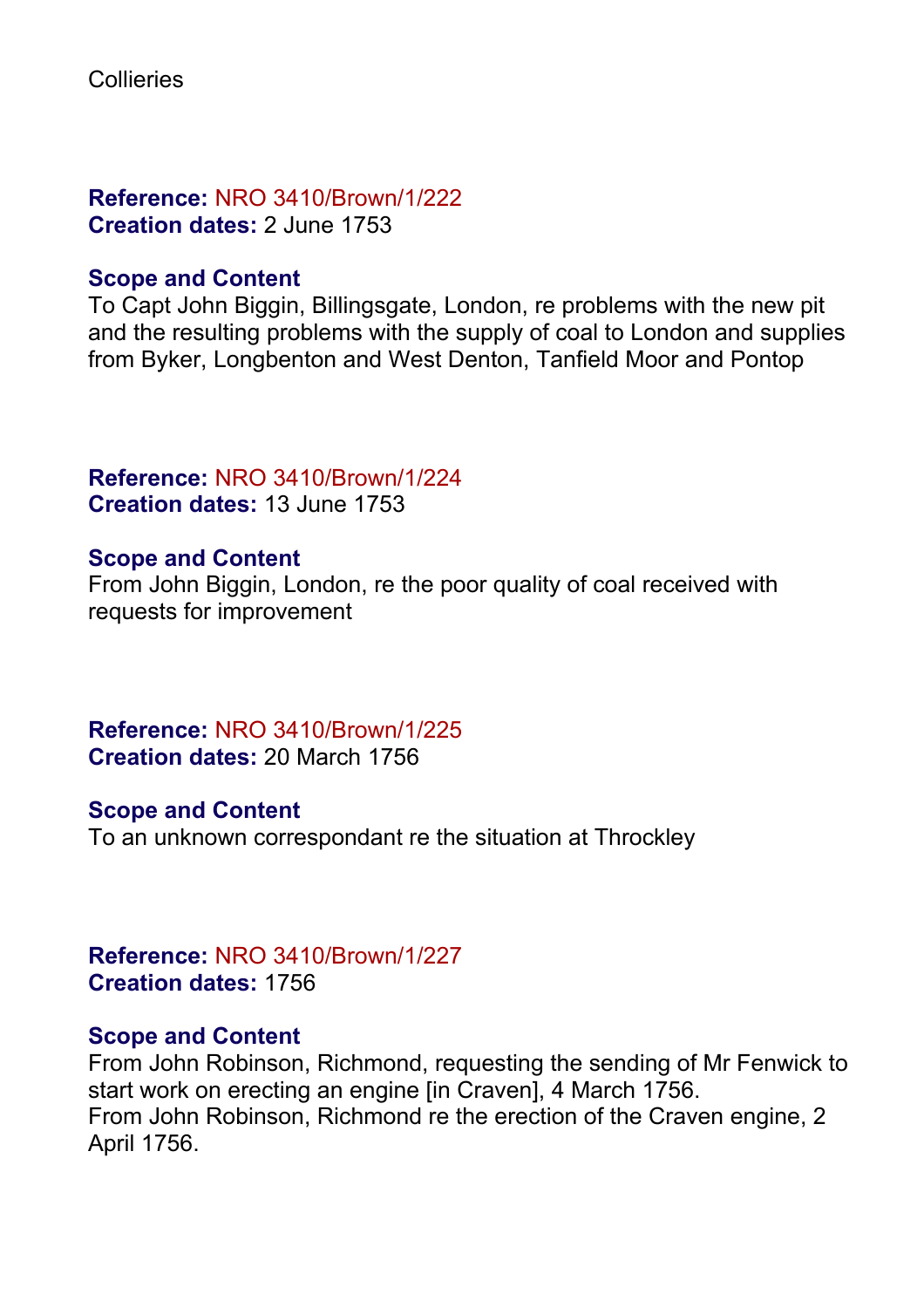# **Reference:** NRO 3410/Brown/1/228 **Creation dates:** 8 April 1756

# **Scope and Content**

To John Robinson, Richmond, re the delay in Mr Fenwick's starting on the engine and the supply of iron work

**Reference:** NRO 3410/Brown/1/229 **Creation dates:** 15 Nov 1753

## **Scope and Content**

From Frances Woodhouse Esq, Duke Street, Westminster, personal matters including a request for sending of snuff

#### **Reference:** NRO 3410/Brown/1/230 **Creation dates:** 20 Dec 1753

# **Scope and Content**

To Frances Woodhouse Esq, Duke Street, Westminster, re the despatch of the snuff, stone and lead wadd

**Reference:** NRO 3410/Brown/1/231 **Creation dates:** 22 Aug 1754

**Scope and Content** From Frances Woodhouse Esq, Carlisle, re the supply of stone

# **Reference:** NRO 3410/Brown/1/232 **Creation dates:** 2 Oct 1754

# **Scope and Content**

To Frances Woodhouse Esq, Duke Street, Westminster, re the despatch of stone and a present of salmon and game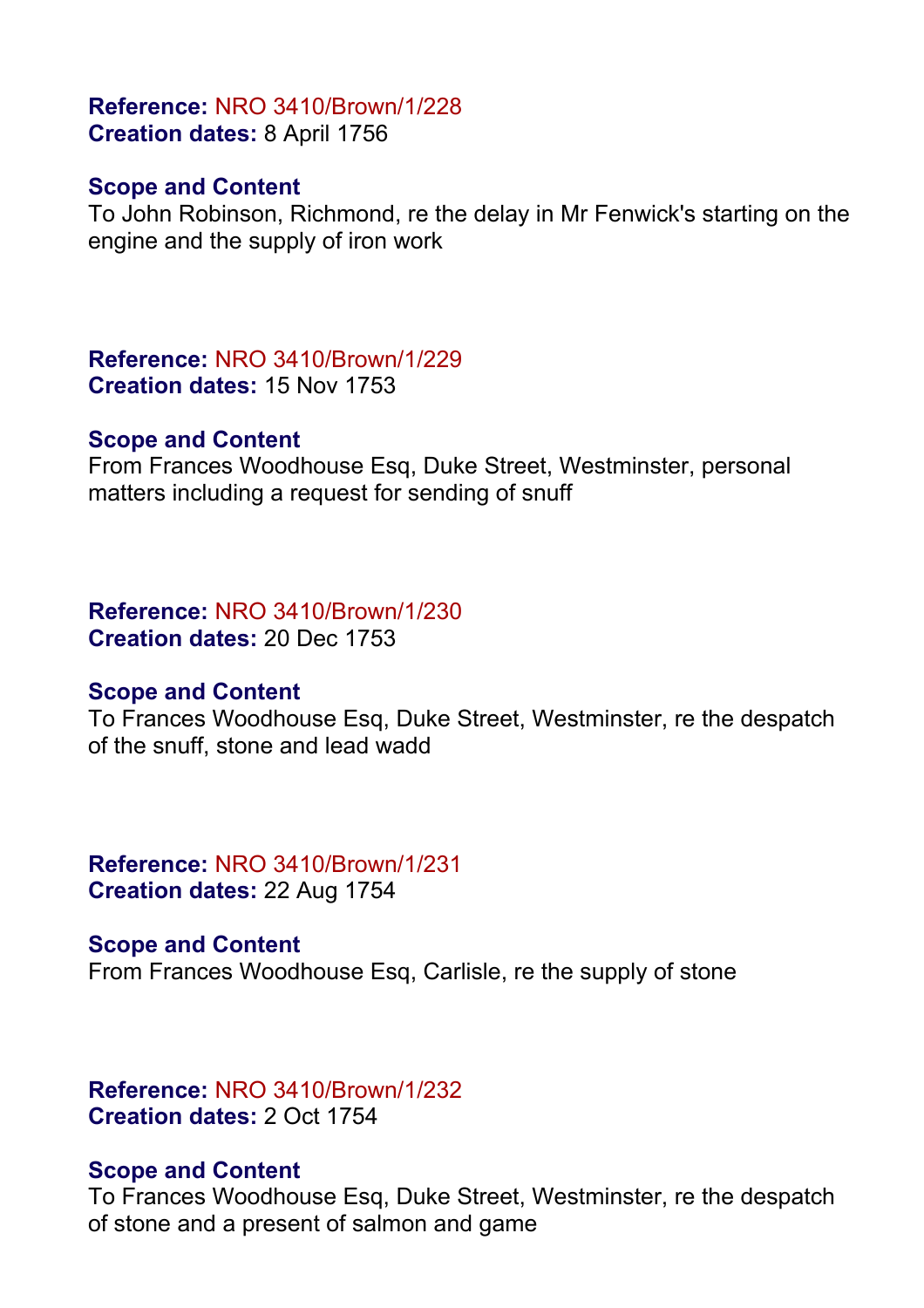# **Reference:** NRO 3410/Brown/1/234 **Creation dates:** 1754

# **Scope and Content**

To Frances Woodhouse Esq, Duke Street, Westminster, re the sale of an estate and corn tithes at Heddon, 12 Oct 1754. From Frances Woodhouse, Duke Street, Westminster, re the stone and personal matters, 7 May 1754.

# **Reference:** NRO 3410/Brown/1/235 **Creation dates:** 3 June 1755

# **Scope and Content**

To Frances Woodhouse, Duke Street, Westminster, enclosing a gift of salmon

**Reference:** NRO 3410/Brown/1/236 **Creation dates:** 4 Oct 1755

# **Scope and Content**

From Frances Woodhouse, Duke Street, Westminster, thanking Brown for the salmon and requesting the sending of split peas

**Reference:** NRO 3410/Brown/1/237 **Creation dates:** 13 Dec 1755

# **Scope and Content**

To Frances Woodhouse, Duke Street, Westminster, re the poor pea crop and personal matters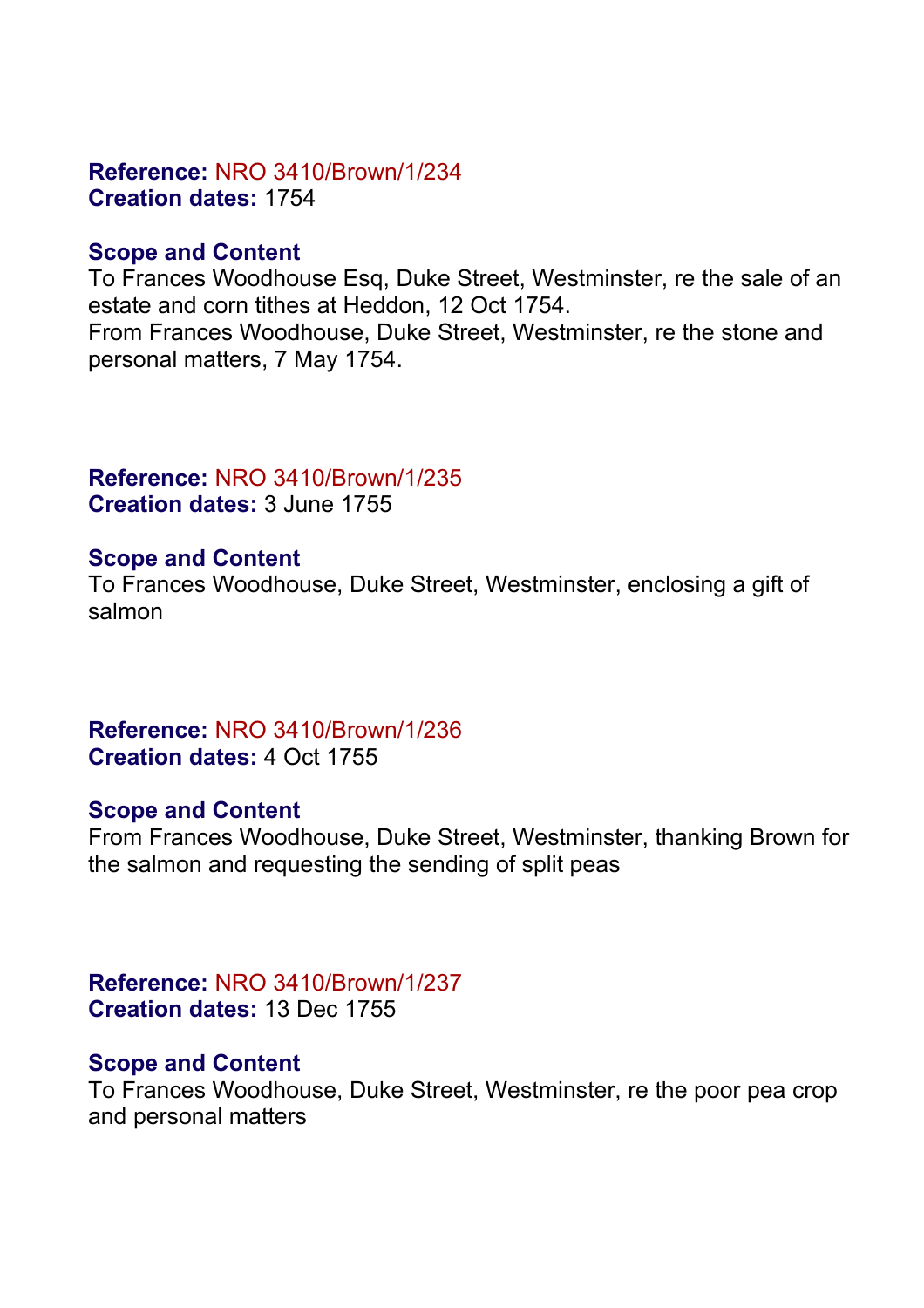**Reference:** NRO 3410/Brown/1/238 **Creation dates:** 10 July 1753

## **Scope and Content**

From William Leigh, London, complaints re coal supplies

**Reference:** NRO 3410/Brown/1/239 **Creation dates:** 22 Sept 1753

## **Scope and Content**

To William Leigh, London, explaining the circumstances of the sailing of the Isabella for London without his knowledge

**Reference:** NRO 3410/Brown/1/240 **Creation dates:** 20 July 1755

# **Scope and Content**

To John Burrell, Broughstones, Scotland, re his visit to the pits around Berwick, requesting information re the building of Burrell's waggonway, the death of James Lowther, the work of Menzies and the state of the Tyne trade

**Reference:** NRO 3410/Brown/1/242 **Creation dates:** 17 Feb 1755

# **Scope and Content**

From John Burrell, Broughstones, Scotland, re difficulties with recruiting workers, Menzies' engines, the making of salt and references to the use of horses underground

**Related Material** Simpson pp. 28 - 9.

**Reference:** NRO 3410/Brown/1/244 **Creation dates:** 26 April 1755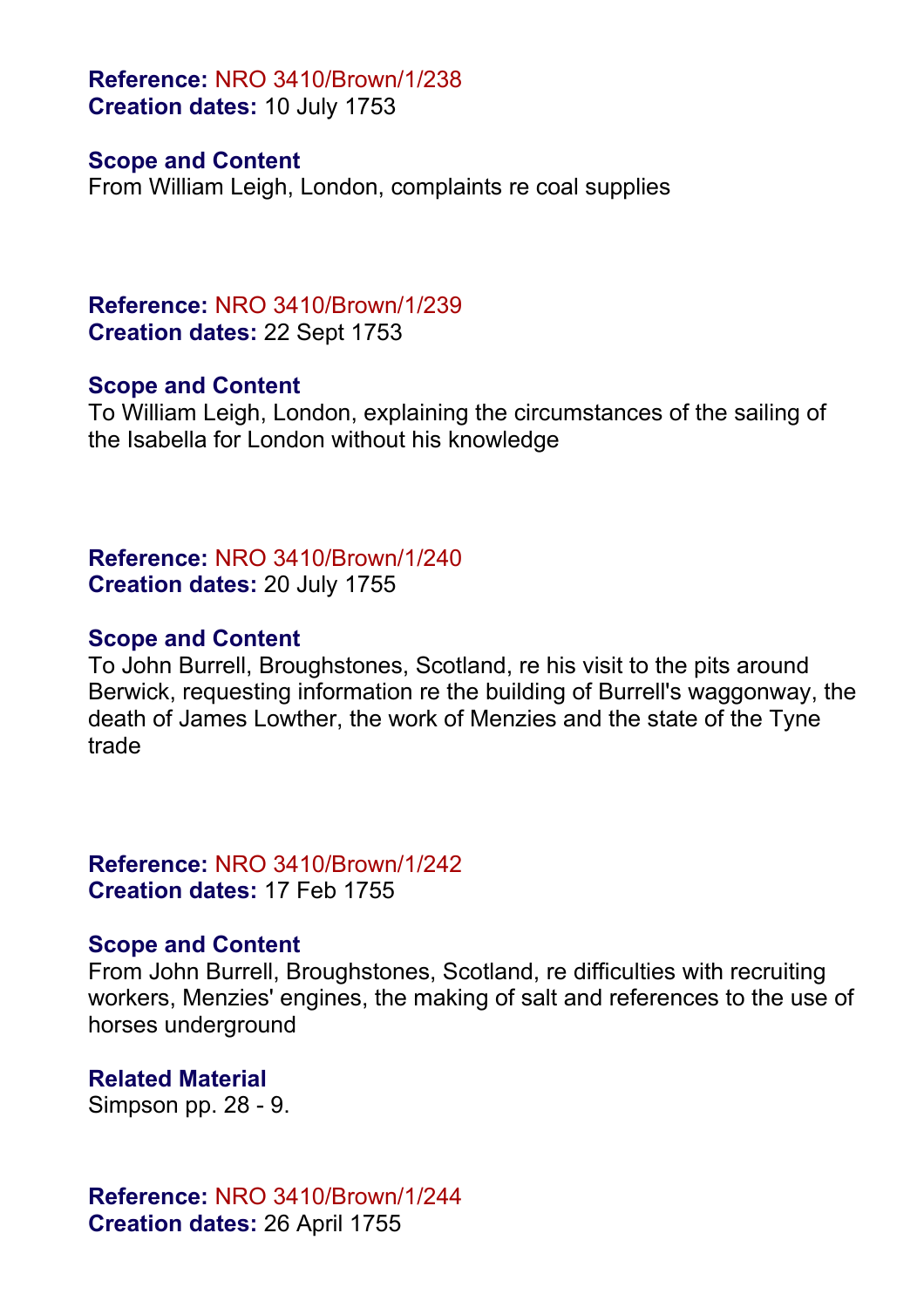# **Scope and Content**

To John Burrell, re the Tyne trade, Menzies' machines and the making of salt

# **Reference:** NRO 3410/Brown/1/246 **Creation dates:** 26 April 1755

**Scope and Content** Report on the making of salt enclosed with the above letter

# **Reference:** NRO 3410/Brown/1/247 **Creation dates:** 1 Feb 1756

# **Scope and Content**

To [? John Burrell] requesting information re use of horses underground and re Menzies' machines

**Reference:** NRO 3410/Brown/1/248 **Creation dates:** 5 April 1753

# **Scope and Content**

From Carlisle Spedding, Whitehaven, re an order for cocks and reporting on the driving of a board race from King Pit into the old workings at **Whitehaven** 

**Reference:** NRO 3410/Brown/1/249 **Creation dates:** 15 July 1753

# **Scope and Content**

To Carlisle Spedding, Whitehaven, re the despatch of the cocks, the sinking of the new pit and Throckley, re renewal of the Throckley lease and progress at Mr Hartley's mines at Middleton Tyas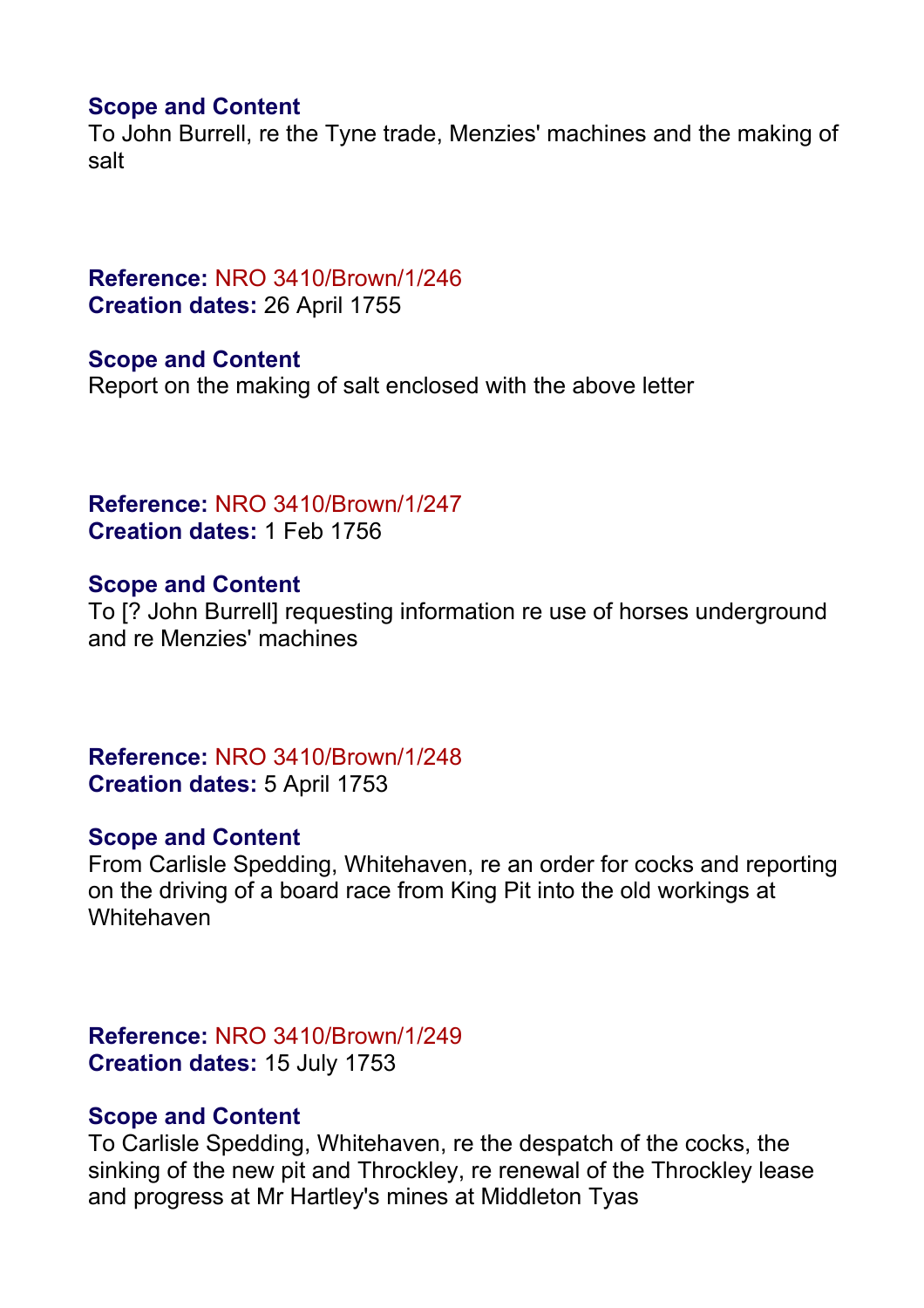# **Reference:** NRO 3410/Brown/1/251 **Creation dates:** 23 July 1753

# **Scope and Content**

From Carlisle Spedding, Whitehaven, re the costs of his cylinder from Coalbrookdale and the consecration of St. James' Church, Whitehaven

**Reference:** NRO 3410/Brown/1/252 **Creation dates:** 13 Sept 1753

## **Scope and Content**

To Carlisle Spedding, Whitehaven, personal matters including a request for information re a pit accident at Whitehaven and progress at Throckley

# **Reference:** NRO 3410/Brown/1/253 **Creation dates:** 28 Oct 1753

# **Scope and Content**

From Carlisle Spedding, Whitehaven, re the accident at Whitehaven, St Jame's Church and the lengthening of the pier at Whitehaven harbour

**Reference:** NRO 3410/Brown/1/254 **Creation dates:** 11 May 1754

**Scope and Content** To Carlisle Spedding, Whitehaven, re progress at Throckley

**Reference:** NRO 3410/Brown/1/255 **Creation dates:** 19 May 1754

**Scope and Content**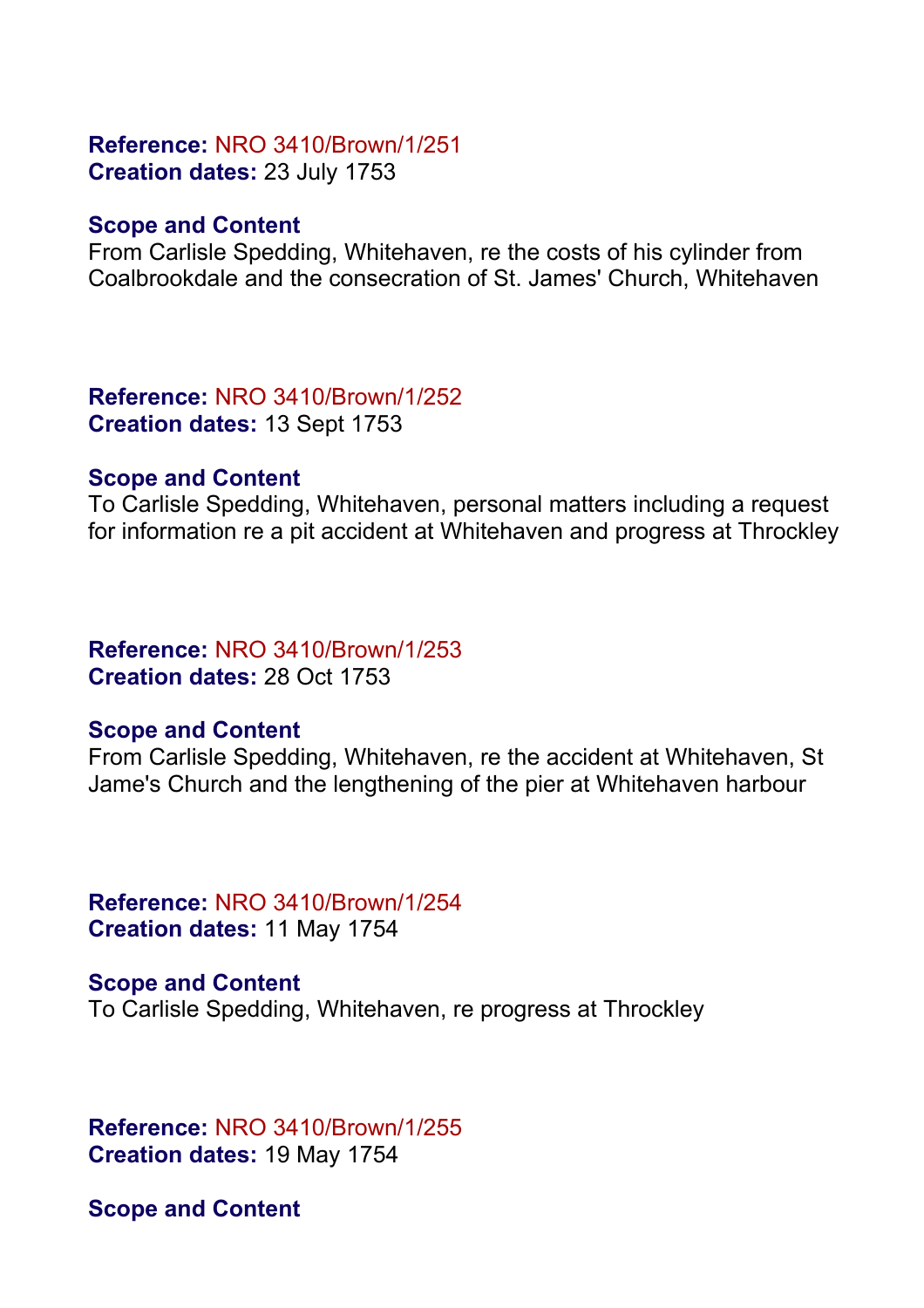From Carlisle Spedding, Whitehaven, re a further accident at Whitehaven, problems with water and the new waggonway at Whingill

# **Reference:** NRO 3410/Brown/1/257 **Creation dates:** 16 June 1754

# **Scope and Content**

From Carlisle Spedding, Whitehaven, requesting information re the building of waggonways, wages paid to overmen and the construction of staith spouts

## **Reference:** NRO 3410/Brown/1/258 **Creation dates:** 30 July 1754

# **Scope and Content**

To Carlisle Spedding, Whitehaven, giving detailed descriptions re the construction of waggonways and re the wages paid to overmen, the construction of staith spouts and progress at Mr Hartley's copper mine at Middleton with dimensions of the engine employed there

**Reference:** NRO 3410/Brown/1/260 **Creation dates:** 25 Sept 1754

# **Scope and Content**

From Carlisle Spedding, Whitehaven, re waggonway construction

# **Reference:** NRO 3410/Brown/1/261 **Creation dates:** 18 Jan 1755

# **Scope and Content**

To Carlisle Spedding, Whitehaven, re the death of Sir James Lowther, Brown's visit to Scotland and Menzie's machines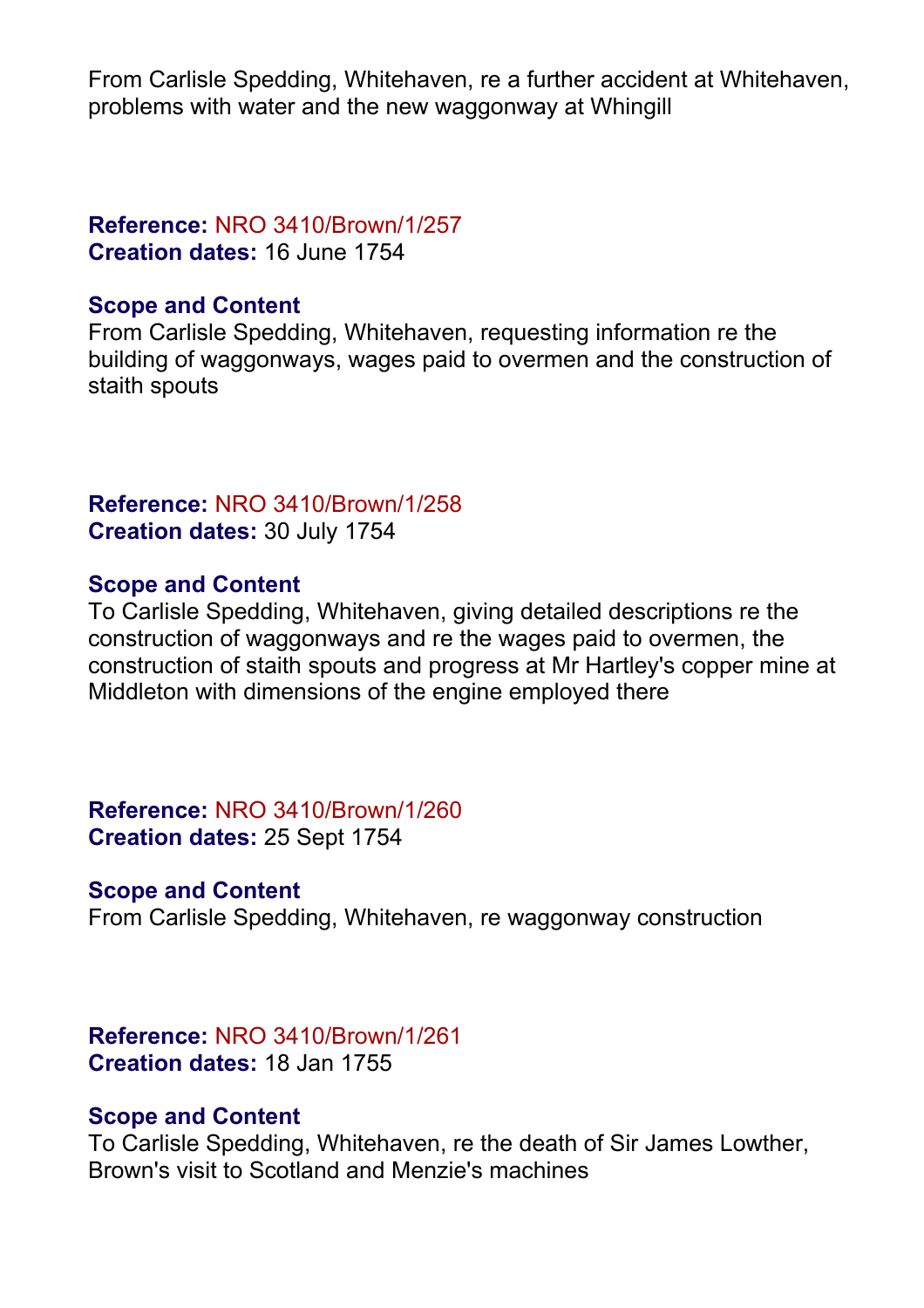## **Reference:** NRO 3410/Brown/1/262 **Creation dates:** 10 April 1755

## **Scope and Content**

To [Carlisle Spedding], re the death of Sir James Lowther, progress at Throckley, the Friars Goose Engines and Wylam and description of Menzies' machines

**Reference:** NRO 3410/Brown/1/264 **Creation dates:** 15 June 1755

#### **Scope and Content**

From Carlisle Spedding, Whitehaven, re his eye trouble, the new waggonway at Whingill including measures to deal with runaway waggons by means of switching the rails, comments on Menzie's schemes and family matters

# **Reference:** NRO 3410/Brown/1/267 **Creation dates:** 6 April 1753

## **Scope and Content**

From Henry Masterman, Little London near Uxbridge, re possible change of address, new leases from the [Greenwich Hospital] Commissioners [for Throckley] and for Heddon

**Reference:** NRO 3410/Brown/1/268 **Creation dates:** nd c. April 1753

## **Scope and Content**

From Henry Masterman enclosing letters from Mr Barkas and Mr Boag's report

**Reference:** NRO 3410/Brown/1/269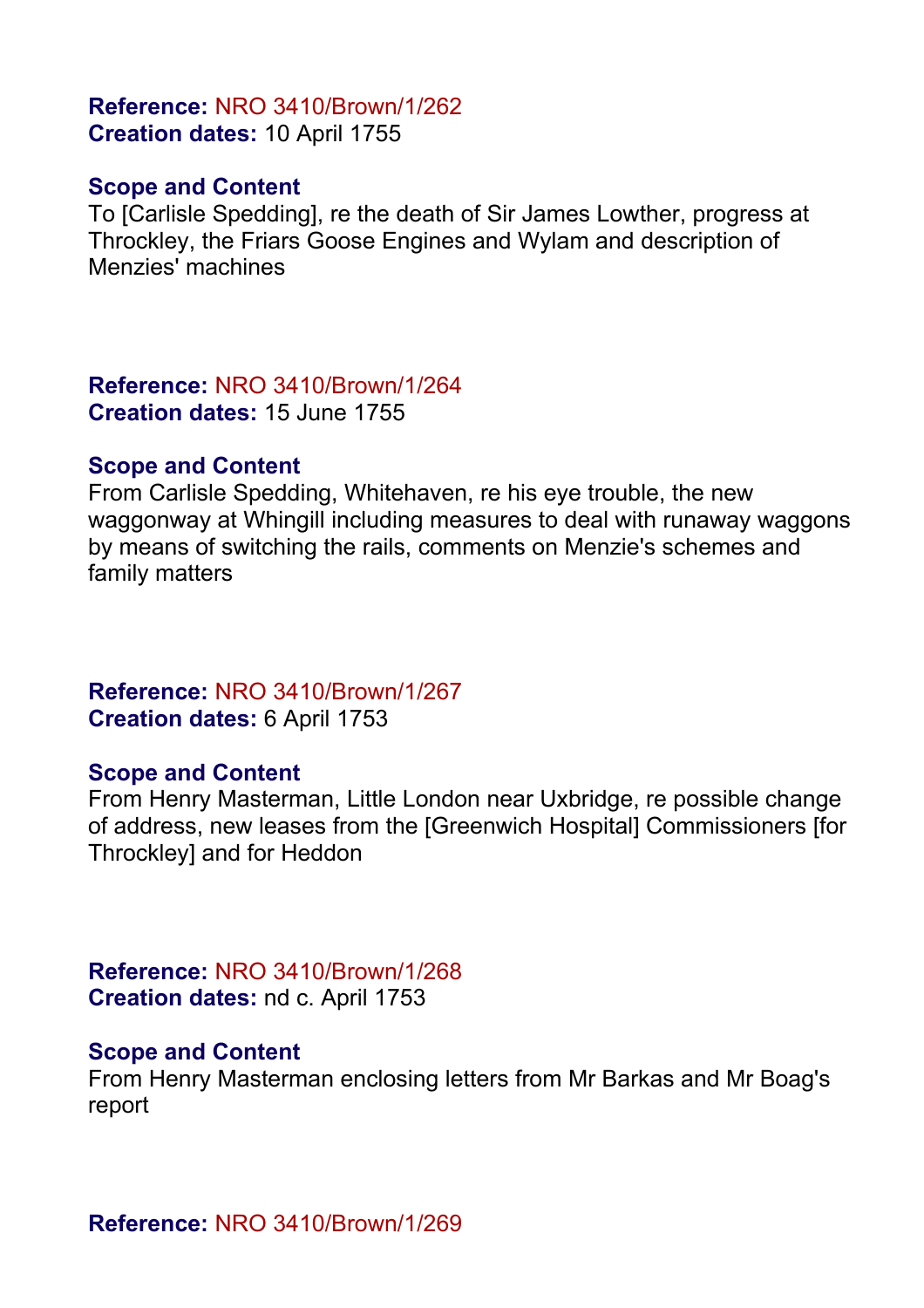## **Creation dates:** 1752-1753

#### **Scope and Content**

From Henry Masterman, Little London, re possible progress with the [Greenwich Hospital] Commissioners, 12 April 1752.

From Henry Masterman, Little London, re the successful conclusion of business (unspecified) and the inadvisibility of approaching the Earl of Northumberland (see NRO 3410/Brown/1/230ff.), 28 April 1753.

**Reference:** NRO 3410/Brown/1/270 **Creation dates:** 28 April 1753

#### **Scope and Content**

From Henry Masterman, Little London, re claims made by the Earl of Northumberland and the dishonesty of Mr Barkas

# **Reference:** NRO 3410/Brown/1/273

**Creation dates:** 10 May 1753

## **Scope and Content**

From Henry Masterman, Little London, re financial matters

**Reference:** NRO 3410/Brown/1/275 **Creation dates:** 20 May 1753

## **Scope and Content**

[To Henry Masterman] re renewal of the waggonway lease from the Earl of Northumberland, situation in Fortune Pit, dishonesty of Mr Barkas and other financial matters

**Reference:** NRO 3410/Brown/1/278 **Creation dates:** 24 May 1753

**Scope and Content**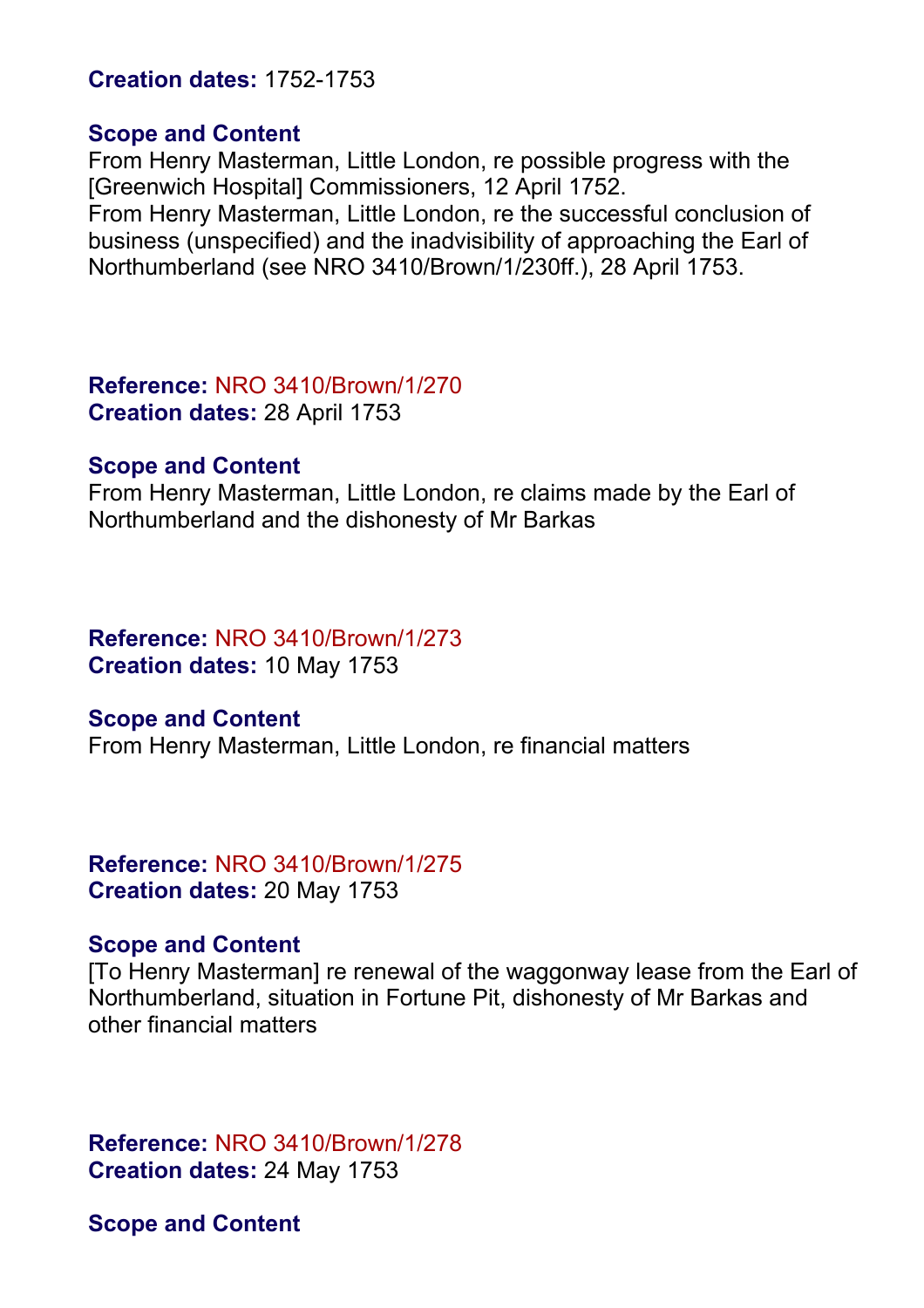From Henry Masterman, Little London, re a possible contract to supply small coal to Chelsea Waterworks and quality of the coal

# **Reference:** NRO 3410/Brown/1/279 **Creation dates:** 21 Dec 1753

# **Scope and Content**

[To Henry Masterman] re a meeting with the agent of the Earl of Northumberland re renewal of the wayleave lease and the Earl's claim to the coal at Throckley and re Heddon rents

# **Reference:** NRO 3410/Brown/1/281 **Creation dates:** 29 Jan 1754

# **Scope and Content**

From Henry Masterman, Little London, re progress at Heddon and Throckley and enclosing a letter from Mr Barkas

# **Reference:** NRO 3410/Brown/1/282 **Creation dates:** 26 Feb 1754

# **Scope and Content**

[To Henry Masterman] re progress at Throckley including account of profits and the possible detrimented effect of the collieries at Wylam and Newbiggin on landsale

# **Reference:** NRO 3410/Brown/1/285 **Creation dates:** 14 March 1754

# **Scope and Content**

From Henry Masterman, Little London, re Mr Barkas, including his estimate of engine costs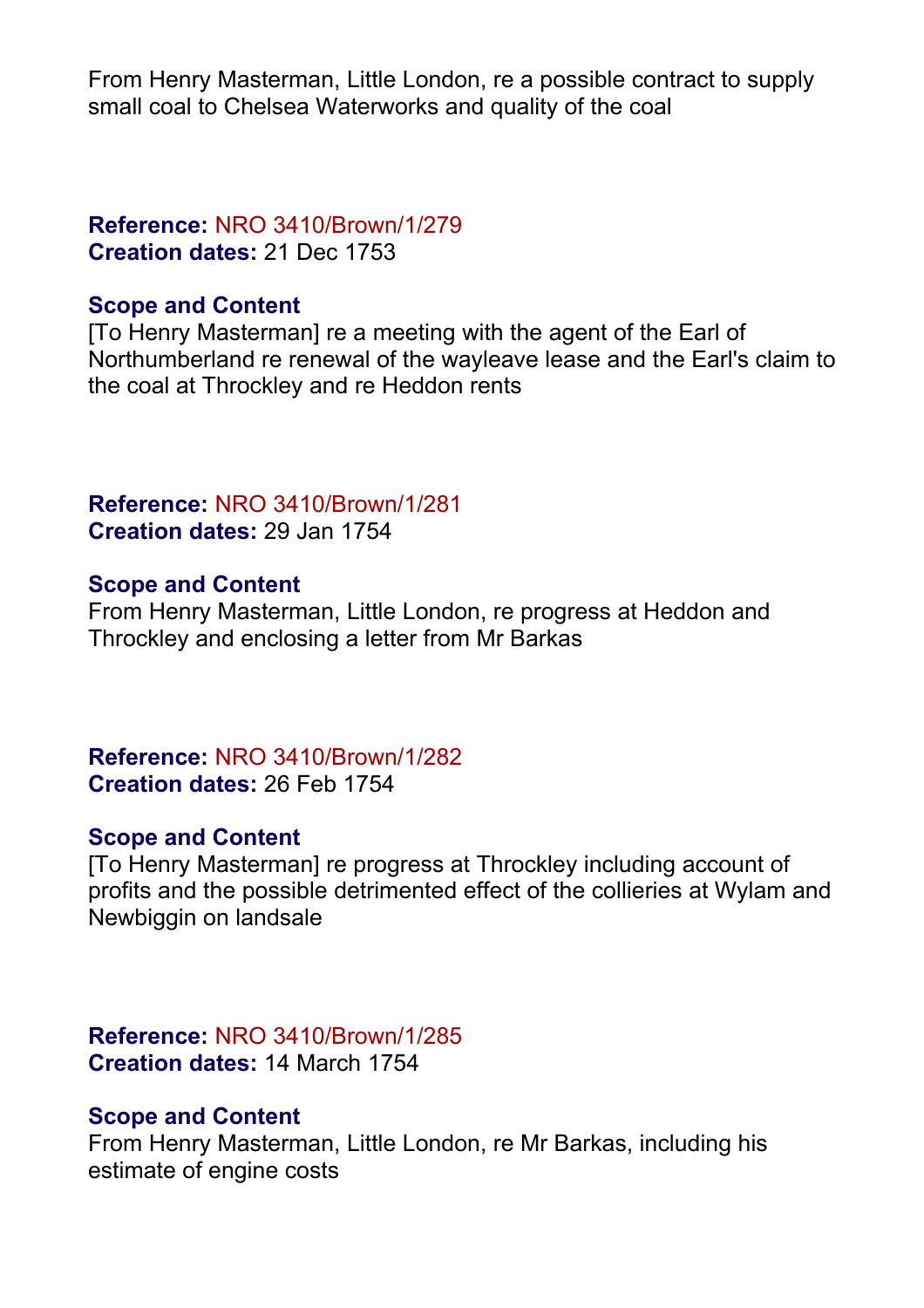# **Reference:** NRO 3410/Brown/1/287 **Creation dates:** 12 April 1753

# **Scope and Content**

From Henry Masterman, Little London, re Heddon and Throckley leases and problems with Mr Barkas re financial affairs

**Reference:** NRO 3410/Brown/1/288 **Creation dates:** 30 April 1754

## **Scope and Content**

[To Henry Masterman] re financial matters including colliery rents and engine costs

## **Reference:** NRO 3410/Brown/1/290 **Creation dates:** 7 May 1754

# **Scope and Content**

From Henry Masterman, Little London, re colliery profits and the possibility of allowing Captain Biggin into partnership

# **Reference:** NRO 3410/Brown/1/291 **Creation dates:** 6 June 1754

# **Scope and Content**

[To Henry Masterman] re progress [at Throckley] including Meadow, Fortune and Chance Pits

# **Reference:** NRO 3410/Brown/1/293 **Creation dates:** 13 June 1754

# **Scope and Content**

From Henry Masterman, Little London, re financial matters and progress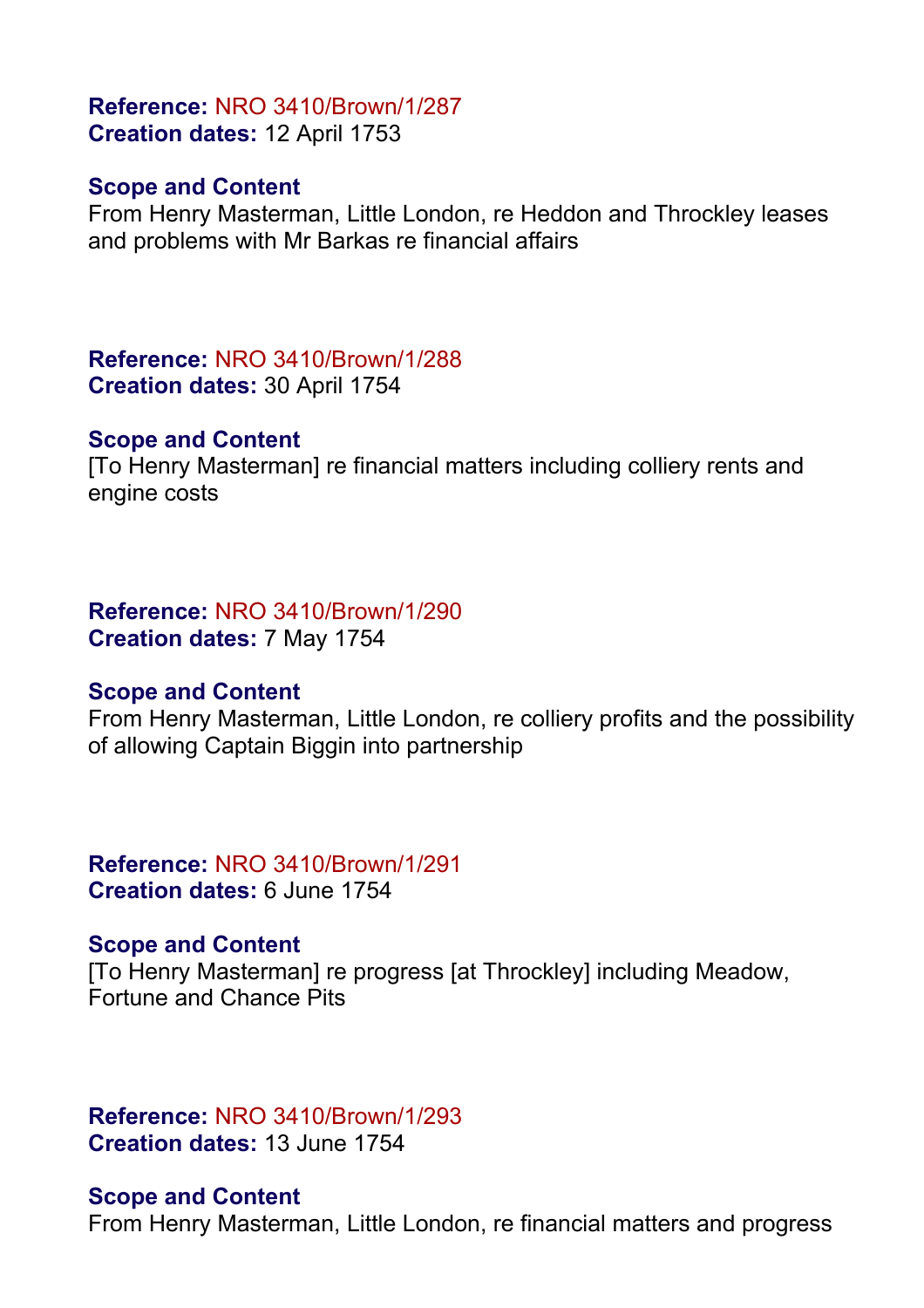at Throckley and Heddon including the lack of proposals for the maintenance of the waggonway

# **Reference:** NRO 3410/Brown/1/294 **Creation dates:** 1 Aug 1754

# **Scope and Content**

From Henry Masterman, Brick Court, Middle Temple re the lack of Throckley coal in London and affairs of Mr Barkas

**Reference:** NRO 3410/Brown/1/295 **Creation dates:** 25 Aug 1754

# **Scope and Content**

[To Henry Masterman] re colliery accounts, including statement of working costs, Dec 1753 - June 1754 and coal sold Jan - July 1754 and progress at Throckley

**Reference:** NRO 3410/Brown/1/297 **Creation dates:** 2 Sept 1754

# **Scope and Content**

From Henry Masterman, Little London, Uxbridge, acknowledging accounts (see NRO 3410/Brown/1/295)

**Reference:** NRO 3410/Brown/1/298 **Creation dates:** 28 Sept 1754

# **Scope and Content**

[To Henry Masterman] re progress at Throckley, Captain Biggin's partnership and problems with the water wheel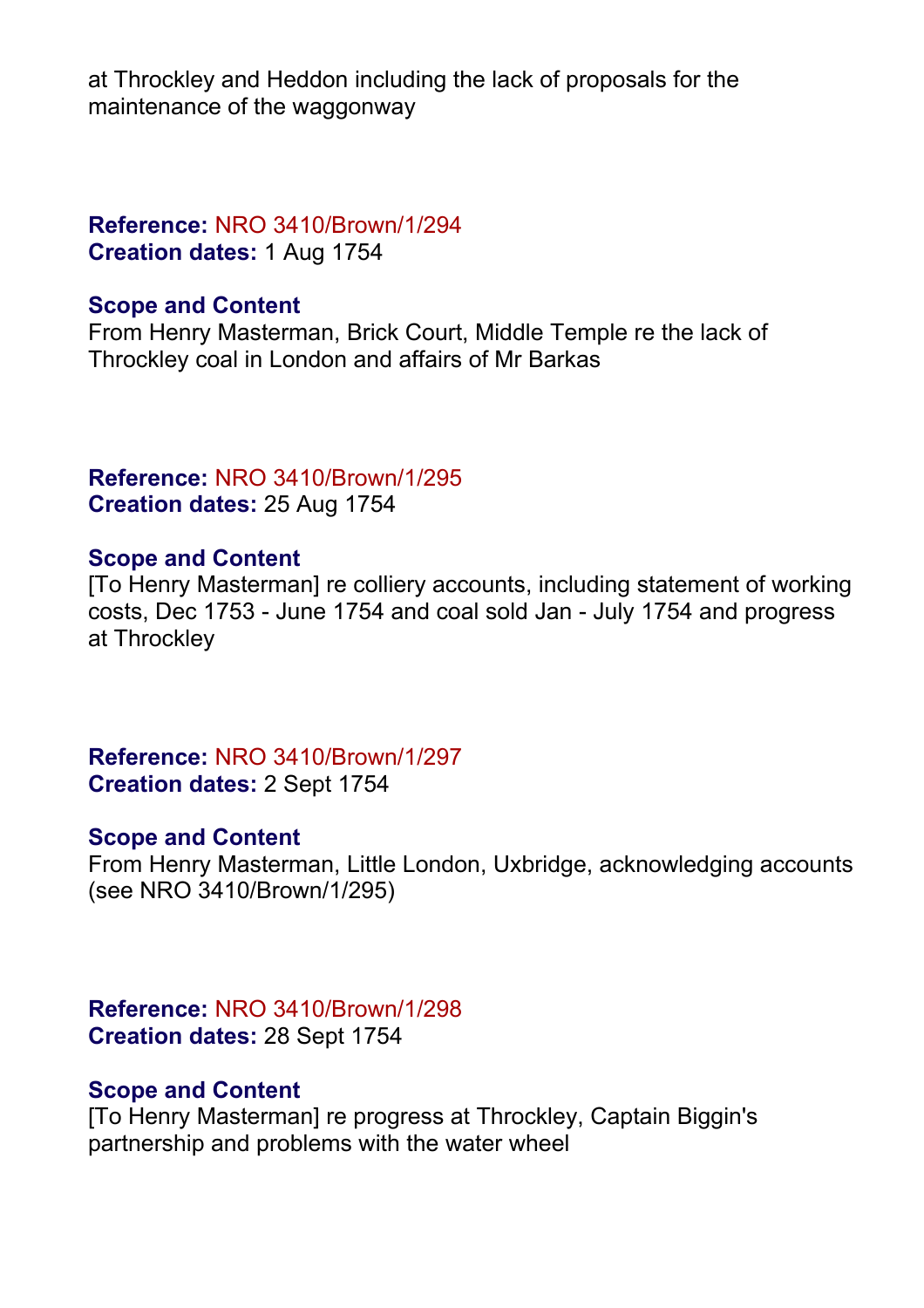# **Reference:** NRO 3410/Brown/1/300 **Creation dates:** 8 Nov 1754

# **Scope and Content**

From Henry Masterman, Little London, re the problems of his tenant, widow Bell, including the detrimental effects of quarrying and a byway on her land and non-payment for milk and re the quality and quantity of Throckley coal in London

**Reference:** NRO 3410/Brown/1/302 **Creation dates:** 30 Nov 1754

## **Scope and Content**

[To Henry Masterman] re widow Bell (see NRO 3410/Brown/1/300) progress and financial affairs at Throckley and problems with binding pitmen, including a trip to Scotland to secure hands and attempts by Mr Blackett to take away his workmen

**Reference:** NRO 3410/Brown/1/306 **Creation dates:** 12 Dec 1754

# **Scope and Content**

From Henry Masterman, Little London, re issues raised in NRO 3410/Brown/1/302

**Reference:** NRO 3410/Brown/1/307 **Creation dates:** 14 Feb 1755

## **Scope and Content**

From Henry Masterman, Little London, requesting a report

**Reference:** NRO 3410/Brown/1/308 **Creation dates:** 25 Feb 1755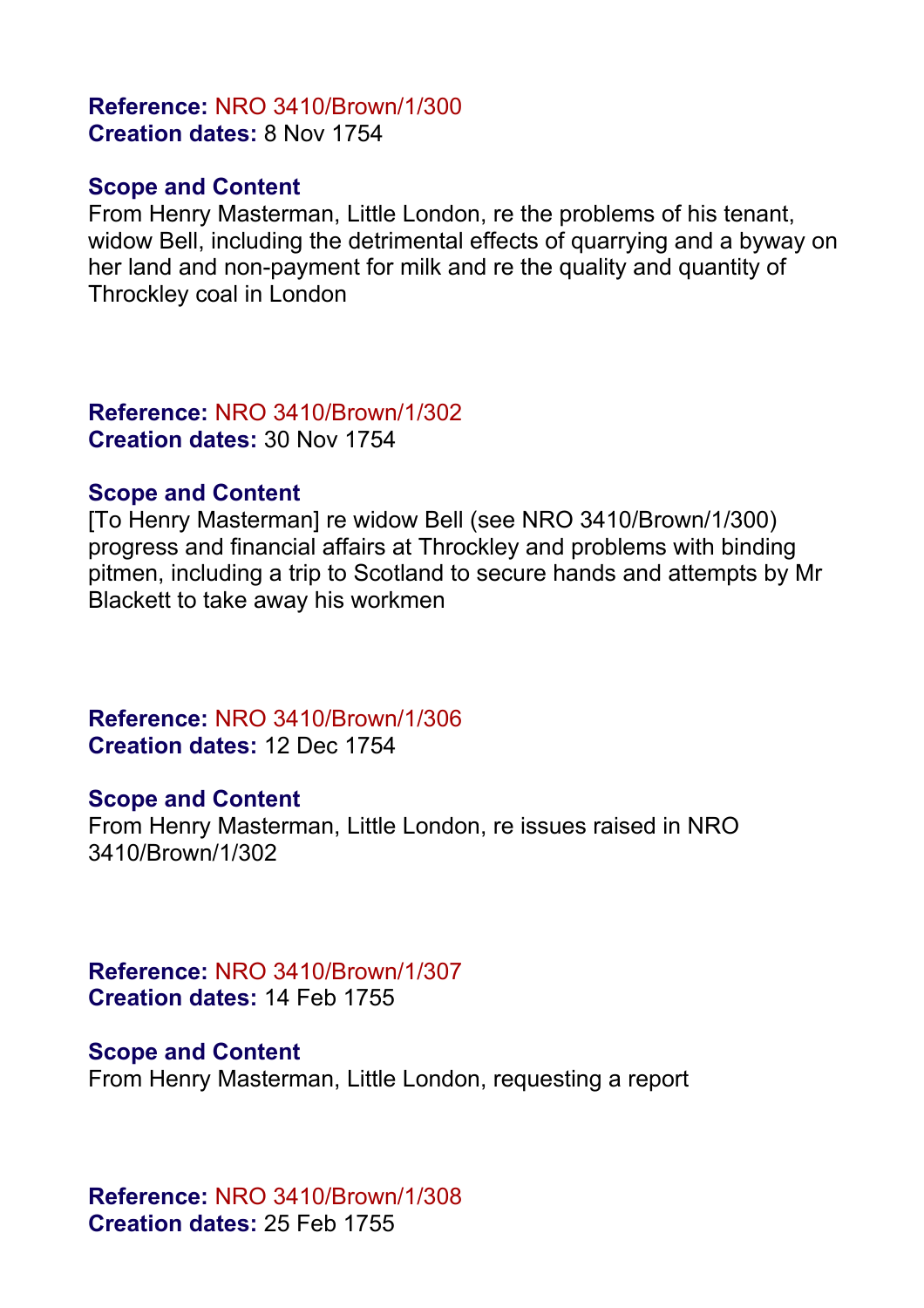# **Scope and Content**

[To Henry Masterman] including statement of accounts for [Throckley Colliery] for the year ending 5 Jan 1755, progress at Heddon and Throckley collieries and repairs to the Newburn Mill

**Reference:** NRO 3410/Brown/1/312 **Creation dates:** 6 March 1755

## **Scope and Content**

From Henry Masterman, Little London, re the Newburn Mill repairs and colliery accounts (see NRO 3410/Brown/1/308)

**Reference:** NRO 3410/Brown/1/313 **Creation dates:** 17 April 1755

# **Scope and Content**

From Henry Masterman, Crown Office, re the Newburn Mill and farm accounts

**Reference:** NRO 3410/Brown/1/314 **Creation dates:** 29 May 1755

# **Scope and Content**

From Henry Masterman, Little London, requesting reports

## **Reference:** NRO 3410/Brown/1/315 **Creation dates:** 5 June 1755

# **Scope and Content**

[To Henry Masterman] re the Newburn Mill and farm and colliery accounts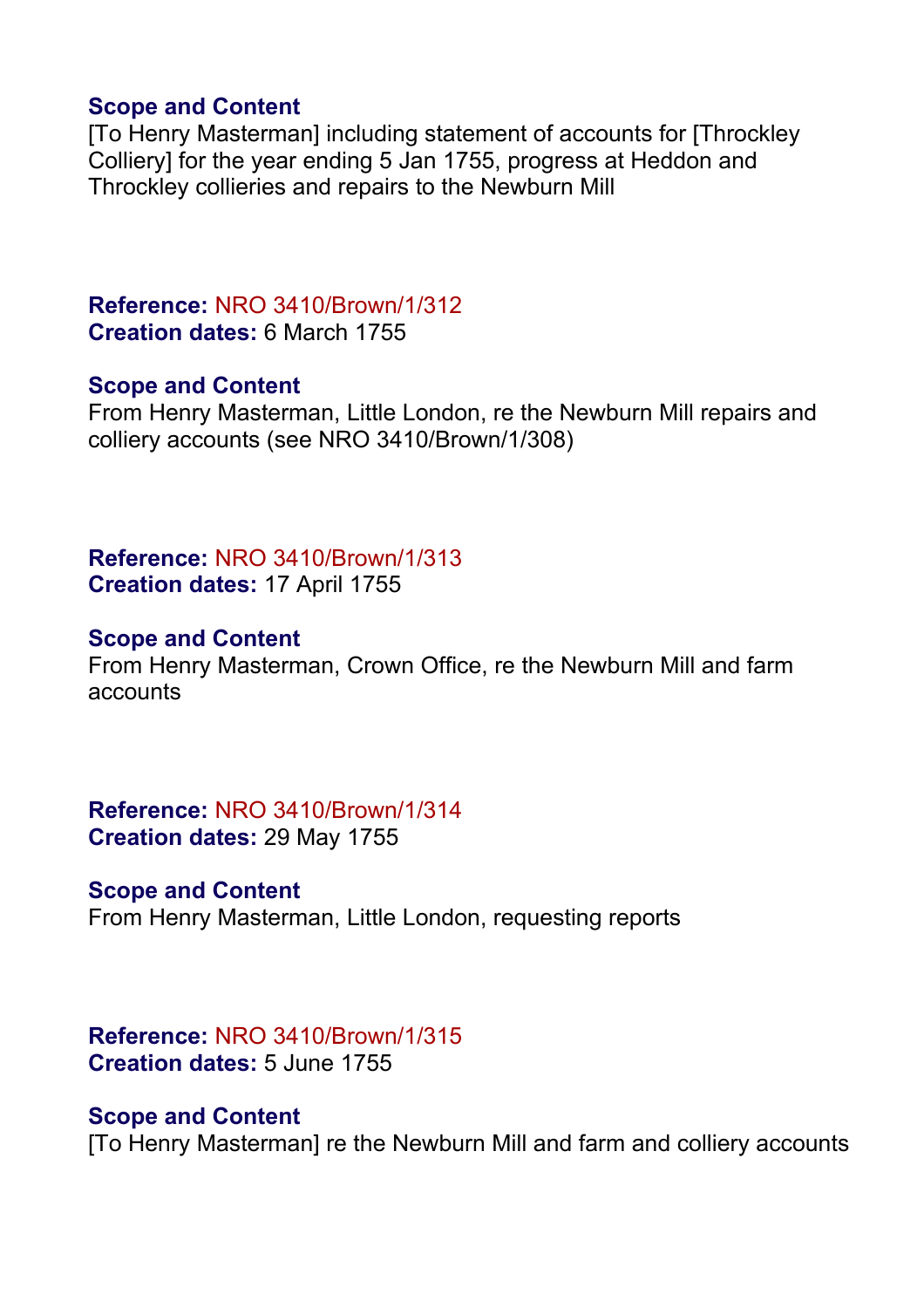# **Reference:** NRO 3410/Brown/1/317 **Creation dates:** 12 June 1755

# **Scope and Content**

From Henry Masterman, Little London re colliery and farm accounts and renewal of the lease

**Reference:** NRO 3410/Brown/1/319 **Creation dates:** 17 Oct 1755

#### **Scope and Content**

[To Henry Masterman] re progress at Heddon and Throckley Collieries and farm accounts

#### **Reference:** NRO 3410/Brown/1/321 **Creation dates:** 1 Nov 1753

## **Scope and Content**

From Henry Masterman, Little London, re Mr Blackett's taking away of the workmen, farm accounts and the detrimental effect of horse racing on the workmen

**Reference:** NRO 3410/Brown/1/322 **Creation dates:** 13 Dec 1755

## **Scope and Content**

[To Henry Masterman] re production of coal at Throckley binding of pitmen and farm matters

**Reference:** NRO 3410/Brown/1/323 **Creation dates:** 1 Sept 1761

**Scope and Content**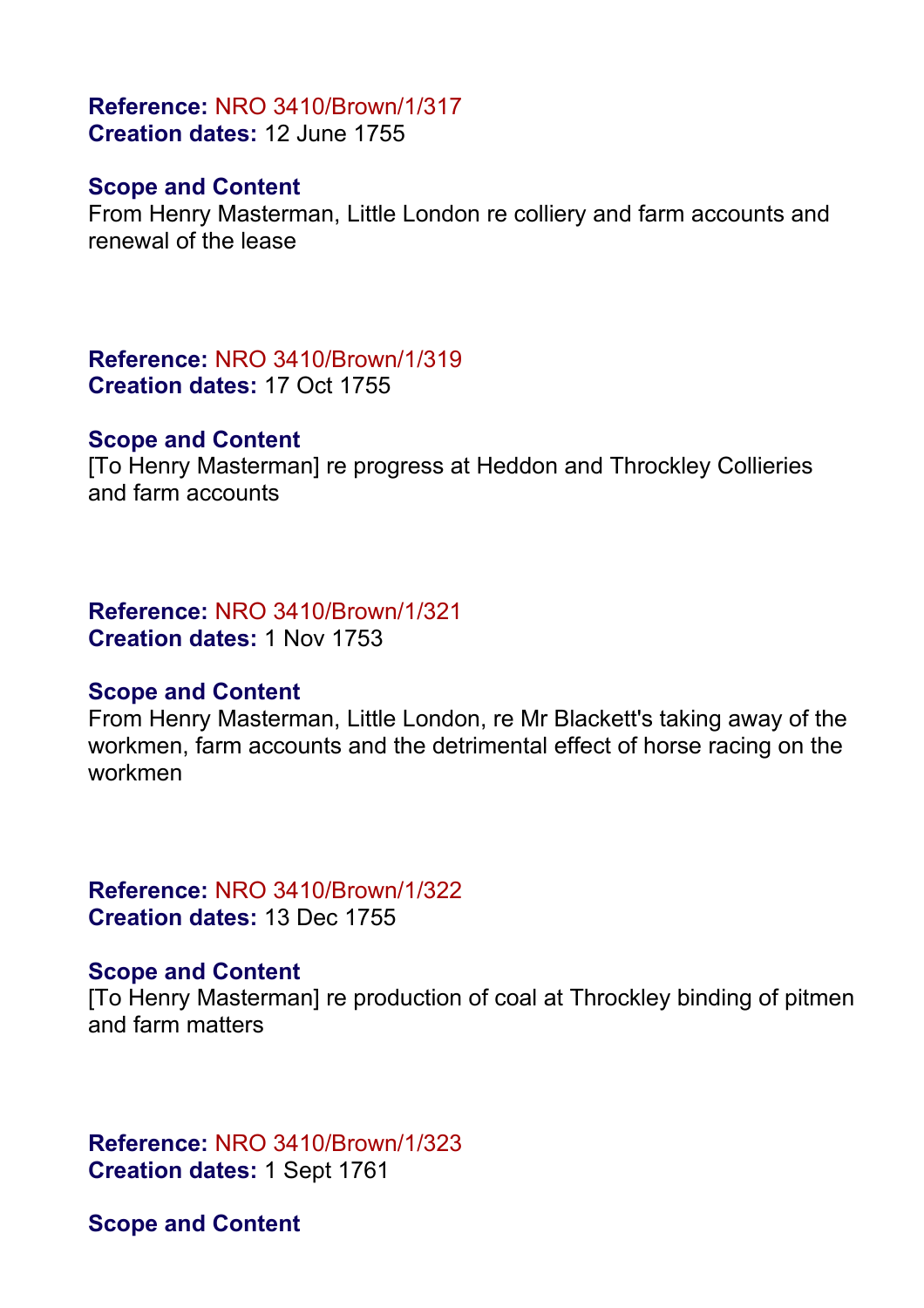To Mr Jobling, merchant in the Side, Newcastle, re the prospects for working Shiremoor Colliery, including estimates of production and proposed terms for a lease

**Reference:** NRO 3410/Brown/1/324 **Creation dates:** 14 Sept 1761

# **Scope and Content**

To Mr Collingwood, giving details of his proposal to take Coxlodge [Cocks Lodge] Colliery

# **Reference:** NRO 3410/Brown/1/327 **Creation dates:** 29 Dec 1755

# **Scope and Content**

From Henry Masterman, Little London, re the death of Mr Barkas, aquisition of a brewery and progress at the colliery and farm

**Reference:** NRO 3410/Brown/1/328 **Creation dates:** 20 March 1756

## **Scope and Content**

[To Henry Masterman] re Throckley and Heddon Collieries

**Reference:** NRO 3410/Brown/1/330 **Creation dates:** 3 April 1756

## **Scope and Content**

[To Henry Masterman] re financial affairs involving Mr Barkas and the brewery and working costs for Throckley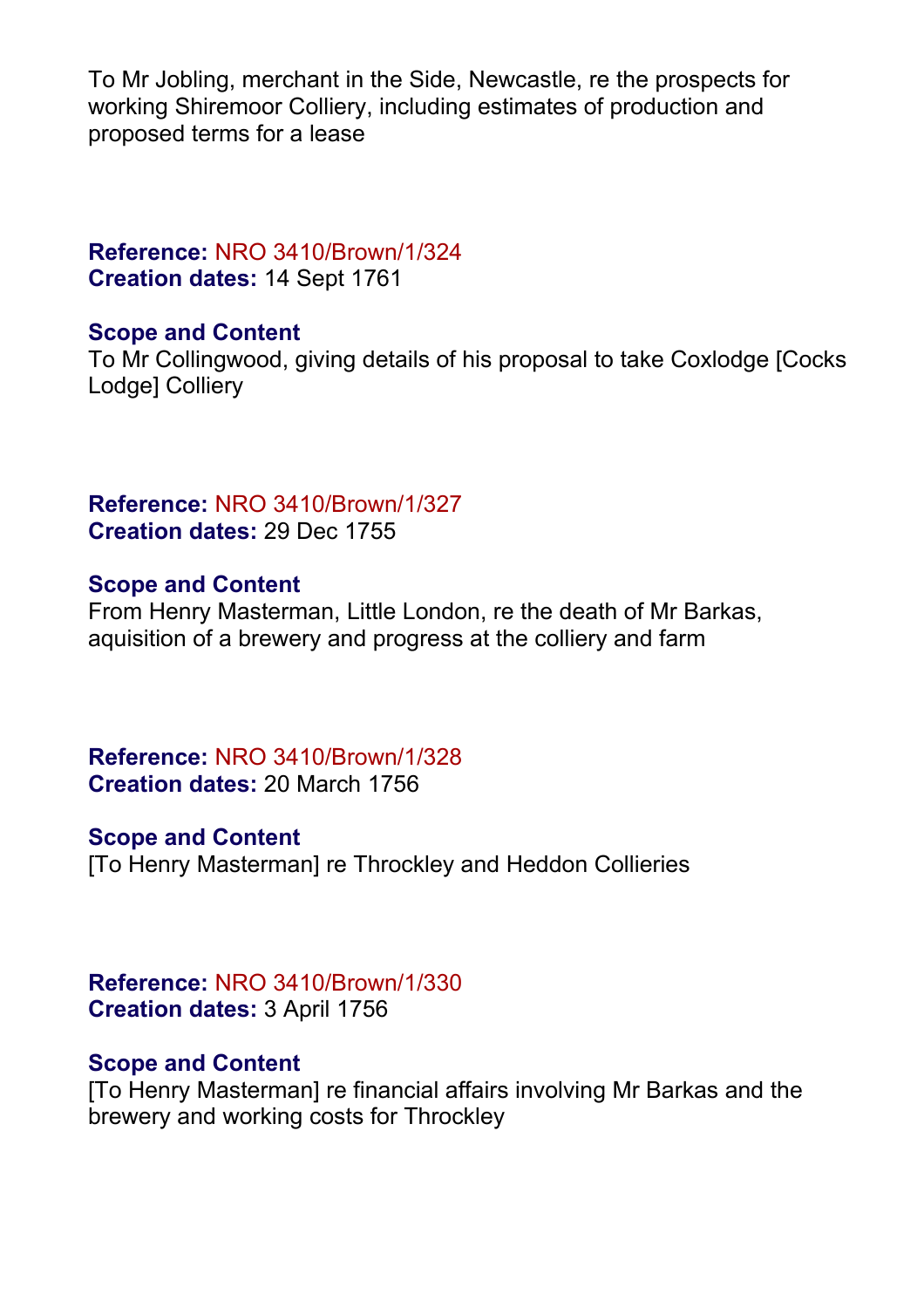**Reference:** NRO 3410/Brown/1/331 **Creation dates:** 29 May 1757 [possibly 1756]

## **Scope and Content**

[To Henry Masterman] re farming matters, Walbottle Brewery, coal prices, and the London coal market

**Reference:** NRO 3410/Brown/1/335 **Creation dates:** 15 Aug 1756

#### **Scope and Content**

[To Henry Masterman] re a Bill in Chancery filed by William Biggs re the making of a watercourse on his estate for the winning of Throckley Colliery

**Reference:** NRO 3410/Brown/1/338 **Creation dates:** 30 Oct 1756

#### **Scope and Content**

[To Henry Masterman] re Mr Biggs case (see NRO 3410/Brown/1/335), Incomplete

**Reference:** NRO 3410/Brown/1/340 **Creation dates:** 16 March 1756

#### **Scope and Content**

To Henry Masterman, Crown Office, Middle Temple, London re the standstill of coal shipping in the Tyne caused by the impressing of all the seamen into militery service to counter the anticipated attack by the French and re progress at Throckley Colliery

**Reference:** NRO 3410/Brown/1/348 **Creation dates:** dated 29 Oct 1751

**Scope and Content**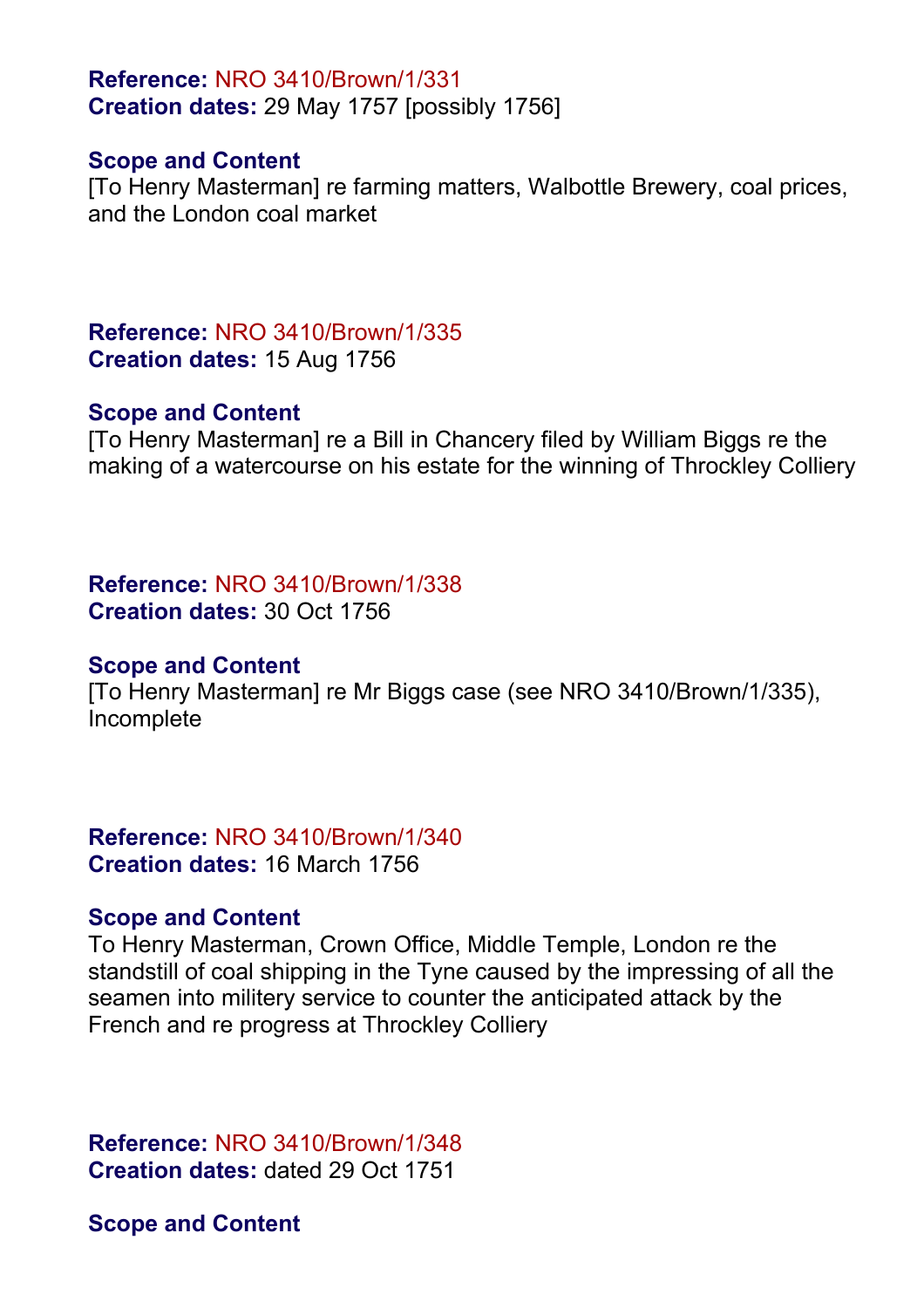Copy of NRO 3410/Brown/1/33

**Reference:** NRO 3410/Brown/1/351

**Scope and Content** Copy of NRO 3410/Brown/1/4

**Reference:** NRO 3410/Brown/1/352

**Scope and Content** Copy of NRO 3410/Brown/1/29

**Reference:** NRO 3410/Brown/1/354

**Scope and Content** Copy of NRO 3410/Brown/1/9

**Reference:** NRO 3410/Brown/1/356

**Scope and Content** Copy of NRO 3410/Brown/1/1

**Reference:** NRO 3410/Brown/1/358

**Scope and Content** Copy of NRO 3410/Brown/1/12

**Reference:** NRO 3410/Brown/1/360